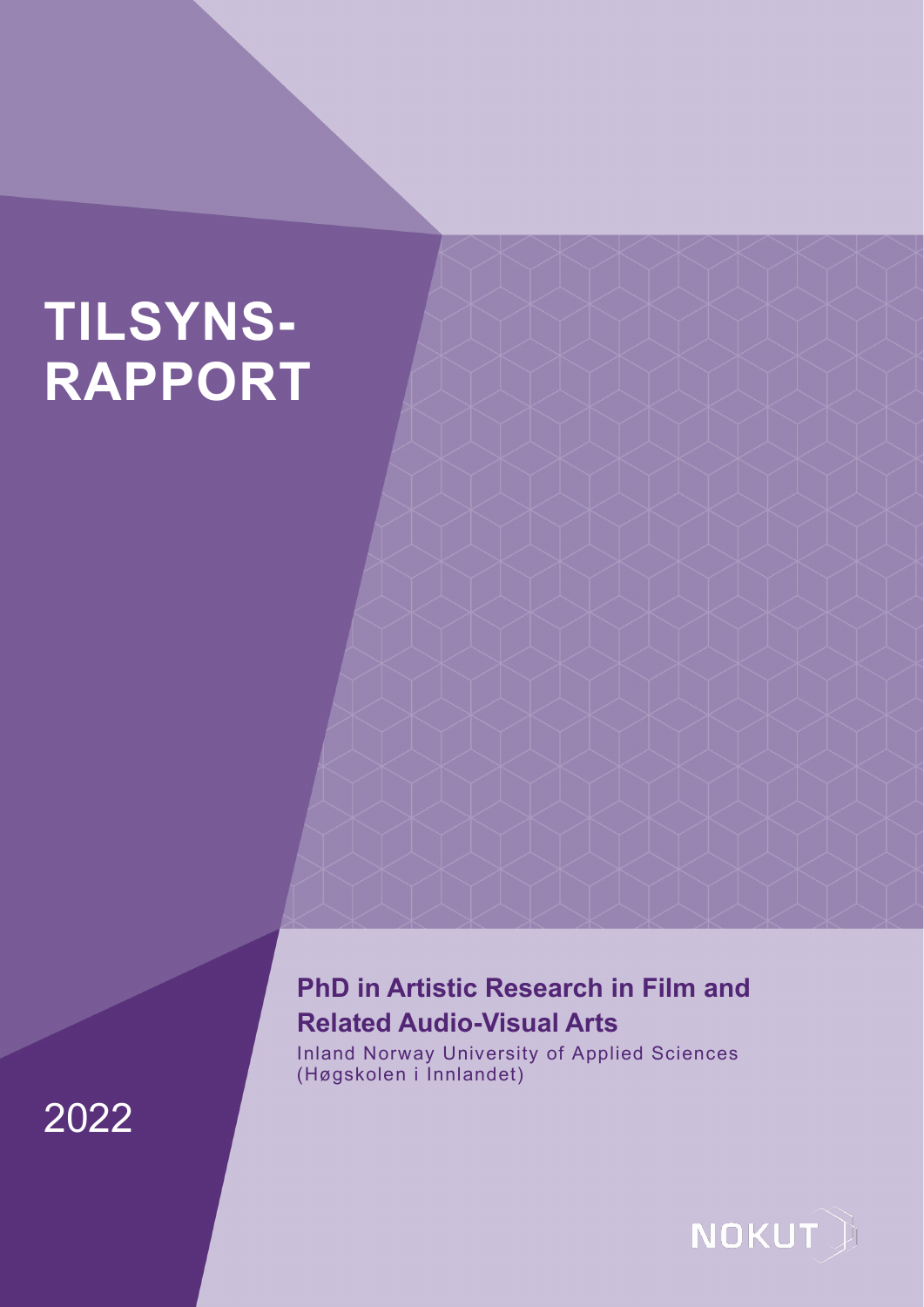

NOKUT – Nasjonalt organ for kvalitet i utdanningen – er et faglig uavhengig forvaltningsorgan under Kunnskapsdepartementet.

NOKUTs samfunnsoppdrag, oppgaver og faglige uavhengighet er definert i universitets- og høyskoleloven og er nærmere spesifisert i forskrifter. I tillegg utfører NOKUT tilsyns- og forvaltningsoppgaver etter delegasjon fra departementet.

Formålet med NOKUTs virksomhet er å sikre og fremme kvalitet i utdanning ved

- å føre tilsyn med, informere om og bidra til å utvikle kvaliteten i norsk høyere utdanning og høyere yrkesfaglig utdanning
- å godkjenne og informere om utenlandsk utdanning og informere om mulighetene for godkjenning av utenlandsk utdanning og kompetanse i Norge

NOKUTs arbeid skal bidra til at samfunnet kan ha tillit til kvaliteten i norsk høyere utdanning, høyere yrkesfaglig utdanning og godkjent høyere utenlandsk utdanning.



NOKUT bruker sakkyndige i akkrediteringer, tilsyn, evalueringer, godkjenning av utenlandsk utdanning og prosjekter.

Du kan lese mer om arbeidet vårt på [nokut.no.](https://www.nokut.no/)



NOKUT er sertifisert som miljøfyrtårn

| Degree/ECTS             | ph.d./180                                                      |
|-------------------------|----------------------------------------------------------------|
| <b>Expert Committee</b> | Nina Malterud, Raija Talvio, Sara Eliassen og<br>Magnus Bärtås |
| <b>Decision Date</b>    | 10 February 2022                                               |
| <b>Case Number</b>      | 21/00531                                                       |

**© NOKUT** Oppgi NOKUT som opphav ved bruk av materiale.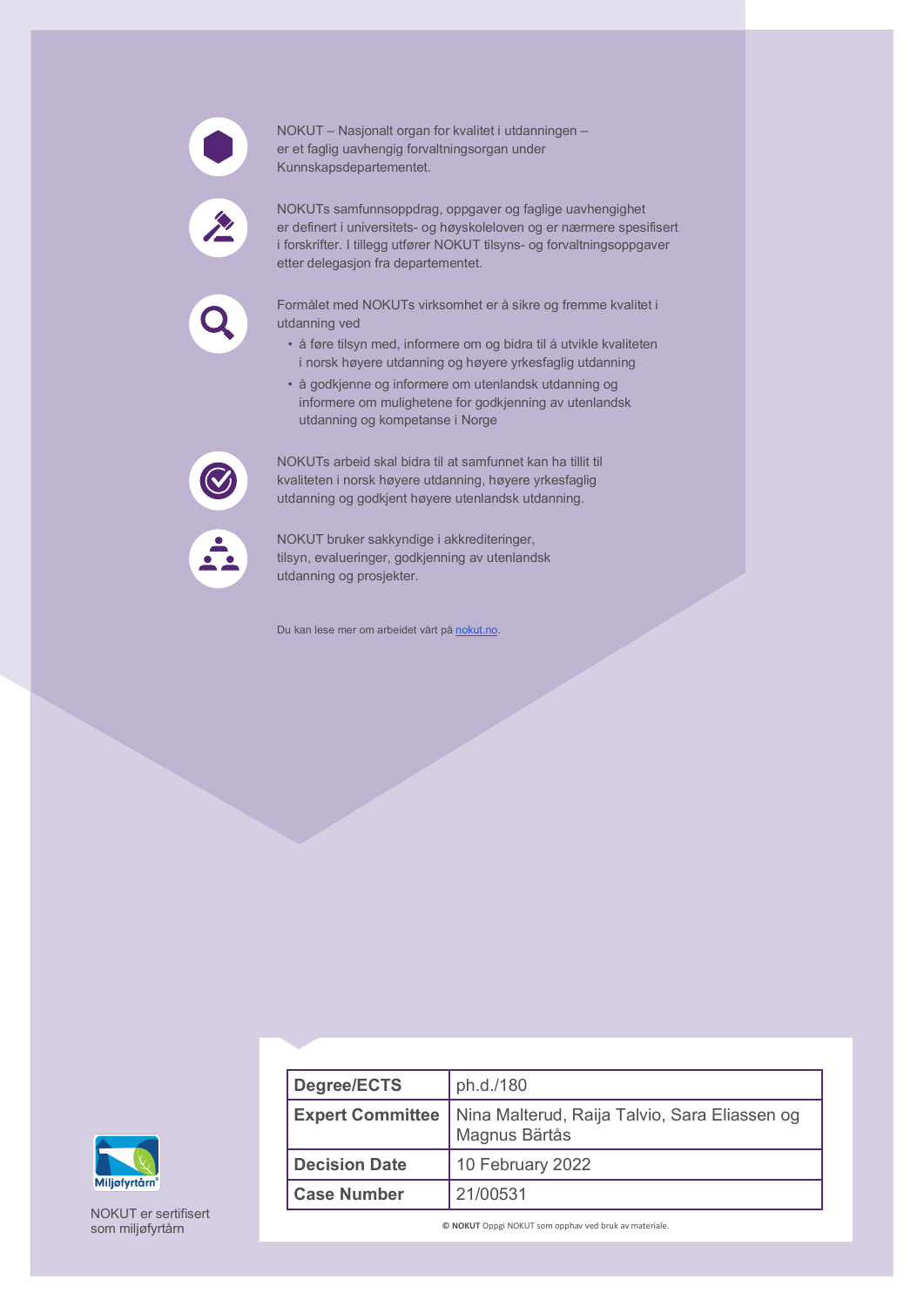# **Preface**

The external quality assurance performed by NOKUT consists of a periodic supervision of the institutions' systematic work on assuring and enhancing the quality of the education they offer, accreditation of new provisions and revision of accredited provisions. Universities and university colleges have different self-accrediting powers. For an institution without self-accrediting powers to establish a provision in a certain cycle an application must be made to NOKUT.

An expert committee appointed by NOKUT has evaluated the application from Inland Norway University of Applied Sciences for the accreditation of PhD in Artistic Research in Film and Related Audio-Visual Arts and their assessments are found in this report.

**The PhD in Artistic Research in Film and Related Audio-Visual Arts (ph.d. i kunstnerisk utviklingsarbeid i film og beslektede audiovisuelle kunstformer) at Inland Norway University of Applied Sciences (Høgskolen i Innlandet) does fulfil the conditions for accreditation in the Quality Assurance Regulation in Higher Education and the Ministerial Regulations concerning quality assurance and quality development in higher education and tertiary vocational education. The provision is accredited 10 February 2022.**

Kristin Vinje Chief Executive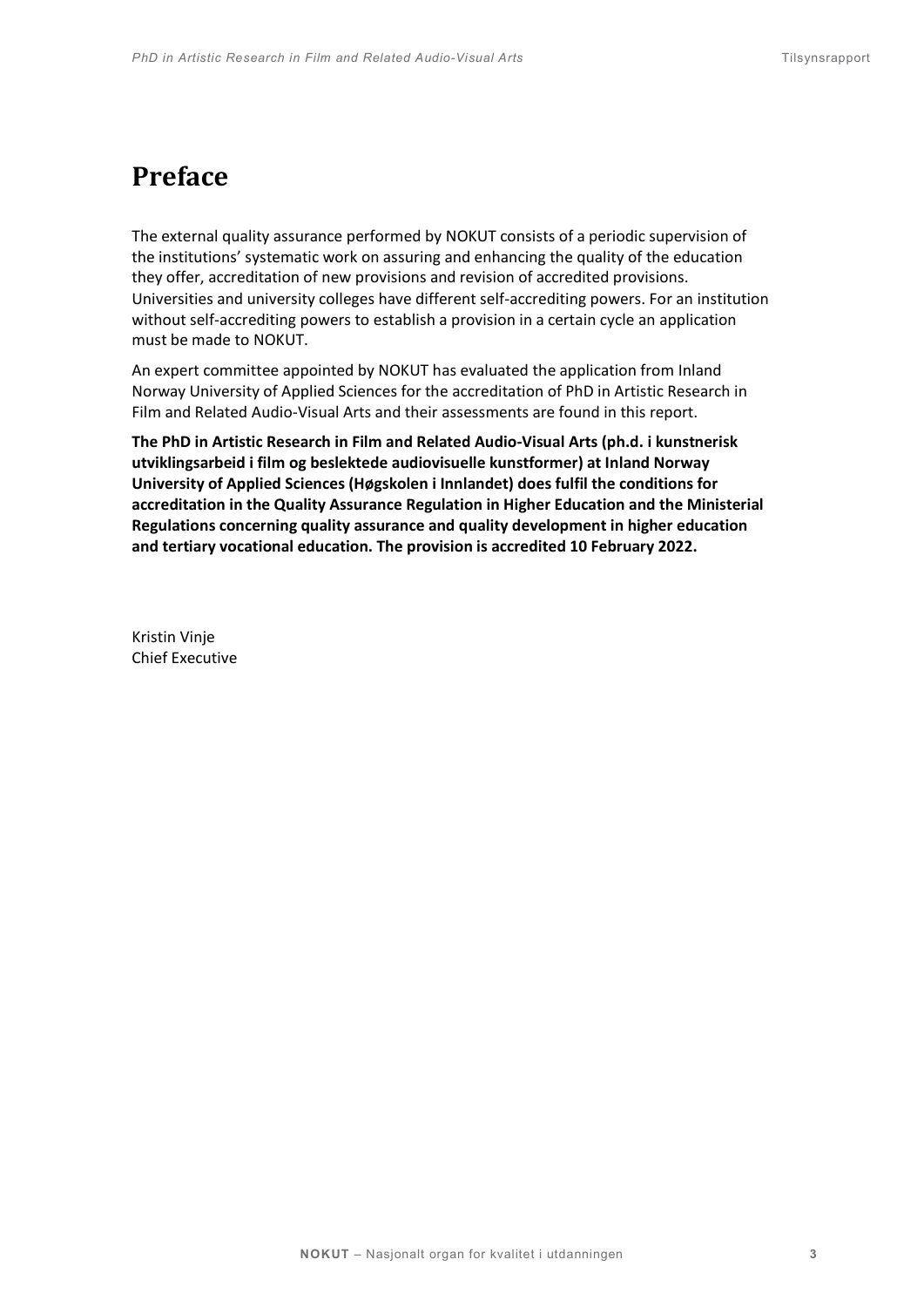# **Innhold**

| 1            | Information regarding the applicant institution 5 |                                                  |  |  |
|--------------|---------------------------------------------------|--------------------------------------------------|--|--|
| $\mathbf{2}$ |                                                   |                                                  |  |  |
|              | 3                                                 |                                                  |  |  |
|              | 3.1                                               |                                                  |  |  |
|              | 3.2                                               |                                                  |  |  |
|              | 3.3                                               | The doctoral degree programme's field of study11 |  |  |
|              | 3.4                                               |                                                  |  |  |
|              | 3.5                                               |                                                  |  |  |
| 4            |                                                   |                                                  |  |  |
| 5            |                                                   |                                                  |  |  |
|              |                                                   |                                                  |  |  |
|              |                                                   |                                                  |  |  |
|              |                                                   |                                                  |  |  |
|              |                                                   |                                                  |  |  |
|              |                                                   |                                                  |  |  |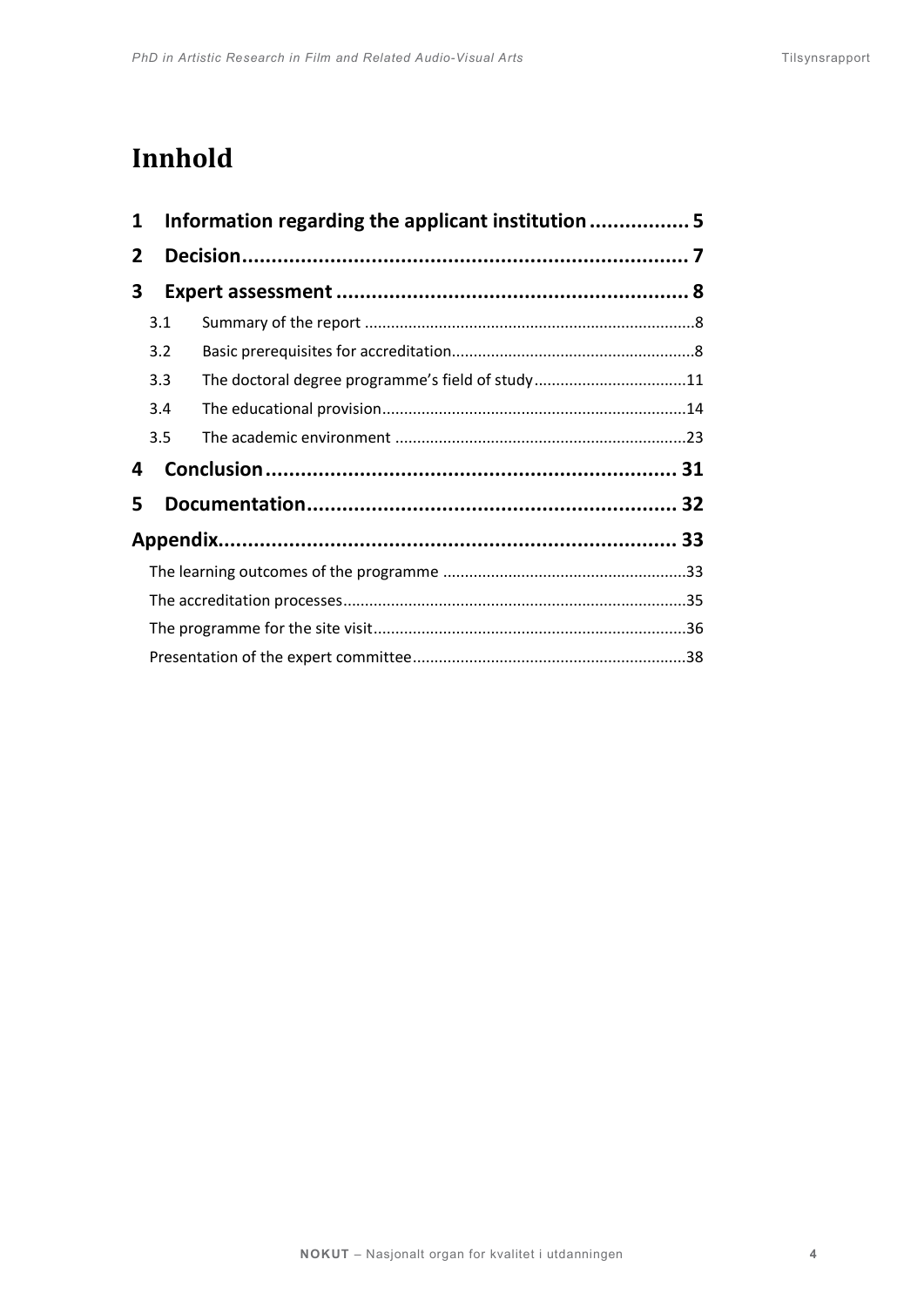# <span id="page-4-0"></span>**1 Information regarding the applicant institution**

Inland Norway University of Applied Sciences is the result of a merger between Lillehammer University College and Hedmark University College, which was formally approved by the Ministry of Education on 14 October 2016. From 1 January 2017 the merger was initiated under the name Inland Norway University of Applied Sciences (INN). INN's new organisation came into force on 1 January 2018. INN has 6 faculties located on 6 campuses (Lillehammer, Hamar, Elverum, Rena, Blæstad and Evenstad), as well as two decentralized campuses (Kongsvinger and Oslo). INN has in 2020 a total of 15987 registered students and 1094 full time equivalent employees (ref. dbh.hkdir.no).

INN has six faculties:

- Faculty of Applied Ecology, Agricultural Sciences and Biotechnology
- Faculty of Audio-visual Media and Creative Technologies
- Faculty of Social and Health Sciences
- Faculty of Education
- Inland School of Business and Social Sciences
- The Norwegian Film School

INN provides bachelor's and master's level programmes within a comprehensive number of subject areas: ecology and agricultural sciences, psychology, sports, law, music, pedagogy, health sciences, social sciences, teacher education, language and literature, biotechnology, film, television and culture, tourism, animation and game sciences, economics, leadership and innovation.

In addition, INN has five accredited PhD programmes:

- Child and Youth Competence Development
- Innovation in Services
- Teaching and Teacher Education
- Audio-visual Media (joint degree offered in collaboration with NTNU)<sup>[1](#page-4-1)</sup>
- Applied Ecology and Biotechnology

As a university college, INN does not have power of self-accreditation for educational provisions in the third cycle (PhD). In compliance with the European Standard and Guidelines (ESG)<sup>[2](#page-4-2)</sup>, the institution's quality work was subject to an external review and approved in 2019.

The Norwegian Film School opened in the autumn of 1997. The school was established in close dialogue with the Norwegian film and television industry and continues to aim both to prepare candidates for creative work in the Norwegian film and television industry and to

<span id="page-4-1"></span> $1$  No admittance to the programme. The last disputation was held in 2020. There may still be experiences and resources in the environment useful for the new artistic PhD.

<span id="page-4-2"></span><sup>&</sup>lt;sup>2</sup> The Standards and guidelines for quality assurance in the European Higher Education Area provide the framework for internal and external quality assurance. This was adopted in 2015 by the European Higher Education Area (EHEA) Ministerial Conference. See www.enqa.eu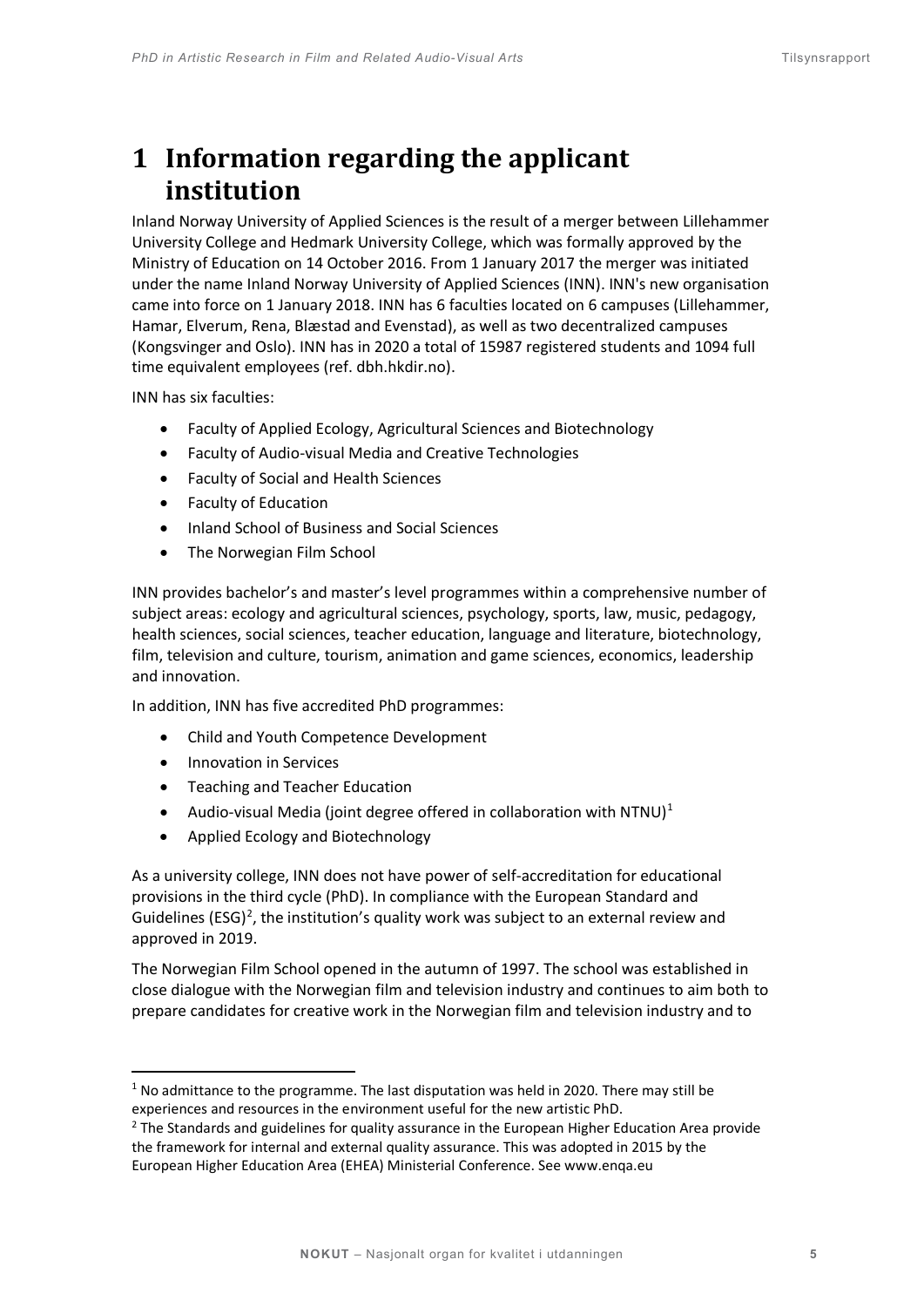contribute to the development of Norwegian film as an art form and cultural expression. The Film School is located in Lillehammer and in Oslo.

Center of Excellence in Film and Interactive Media (CEFIMA, 2017-21) supported by INN and DIKU was established within the Film School as a platform for education and research as a crossover between technology and storytelling, related to film, TV, extended reality and gaming. The center has been stimulating the development in all parts of the Film School. Some of the recent research fellows are funded through CEFIMA.

The academic staff are all employed on artistic competence, and the Film School is the only faculty at INN fully dedicated to artistic research as means and methodologies of research. The school has been an active contributor within the Norwegian environments for artistic research for the last 20 years (Norwegian Artistic Research Programme (NARP) 2003- and Universities Norway (UHR) Council for Artistic Research 2012-18, from 2019 UHR-Kunst, design og arkitektur<sup>[3](#page-5-0)</sup>). Artistic research within an otherwise scientific environment at INN is supported by the institutional management and included in INN's strategies and is obviously now inspiring other faculties with employees on artistic competence.

As of today, the Film School offers study programmes within all the fields included in *Film and related audio-visual arts* at bachelor's, master's and third cycle levels, the latter through the Norwegian Artistic Research Fellowship Programme (Stipendiatprogrammet i kunstnerisk utviklingsarbeid)<sup>[4](#page-5-1)</sup>. In the spring 2021, there were nine active research fellows at the Film School. This programme is acknowledged as equal to PhD but does not give a degree. The new doctoral programme at the Film School will be based on the content and experiences from the fellowship programme (a similar situation to the other institutions with newly established PhD programmes in artistic research). To achieve a formal PhD degree at INN is crucial both for the local, national and international recognition.

INN applied for accreditation of PhD in Artistic Research in Film and Related Audio-Visual Arts 15 January 2021.

# **The University College's description of the programme and the applicant's grounds for the application**

The subject area for the doctoral degree is all disciplines that is part of the development and production of film and the audiovisual art forms, related to an artistic film discourse. The programme covers subject areas that traditionally are part of film and television production such as screenwriting, directing, documentary directing, cinematography, editing, sound design, production design, VFX and producing - as well as art practices in the expanded film field that addresses the use of new technology and media and explores new audiovisual format for new platforms. The PhD programme will be linked to the Norwegian Artistic Research School. The Norwegian Artistic Research School provides both a studyoriented and institutional affiliation to a larger environment of PhD candidates and doctoral programmes in artistic research. Through a joint training programme in theory, methods and ethics in artistic research, equivalent to 20 ECTS, the Norwegian Artistic Research School safeguards the interdisciplinary dimension within the arts which is an important part

<span id="page-5-0"></span><sup>3</sup> https://www.uhr.no/strategiske-enheter/fagstrategiske-enheter/uhr-kunst-design-og-arkitektur/

<span id="page-5-1"></span><sup>&</sup>lt;sup>4</sup> This programme is now closing down, due to the new institutional PhD programmes in artistic research.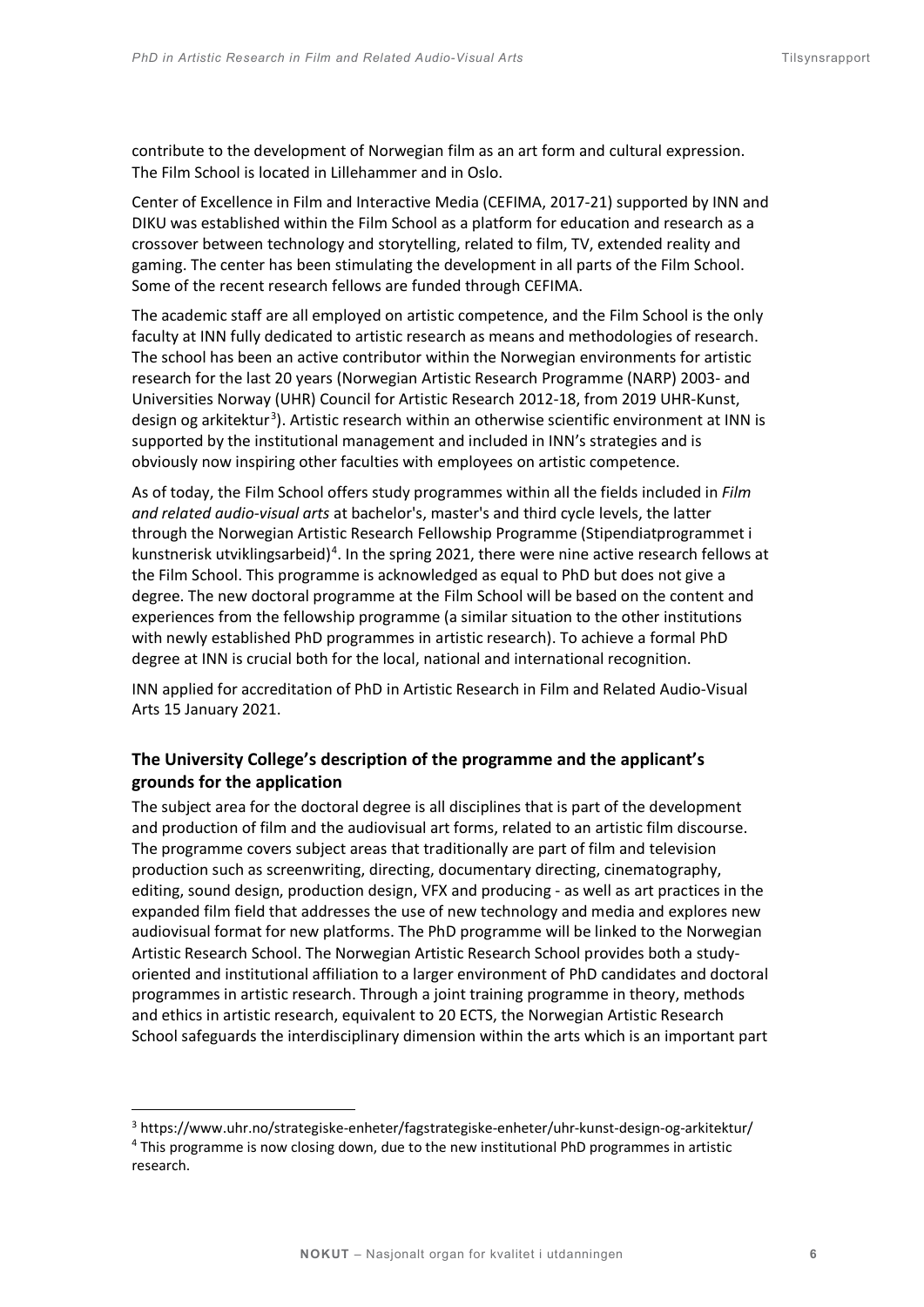of the Norwegian model for artistic research. The remaining 10 ECTS in the training component will be offered at the Film School (more about this in 3.4.4).

The Ministry of Education and Research has given INN/the Film School a dispensation from the general demand for the number of 15 Research fellows (*stipendiater*) in a PhD programme (2019). This dispensation is lasting no further than to 31 December 2024. The dispensation is understood at the Film School as an encouragement to establish a PhD now while preparing for a lasting solution. They have already made an intentional agreement, not yet formalised, with University of Tromsø (fine art and music) and Østfold University College (Norwegian Theatre Academy) to establish a joint PhD programme in artistic research. Until now the potential partners have had five meetings to sort this out. To run their own PhD programme at the Film School in the meantime will obviously provide useful experience and continuation of the current setting with the artistic research fellows.

# <span id="page-6-0"></span>**2 Decision**

NOKUT's Board made the following decision on 10 February 2022:

The PhD programme in Artistic Research in Film and Related Audio-Visual Arts at Inland University of Applied Sciences satisfies all requirements for accreditation and the programme is accredited.

The original decision in Norwegian:

*Ph.d.-studiet i kunstnerisk utviklingsarbeid i film og beslektede audiovisuelle kunstformer ved Høgskolen i Innlandet tilfredsstiller alle krav til akkreditering. Studiet akkrediteres.* 

*Vedtaket er fattet med hjemmel i:* 

- *NOKUTs forskrift om tilsyn med utdanningskvaliteten i høyere utdanning av 9. februar 2017*
- *forskrift om kvalitetssikring og kvalitetsutvikling i høyere utdanning og fagskoleutdanning av 1. februar 2010*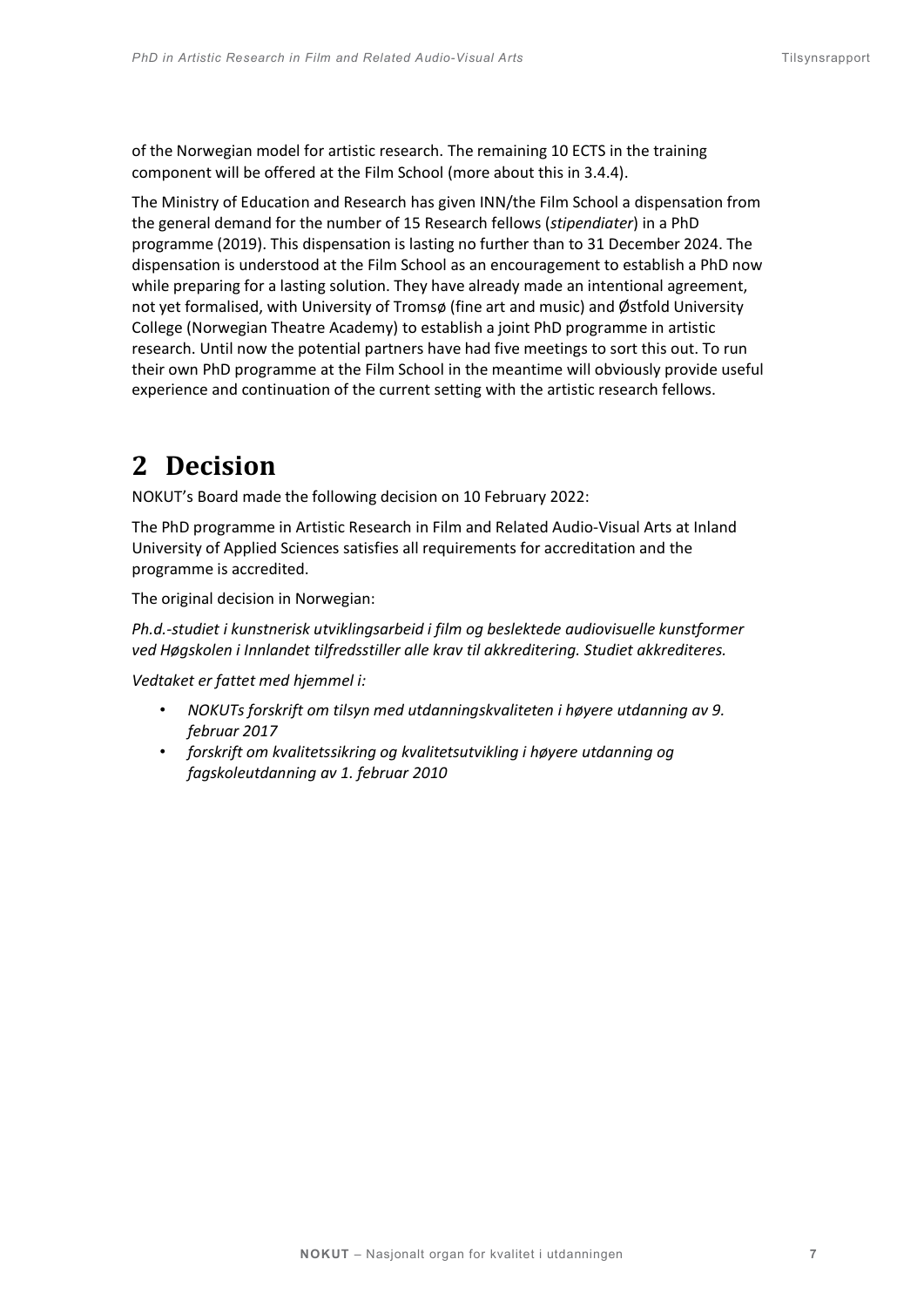# <span id="page-7-0"></span>**3 Expert assessment**

# <span id="page-7-1"></span>**3.1 Summary of the report**

The committee finds the application for the PhD programme very well written, giving relevant information and demonstrating thorough information about and understanding of the platform and the discourse of the artistic PhD.

The main challenges for the Film School concerning the PhD programme are the volume and stability of the academic environment. This is thoroughly described in the application and affects many of the demands for accreditation. However, as a result of the total assessment the committee is convinced that the Film School is capable to handle the requirements and follow up on the next step after 2024. There are a few advices from the committee listed under the chapters.

The Film School has already for years had research fellows on PhD level affiliated to the Norwegian Artistic Research Fellowship Programme (nine research fellows in 2021). Along with the application and documentation the committee has been able to use information on the current situation to evaluate how the future PhD programme will be handled. Therefore, some parts of the report refer to the practice of today.

The committee concludes that all the requirements for PhD programme are met and recommends accreditation of PhD in Artistic Research in Film and Related Audio-visual Arts (*ph.d. i kunstnerisk utviklingsarbeid i film og beslektede audiovisuelle kunstformer*).

# **3.1.1 The doctoral degree programme's field of study**

The *PhD in Artistic Research in Film and Related Audio-Visual Arts* intends to make space for all relevant research projects within the Film School's subject area and matches the original mission for the school from 1997. To organise programmes with an overall inclusive umbrella for the subject area is a typical way for the relatively small art educations (such as *Kunsthøgskolen i Oslo* (KHiO), *Norges musikkhøgskole* (NMH), *Universitetet i Bergen* (UiB)) to achieve a critical mass within the group and encourage crossover projects, at bachelor, master and PhD level. (More about this in 3.4.1)

The committee finds the subject area of the PhD programme reasonable and constructive and has no doubts about the following rights of self-accreditation within this field.

# <span id="page-7-2"></span>**3.2 Basic prerequisites for accreditation**

# **3.2.1 Demands expressed in the Universities and College Act**

# Regulations on Quality Assurance in Higher Education

Section 3-1 (4) It is a condition for accreditation being granted that the requirements of the Universities and University Colleges Act are met. Regulations adopted under the authority of Section 3-2 of th[e Universities and University Colleges Act](http://www.lovdata.no/pro#reference/lov/2005-04-01-15/%C2%A73-2) shall form the basis for the accreditation.

Academic Supervision Regulations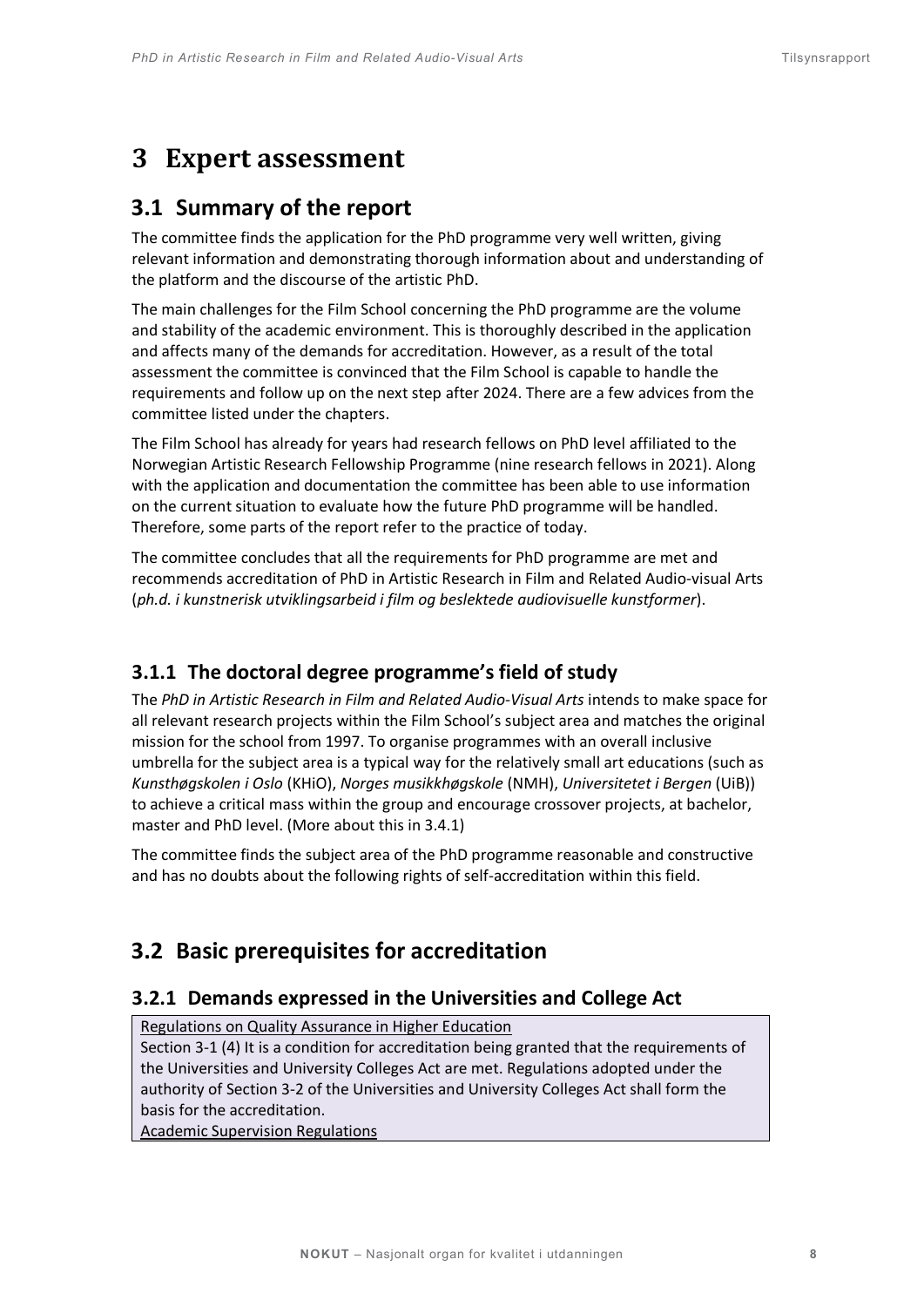Section 2-1 (1) The requirements of the Act relating to Universities and University Colleges and its corresponding regulations must be met.

#### **Assessment**

The Ministry's instructions for the PhD in artistic research (2018) which states that the artwork shall be the core of the doctorate work, followed by an explicit reflection that makes it possible for others to achieve insight of the artistic work, make in this case an additional requirement to be fulfilled.

INN presents in the application a draft of *Forskrift for graden Philosphiae doctor (ph.d.) i kunstnerisk utviklingsarbeid ved Høgskolen i Innlandet*. This regulation (*Forskrift*) is based on Universities Norway's (UHR) *Veiledende forskrift for doktorgrad i kunstnerisk utviklingsarbeid* (2018). Additionally, drafts for *Supplerende retningslinjer* and *Studieplan* are presented. References are made to the regulations for corresponding programmes at KHiO, NMH, UiB and *Norges teknisk-naturvitenskapelige universitet* (NTNU). These four institutional regulations established since 2019 are mostly similar in content but vary in a few paragraphs (on demands for format of the doctoral result, se 3.3.1). INN's considerations and decisions on these issues are well presented in the application, attachment no. 2. The draft of the *Forskrift,* the presentation in the attachment and the supplementary documents clearly show that INN's framework is based on a thorough information on and understanding of the platform and the discourse of the artistic PhD in Norway today. INN's existing regulation *Forskrift for graden Philosphiae doctor (ph.d.) Høgskolen i Innlandet* is also a main reference. The effort to make these two regulations and the practical handling of them as parallel as possible within the institution seems reasonable. For the current PhD regulation at INN there is a PhD handbook and supplementary guidelines easily accessible at the institution's website. The information and support there will be extended also to include the new PhD in artistic research and adapted where the specific content differs, for instance the demands to format of the doctoral result.

The committee finds that the drafted regulations meet the demands. INN's experience and routines from their existing PhD programmes, both academic and administrative, will be a great resource to manage the new programme.

#### **Admission**

The admission requirements are stated in the regulation Part II Section 6 *Opptak*. For admission to a doctoral programme, the applicant must normally have a five-year master's degree in the relevant field/subject area according to the descriptions in the Norwegian qualification framework (NKR) level 7. For admission to the artistic PhD the master's degree must be in *performing o*r *creative art (utøvende eller skapende kunst)*. As an exception other equal education or artistic competence may be accepted for admission. The paragraph follows the national guidelines for PhD in artistic research from UHR.

#### Diploma and diploma Supplement

The attached template of the diploma and the diploma supplement follow the national standard, and we find the English translation of the learning outcomes in the Diploma Supplement (DS) to be satisfactory. However, the committee recommends it to be reworked once more, in order to keep the nuances in some of the learning outcomes with regards to the inclusion of both artistic practice and artistic research. E.g. Artistic competence – the candidate, bullet point 1 and Knowledge – the candidate, bullet point 3.: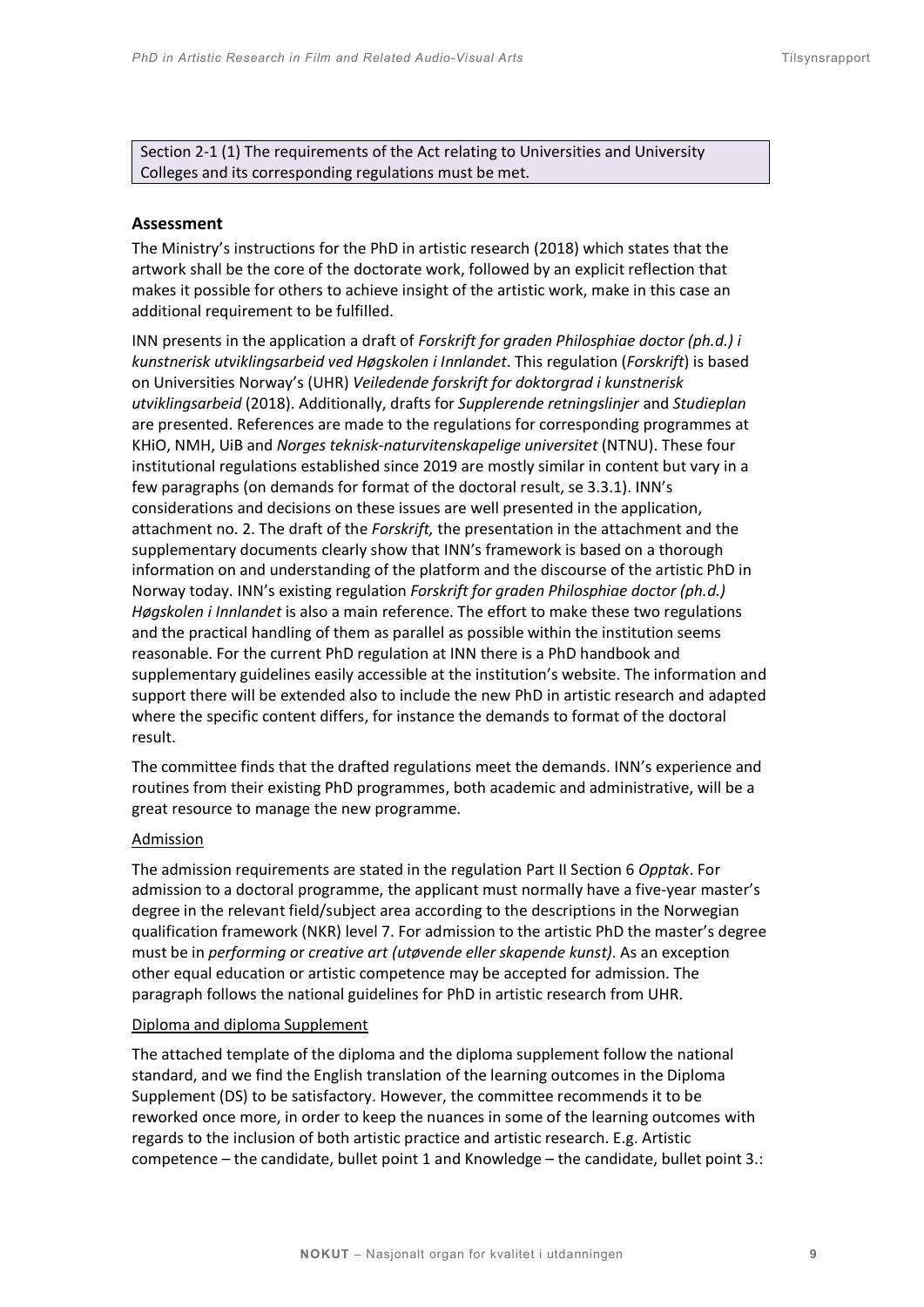#### *Artistic competence – the candidate*

Can identify relevant ethical concerns and carry out *artistic research and the artistic practice* with professional integrity.

#### *Knowledge – the candidate*

Can contribute to the development of new knowledge, theories, interpretations, practices, and methods of documentation (and dissemination) of *artistic research* within the subject area of film and related audio-visual media arts.

#### Quality Assurance System of the PhD in artistic research

The quality assurance system at INN was adapted 1 August 2018 and was last revised in March 2020. The system description is presented in attachment no. 8 in the application and is also available at the institution's website. The Pro Rector for Education has the overall responsibility of the quality assurance system. The system description describes the roles and committees and their responsibilities for different phases of the quality assurance work for study programmes at all levels. NOKUT is responsible for periodic supervision of the institutions' systematic work, and the systematic quality work at HINN was approved by the NOKUT Board in 2019.

INN has five PhD programmes, and thus have experience with the quality assurance (QA) and running PhD programmes. Each of the PhD programme is situated at a host faculty with its own PhD programme committee. See 3.5.6 for the assessment of academic leadership and the responsibilities for quality assurance and the development of the PhD programme.

The artistic research fellows at the Film School are currently part of the Norwegian Artistic Research Fellowship Programme and participate in the National Artistic Research School. The Fellowship Programme has to a certain extent been running a QA for the fellows and the Research School has a specific QA for its courses. Therefore, the artistic research fellows at INN are not yet included in the institutional QA loop. However, when the PhD in Artistic Research in Film and Related Audio-visual Arts is established, the QA for this PhD programme will be harmonised with the other PhD programmes at INN. The committee's impression is that this will be professionally and sufficiently handled as soon as the programme is established.

#### **Conclusion**

Yes, the requirements are fulfilled.

The institution is advised to:

- To ensure the nuances in some of the learning outcomes with regards to the inclusion of both artistic practice and artistic research.
- Assure that future PhD candidates in artistic research will be included in INN's QA and, if necessary, adjust the system to fit the programme's profile.

# **3.2.2 Information about the programme**

Academic Supervision Regulations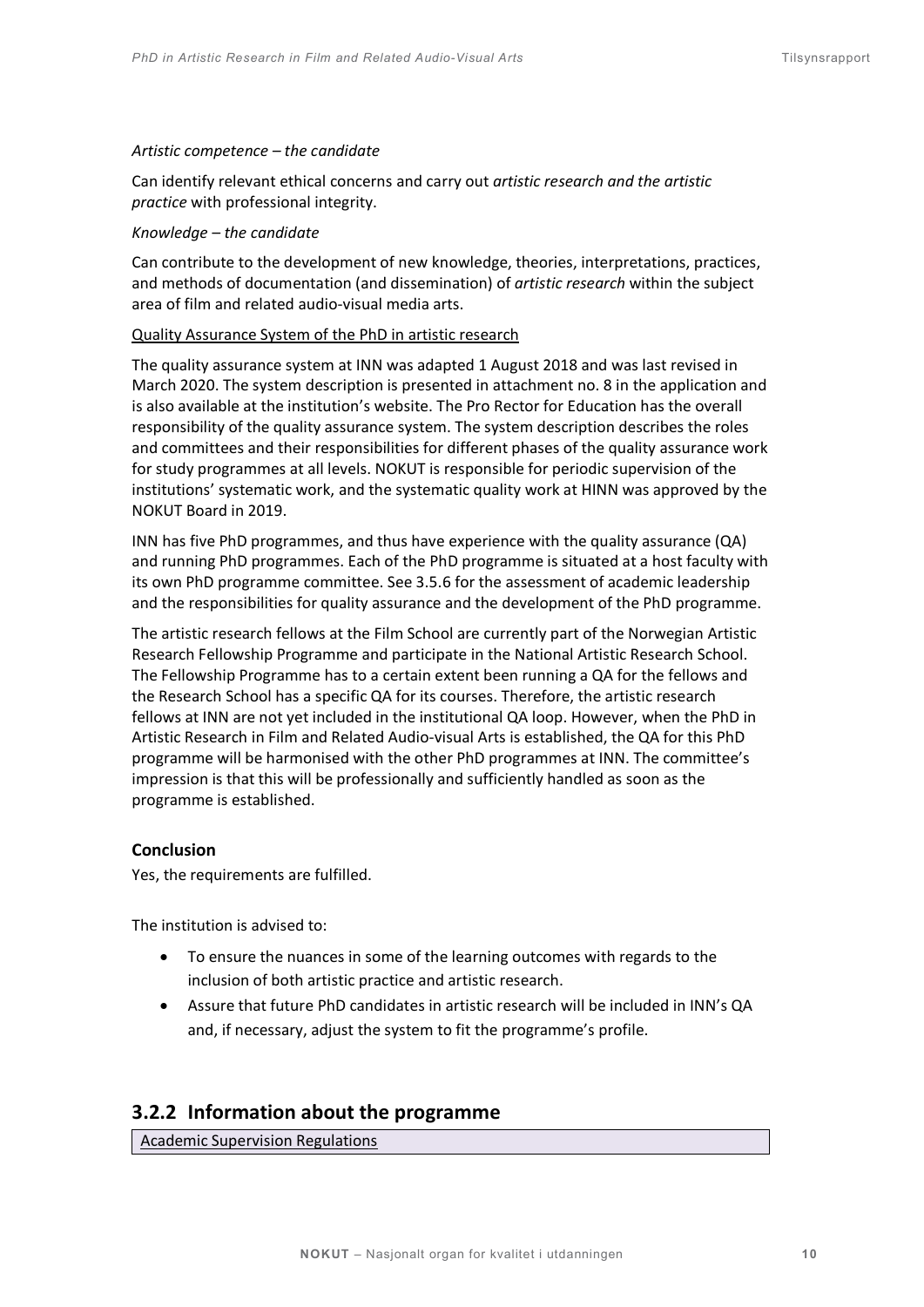Section 2-1 (2) Information provided about the programme must be correct and show the programme's content, structure and progression, as well as opportunities for student exchanges.

# **Assessment**

Content, structure and progression are described in the three documents supplementing each other: *Forskrift, Supplerende retningslinjer* and *Studieplan.*

The PhD study of 180 ECTS consists of an independent artistic project, the artistic doctorate work, of 150 ECTS and a mandatory training part 30 ECTS (se template and more detailed information in 3.4.4). Within the 30 ECTS the Norwegian Artistic Research School gives mandatory seminars on theory, methods and ethics of 20 ECTS. The content and requirements for these are described in a separate course plan. The Film School will be responsible for field specific courses of 5 ECTS and the last 5 ECTS shall be individual project specific training necessary for the project, defined in detail during the first months in the programme.

Content, structure and progression are clearly described in the documents. It shows that the PhD candidates' progression shall be formally checked by the main supervisor's reports, and includes a thorough midway seminar and supervisor's recommendation of the candidate's application for assessment.

International exchange is encouraged to be part of the plan, if possible, during the first two years.

Overall, the committee finds the information provided in the application accessible, sufficient and reliable. *Forskrift, Supplerende retningslinjer* and *Studieplan* with additional course plans from the Norwegian Artistic Research School altogether describe the content, structure and progression in a convincing way. The proposed framework follows the Ministry's statements for the artistic PhD (see 3.3.1) and the regulations for the other already established Norwegian PhD programmes in artistic research.

# **Conclusion**

Yes, the requirements are fulfilled.

# <span id="page-10-0"></span>**3.3 The doctoral degree programme's field of study**

# **3.3.1 The programme's field of study shall constitute a scientific or artistic whole**

# Regulations on Quality Assurance in Higher Education

Section 3-3 (2) The doctoral degree programme's field of study shall constitute a scientific or artistic whole, and the individual parts that make up the programme shall be internally coherent.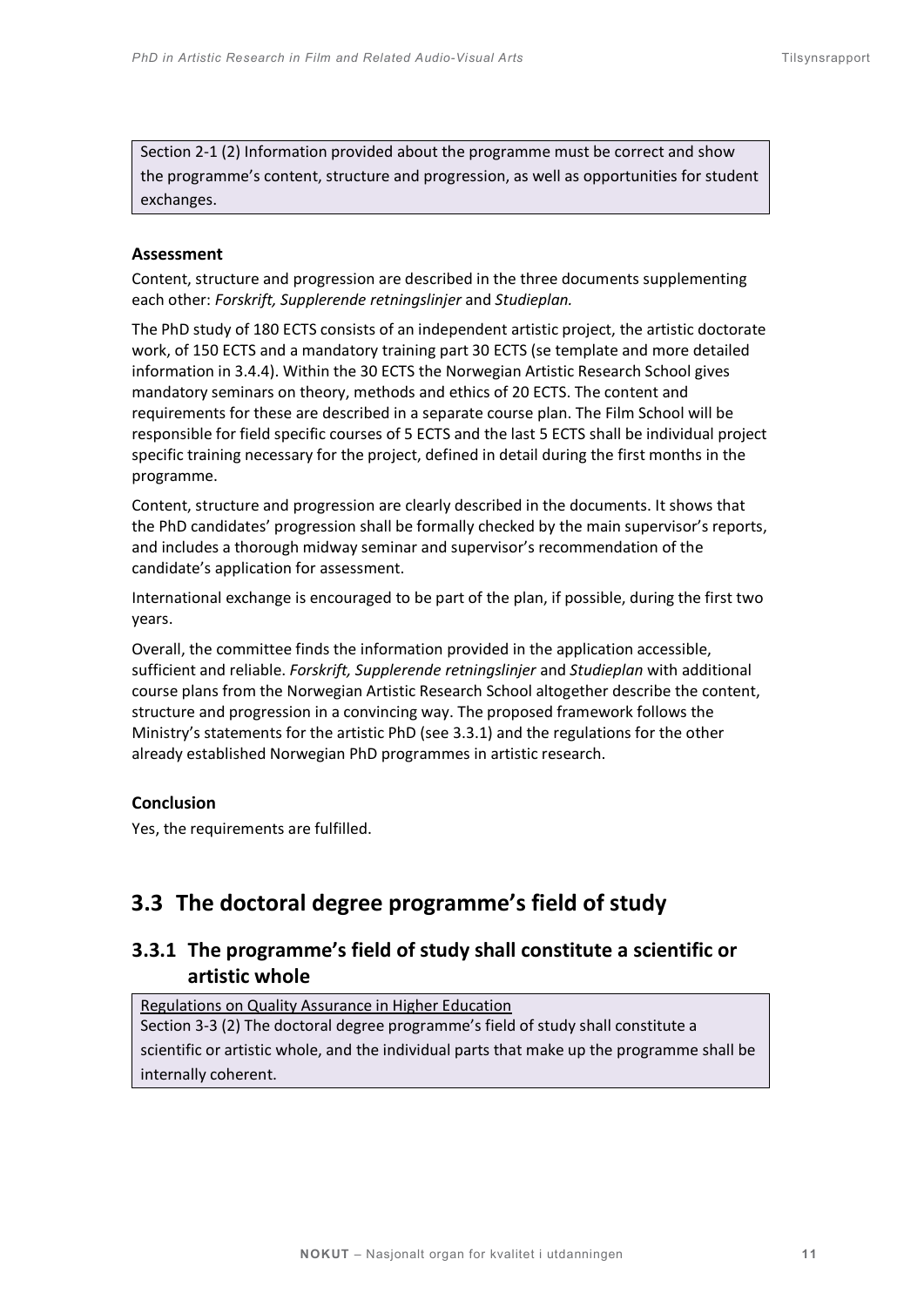#### **Assessment**

The subject area of the proposed PhD programme is Film and Related Audio-Visual Arts. The Film School describes in the application how this is in line with the Film School's original mission, including traditional and newer forms of film as well as new media, and support dialogues and crossovers in the field. (See 3.3.1 about this.) The subject area is well and coherent described and is deliberately constructed to fit the master and bachelor programmes and the research at the Film School.

The individual artistic doctoral project of 150 ECTS is the core of the study, to be worked out through the approach of artistic research – theory, methods, ethics. The work with the artistic project shall be discussed and supported in the training elements to make a connection between the individual efforts and the common ground of artistic research.

In the Ministry's instructions for the PhD in artistic research (2018) the artwork shall be the core of the doctorate work and followed by an explicit reflection that makes it possible for others to achieve insight of the artistic work. The already existing PhD regulations of KHiO, UiB and NTNU follow this instruction closely, but there are different operative demands for the delivery of the doctoral results. These alternatives are discussed in attachment no. 2. The Film School has chosen not to underline a potential division between the artwork and the reflection as two different elements of delivery but leave it to the candidate to find the form to present this (same as KHiO). The committee appreciates this decision as a mean to encourage and support the project as an inseparable unit, and for the PhD candidates to find the form to express the reflection that best suits the actual project. Thus, it is important that INN follows and evaluates the various ways to document artistic reflection and further contribute to the general discourse by encouraging supervisors to participate in the Norwegian Artistic Research School and Artistic Research Forum.

# **Conclusion**

Yes, the requirements are fulfilled.

The institution is advised to:

- Follow closely and evaluate the various ways to document the artistic reflection, in dialogue with the other Norwegian PhD programmes.
- Support optimal connections between the general discourse of artistic research and the specific projects, by encouraging supervisors to participate in the Norwegian Artistic Research School activities and Artistic Research Forum.

# **3.3.2 Quality and scope of the education and research**

#### Regulations on Quality Assurance in Higher Education

Section 3-3 (1) The institution shall offer education and research in the doctoral programme's field of study of a quality and scope that ensure that the programme can be completed at a high academic level. The institution shall offer a wide range of first and second-level degree programmes within the doctoral degree programme's field of study.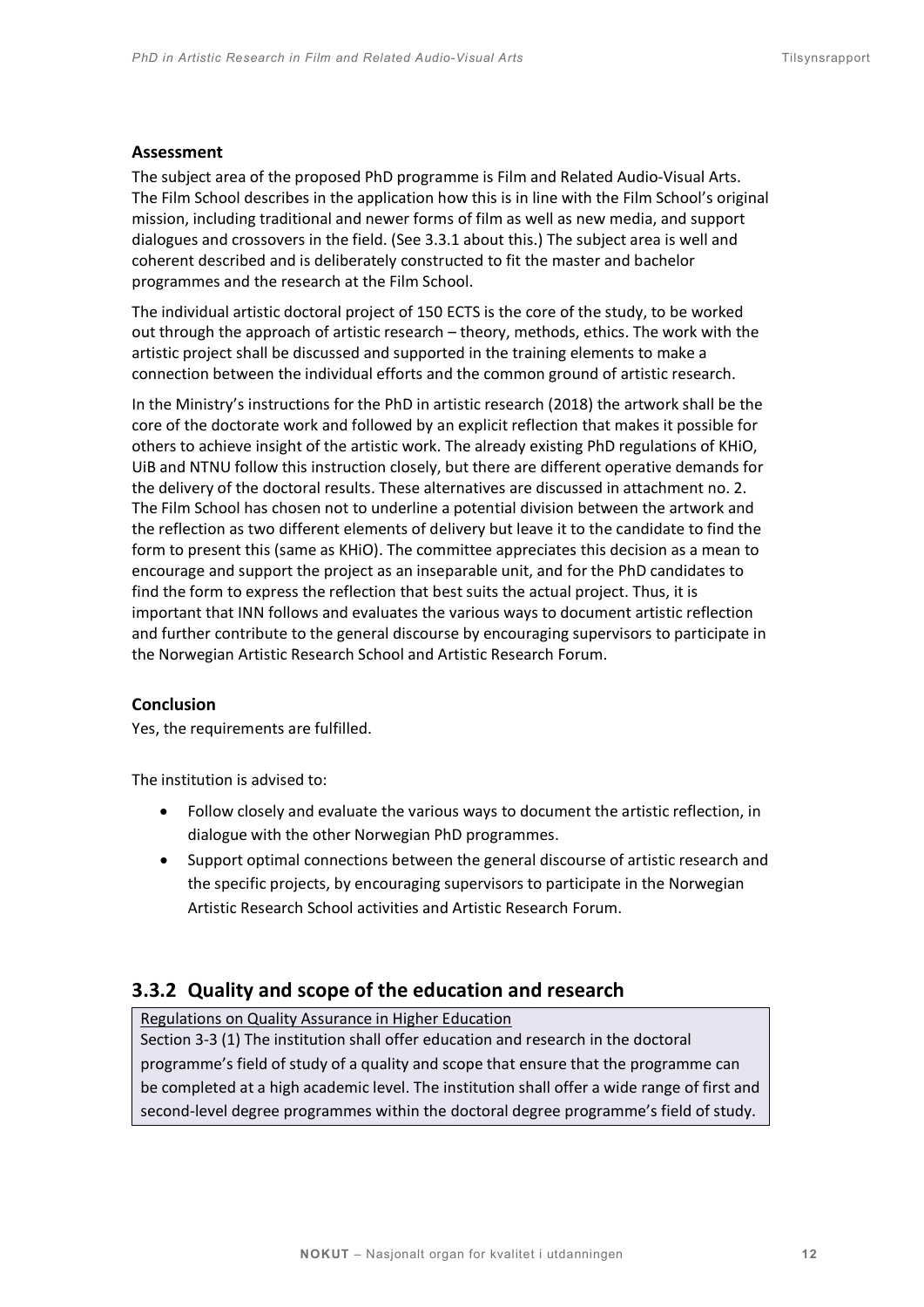#### **Assessment**

The Film School offers a wide range of bachelor's degree in different specialised areas within film:

- *Bachelor i film og fjernsyn - manus*
- *- Bachelor i film og fjernsyn - regi*
- *- Bachelor i film og fjernsyn - dokumentarregi*
- *- Bachelor i film og fjernsyn - produsent*
- *- Bachelor i film og fjernsyn - foto*
- *- Bachelor i film og fjernsyn – produksjonsdesign*
- *- Bachelor i film og fjernsyn - klipp*
- *- Bachelor i film og fjernsyn - lyd*
- *- Bachelor i film og fjernsyn - visual effects (VFX) design*

INN has a master's programme within film accredited in 2015. The master's programme *Master i seriell fortelling* at the Film School has been through several revisions since it was accredited in 2015. The study programme focuses on serial storytelling with specialization in all fields of film and media, and facilitates work with the use of new technology, for new formats and platforms. The areas of specialization within the master's programme are within directing fiction, directing documentary, screenwriting, producing and audiovisual design. There is no equivalent master's programme in the Nordic or European film schools. The master's programme has admission every other year, and 20 students have been admitted to this master's programme for the two-year period 2020-2022. These are recruited from bachelor studies also abroad, and many of them have some years of professional practice before entering the master.

According to the master's students at the site visit, the name of the study is not excluding certain areas of interest but is open for quite different individual projects, and the large variation within the group is experienced as positive. From the relatively small number of students it seems reasonable that the master's programme is organised as a whole and not divided into specific directions. Within this setting there is also a positive potential for crossing old borders and redefining areas. There is a similar condition for making the master programmes broad for instance at the Art Academies in Oslo and Bergen. (See 3.1.1.)

The education at the Film School shall prepare for work in a highly commercial field of production as well as training a focus on artistic discourse. The site visit proved that both dimensions are present for students and staff in a vivid dynamic. There is focus on the individual artistic potential and reflection as well as basic skills from the very beginning, and the notion of artistic research is present at all levels. The master programme obviously makes space for individual artistic directions overlapping and formulating new areas highly relevant for the field and motivating for further artistic research.

Quality and scope of the research is further described and assessed in 3.5.1. The demands for the research within the field of study to ensure the quality of the PhD programme are fulfilled.

The internal academic communication between students (especially the master's programme), research fellows and academic staff seem to be very active. They are often involved in each other's projects, seminars and courses. Some systematic actions have been taken to support and develop the research aspect in the internal and external environment.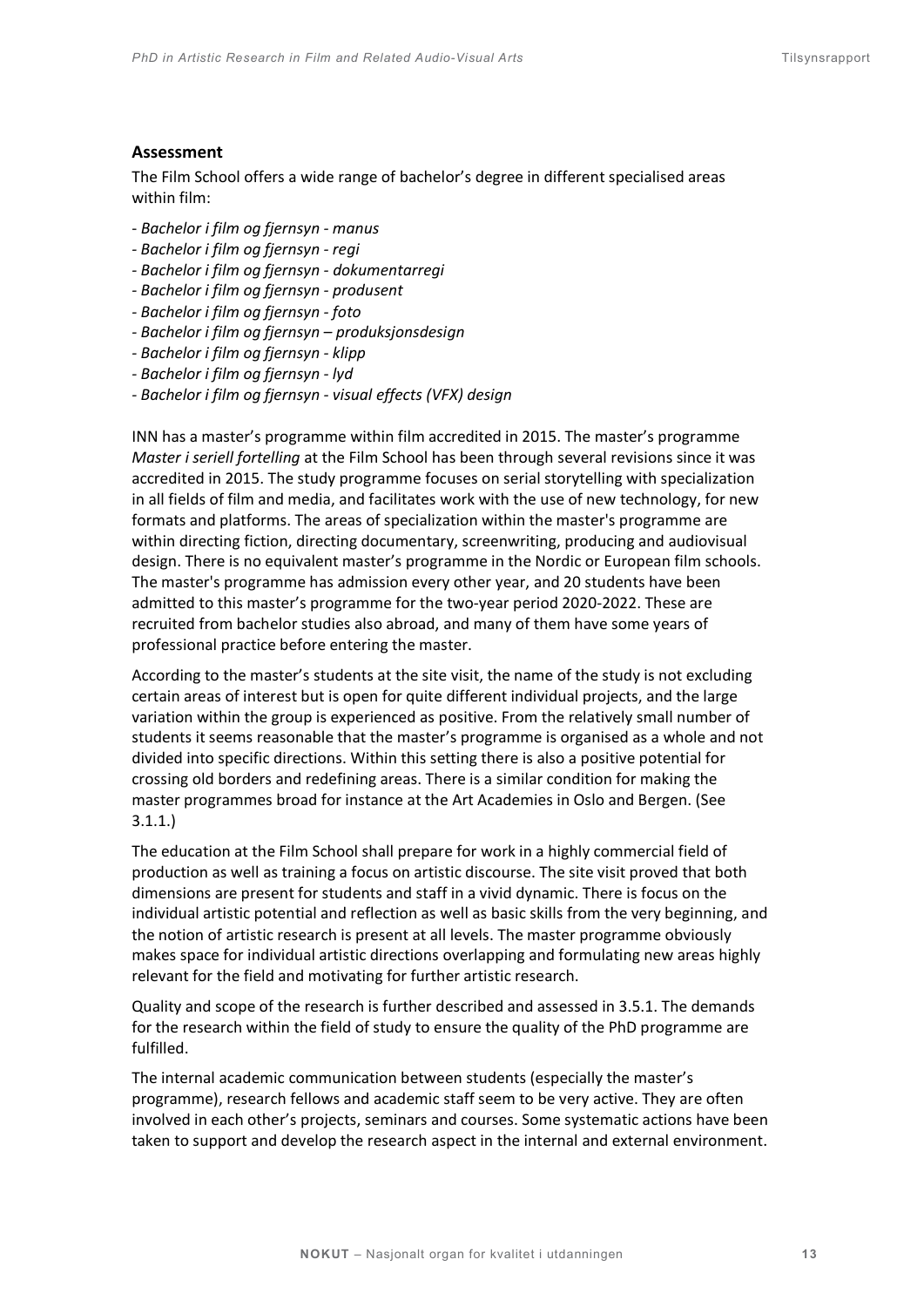The *Artistic Research Café*, monthly in Oslo, can be mentioned as a successful meeting point both for students, researchers and externals.

# **Conclusion**

Yes, the requirements are fulfilled.

# <span id="page-13-0"></span>**3.4 The educational provision**

# **3.4.1 Learning outcome and title of programme**

Academic Supervision Regulations

Section 2-2 (1) The learning outcomes for the programme must be in accordance with the National Qualifications Framework for Lifelong Learning, and the programme must have an appropriate title.

# **Assessment**

The formal title of the programme is *Ph.d. i kunstnerisk utviklingsarbeid i film og beslektede audiovisuelle kunstformer* (PhD in Artistic Research in Film and Related Audio-visual Arts). This indicates that this is not a scientific PhD. The name *kunstnerisk utviklingsarbeid* clearly indicates that the programme is methodologically founded on artistic research, in accordance with the PhD in artistic research established by the Ministry of Education and Research in 2018.

The part of the name in film and related audiovisual arts clarifies the field/subject area of the programme. This is further elaborated in the application that this should be understood as film in an expanded field in the extension of the film tradition. The term in an expanded field is used in the fields of art to describe how art disciplines and formats change over time. The name includes the related audiovisual forms of art that work with new technologies, format and media, and also for new platforms, which continue and develop the cultural tradition of the film tradition and discursive references and which further develops specialized disciplines that are included in film. CEFIMA (see part 1, page 4) has had an impact on the research at INN the later years, focusing on interactivity, digital platforms and their potentials for storytelling. Through the interviews it became clear that the proposed PhD programme is widening the scope of investigations and will also give attention to the research in more traditional film practices. The learning outcomes of the PhD include elements of professional collaboration and communication training very relevant for the subject area. A film team relies on persons with their individual expertise and professional integrity.

The descriptors cover the National qualification framework (NKR) level 8. The institution should especially elaborate on relevant strategies to ensure that the candidate will share and contribute in relevant research environments: "...can disseminate and share the artistic research with others, using established arenas and channels both nationally and internationally that are relevant both for artistic research generally and film and related audiovisual media arts specifically." (Learning outcome no. 15 "Artistic competence"). The Norwegian Artistic Research School is an arena for this, but more are needed. The planned collaboration with Stockholm University of the Arts (see 3.4.4) may be an important arena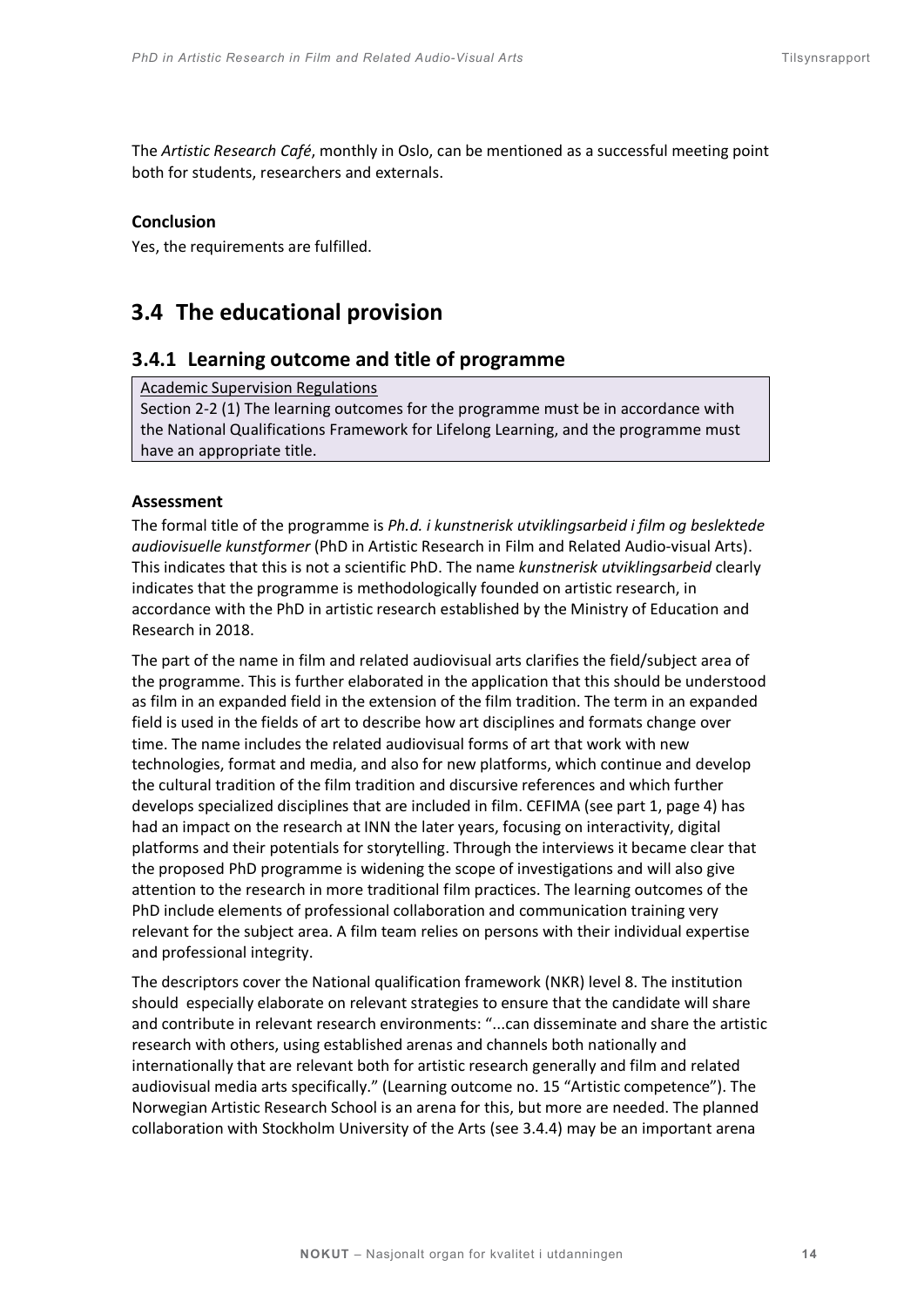and network to support this. Se 3.4.6 about the links to academic development work and artistic research.

The Norwegian and the English name of the programme is considered appropriate, and the learning outcomes of the programme is in accordance with the formal title *ph.d. i kunstnerisk utviklingsarbeid i film og beslektede audiovisuelle kunstformer* (PhD in Artistic Research in Film and Related Audio-visual Arts).

# **Conclusion**

Yes, the requirements are fulfilled.

The institution is advised to:

• develop relevant and efficient strategies for learning outcome no. 15 (Artistic competence).

# **3.4.2 The programmes's academic update and professional relevance**

Academic Supervision Regulations

Section 2-2 (2) The programme must be academically up-to-date and have clear academic relevance for further studies and/or employment.

#### **Assessment**

The academic environment at the Film School (see 3.5.4) is to be a guarantee for the programme's update and relevance. Most of the staff (including supervisors) at the Film School have tenured positions and the documentation on the application demonstrates that they are very active in and informed about the external field.

The Film School has emphasised in the application both the close connections to the professional filed and the obligation for research. The committee was curious whether there is a conflict between commercial production demands, often with large budgets and strict deadlines, and the research approach with different focus, timeline and funding. Film and the expanded media are of the most expensive fields in the arts and to a large degree dependent on commercial fundings. This potentially problematic relation is briefly mentioned but not fully addressed in the application and was presented by the committee as a theme at the site visit. The interviews proved that this is a vibrant relation but also a driving force, and that consciousness and reflections on these issues are dynamic and present in the environment. The current research fellows at the Film School published in 2020 in International Journal of Film and Media Arts<sup>[5](#page-14-0)</sup> a highly relevant article on the possible conflict between artistic research and "the industry". The large variations within what is often called "the film industry" were described – from the most commercial business to a one-person idealistic company. INN and the Film School consider it their mission to influence and challenge existing practices and contribute to new artistic perspectives through research, including technological advancements as well as artistic and ethical issues. The committee's impression from the site visit is also that external employers

<span id="page-14-0"></span><sup>5</sup> Vol. 5 No.2 (2020): GEECT Special Issue: Mapping Artistic Research in Film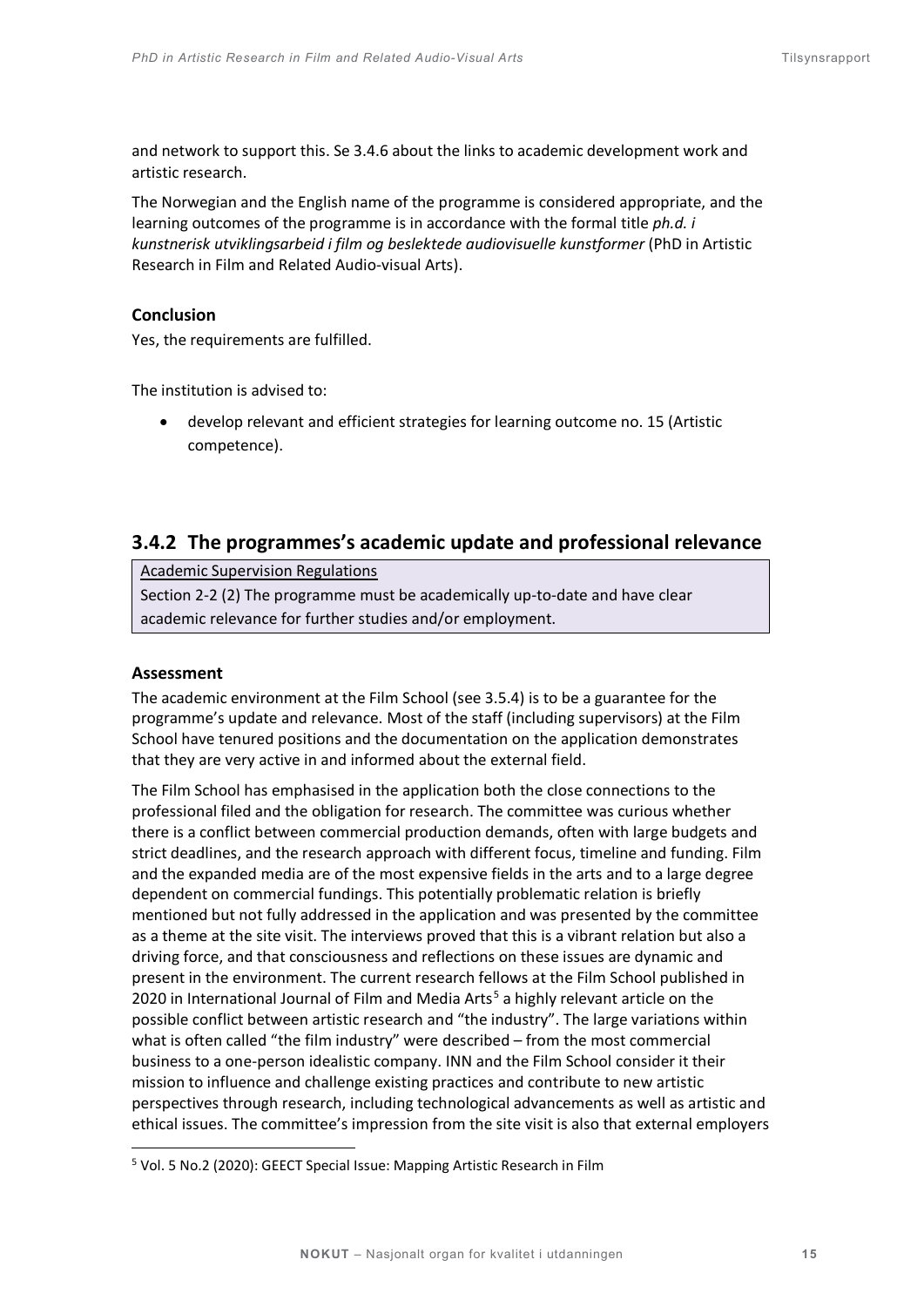are increasingly informed about and recognise the importance of artistic research in and for the field.

There is a potential conflict between a PhD as an individual career project and film and media production as mostly collective projects including different competences. According to the interviews this is not considered a challenge. Collaboration and teamworking are also addresses issues in the learning outcomes.

INN considers the Film School as its most international faculty, involved in Nordic, European and other international networks on film education and research, and through the staff in international productions. The large Erasmus+ project CEFIMA from 2018 has made it possible to test out new technology and made new networks in the audio-visual field. From the application and the site visit the committee is ensured that the programme will be academically up to date.

The committee met four (out of five) previous research fellows from the Film School, all employed in relevant and important positions within the field. They described the impact of their period in the Fellowship Programme and their individual projects as crucial to their current professional activities.

The R&D committee (FoU-utvalg) at INN will introduce early career arrangement for PhD candidates, also including the Film School. It was notable from the site visit that a further career within artistic research and teaching appears attractive to the present master students and the research fellows. See 3.3.2 about the range of programmes at INN that are relevant for the recruitment for this PhD programme.

# **Conclusion**

Yes, the requirements are fulfilled.

The institution is advised to:

- Continue to elaborate on the artistic research discourse and mission.
- Continue to strengthen the active and critical relation to external agencies and professional industries.

# **3.4.3 The programme's workload**

# Academic Supervision Regulations

Section 2-2 (3) The total workload of the programme must be between 1,500 and 1,800 hours per year for full-time students.

# **Assessment**

The PhD programme is three years of full-time study, with a total of 180 ECTS; 30 ECTS mandatory training part and 150 ECTS the artistic doctoral project. Each credit in the training part represents an estimated workload of 25-30 hours, as the sum of organised activity, individually pre- and post-work and self-organised activity.

The framework for the proposed PhD programme describes a workload corresponding to the formal demands of hours in the national regulations. However, for the Film School as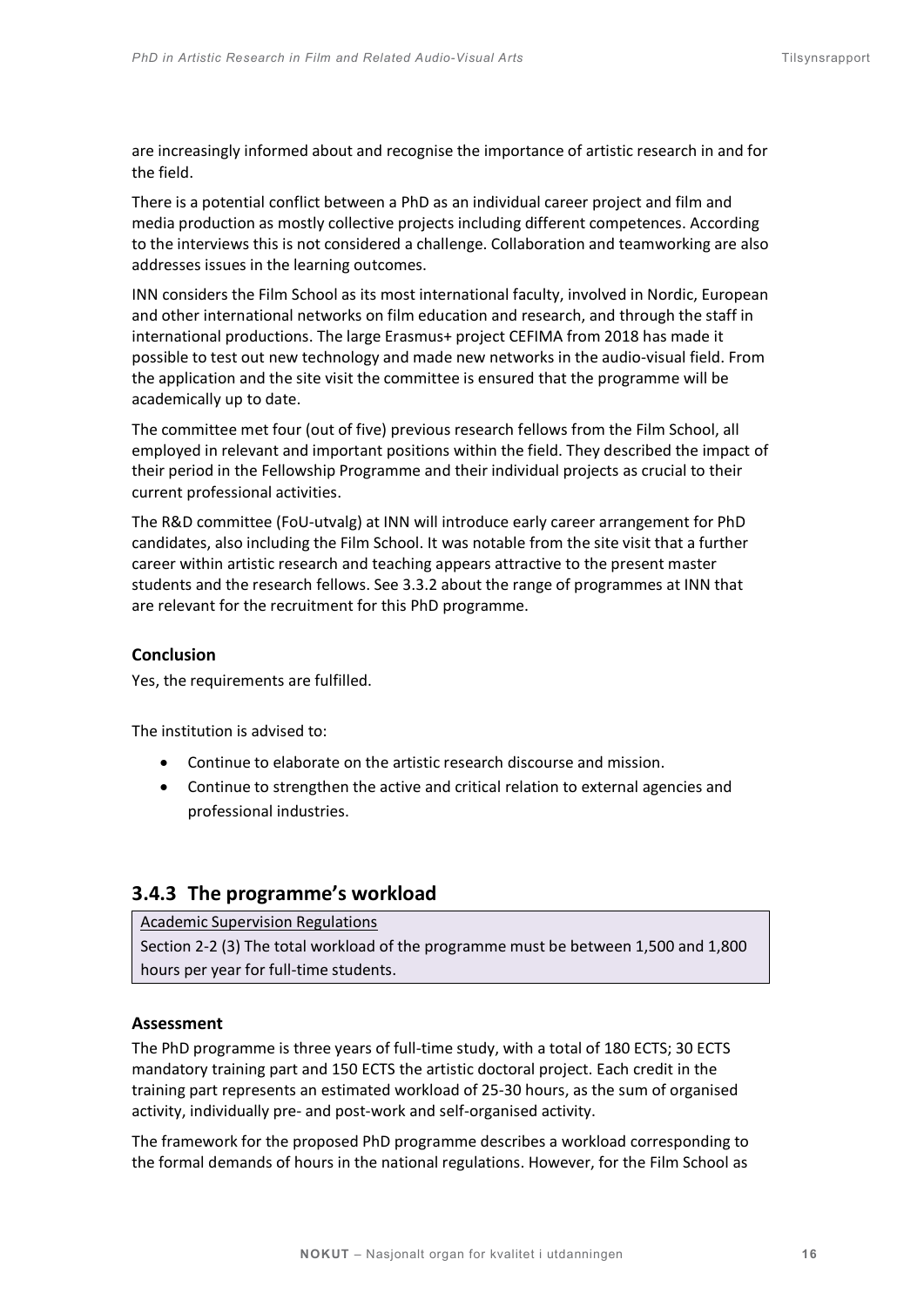well as for other Norwegian art educations the organisation of a PhD is rather new and very different from other types of art projects. The obvious challenge will be to organize the individual projects so that they fit in and can be handled within these frames. A too large workload because of an expanding project is more likely than workload becoming too small. INN is encouraged to support that candidates and supervisors are informed about and operate within the programme's timeline and progression and use the milestones in the regulations to discuss and adjust the project's volume and aims.

# **Conclusion**

Yes, the requirements are fulfilled.

The institution is advised to:

• Make sure that candidates and supervisors are informed about and operate within the programme's timeline and progression, and that volume and delimitation of the project are discussed and addressed in reports, midway seminar and other milestones.

# **3.4.4 The programme's content, structure and infrastructure**

Academic Supervision Regulations

Section 2-2 (4) The programme's content, structure and infrastructure must be adapted to the programme's learning outcomes.

# **Assessment**

The description of the structure and content of the PhD programme is found on page 13 to 16, 24 to 30 in the document *Søknad om akkreditering* and the attachment *Vedlegg 10 studieplan for doktorgrad i kunstnerisk utviklingsarbeid film og beslektede audiovisuelle kunstformer*. Table 1 shows the content and structure of the programme.

Table 1 Content and structure

| <b>Emnekode</b> | <b>Kurstittel</b>                                                              | Obligatorisk/<br>valgfritt | Studiepoeng/<br><b>ECTS</b> |
|-----------------|--------------------------------------------------------------------------------|----------------------------|-----------------------------|
|                 | Teori, metoder og etikk i kunstnerisk utviklingsarbeid                         | Obligatorisk               | 20 studiepoeng              |
|                 | Kunstnerisk utviklingsarbeid i film og beslektede<br>audiovisuelle kunstformer | Obligatorisk               | 5 studiepoeng               |
|                 | Prosjektspesifikk opplæringsdel                                                | <b>Obligatorisk</b>        | 5 studiepoeng               |
|                 | Det kunstneriske doktorgradsarbeidet                                           | Obligatorisk               | 150 studiepoeng             |

There are three mandatory courses.

*Teori, metoder og etikk i kunstnerisk utviklingsarbeid* (20 ECTS) provides an introduction to methodology, theory and ethics related to artistic research. The courses intend to support the artistic doctoral project and contribute to academic depth and breadth. The training is offered through the Norwegian Artistic Research School in collaboration between all higher education institutions in Norway with PhD-programmes in artistic research. All artistic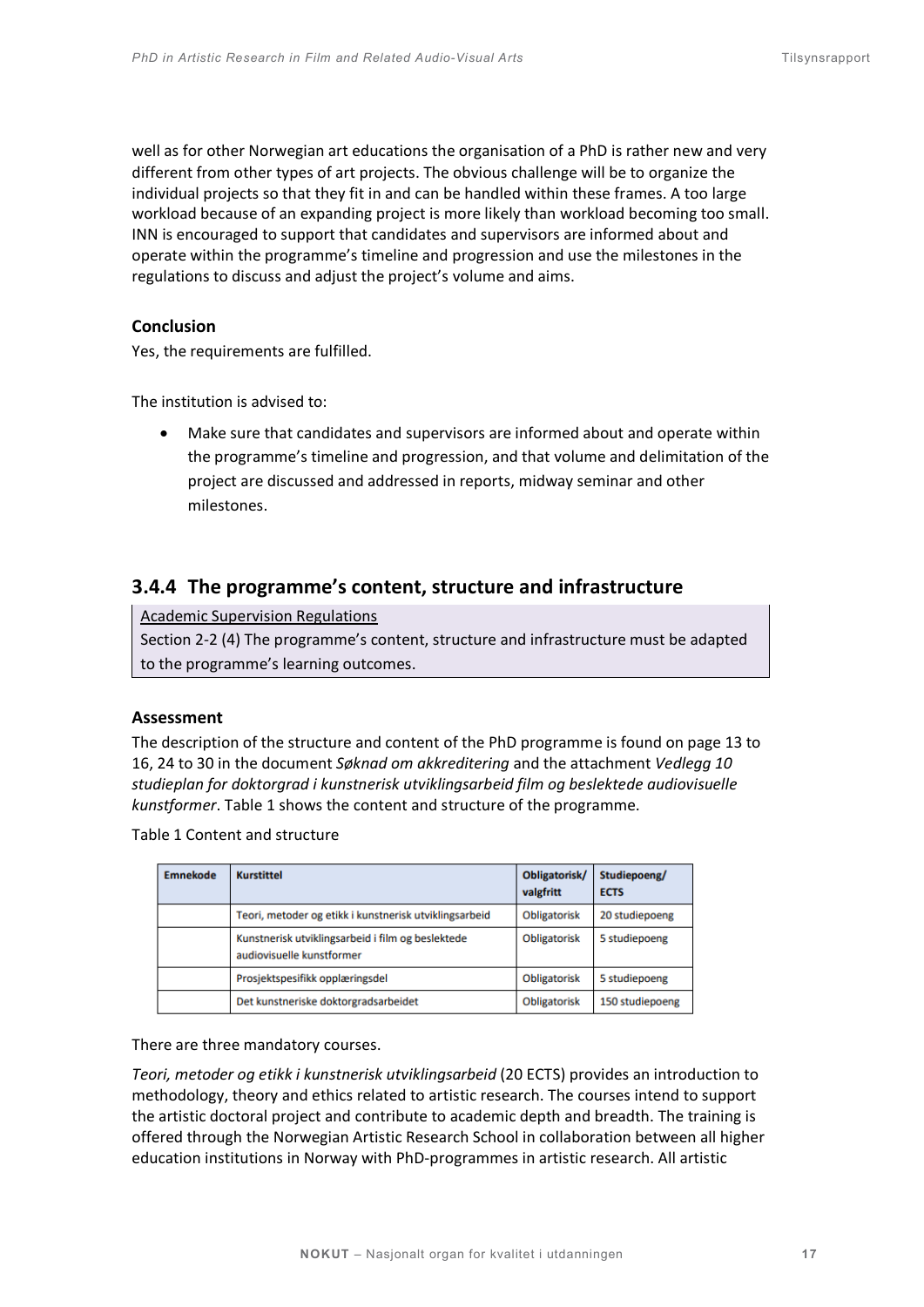research PhD candidates in Norway have this as a mandatory training part. The courses take care of the interdisciplinary dimension that is an important part of the Norwegian model for artistic research. In seminars and conferences, the candidate meets peers from his/her own and other art fields, and gains experience in disseminating research as well as participating in debates in the field with an emphasis on complex interdisciplinary issues.

The Norwegian Artistic Research School has been developed since the very beginning of the Fellowship Programme in 2003, was revised in 2010-11 when the concept of learning outcomes was introduced in general and in the later years been reorganised to serve the new institutional programmes. It has its own board with members from the PhD programme institutions. The board has overall academic responsibility for the Research School's courses and its own QA for its activities. Once INN has an accredited PhD programme in artistic research they are eligible to be part of the Artistic Research School's Board. The research fellows at the Film School are already participating in the research school and thus have an influence on the content and format, and staff from The Film School has been active contributors to the courses. The committee's impression is that the courses with the interdisciplinary meetings are considered important by the present fellows. The research school also plays an important role in adding to a critical mass. The committee will not go further into an assessment of the content of the research school.

*Kunstnerisk utviklingsarbeid i film og beslektede audiovisuelle kunstformer* shall provide an introduction to artistic research specifically related to work with film and related audiovisual arts, with emphasis on theories, methods and practices that are relevant for artistic research in this specific field. These courses are yet not described in detail in the documents, but the mission is clear. Within this part of the programme the candidate is also expected to do a presentation in at least one international research conference in the field, participate in local PhD meetings and participate in the Film School's Artistic Research Café in Oslo once a month. The Film School has already been offering some graduate seminars for the research fellows and has recently signed a document of intention for collaboration with Stockholm University of the Arts (SKH), where producing common field specific courses is one of the intentions. The committee is very positive to this alliance for broader PhD environment and human resources.

*Prosjektspesifikk opplæringsdel* shall meet specific training needs related to the candidate's artistic doctoral work. This part of 5 ECTS is common in the other artistic PhD programmes in Norway. The elements in this part shall be defined during the first months of the project and shall enable the candidate to carry out his/her specific artistic doctoral work. The Film School should pay attention to this part further on and evaluate whether it is functioning as assumed.

The Film School has described in the application how the elements together fulfil the learning outcomes – which certainly overlap each other. The committee has no objections to this*.*

#### Infrastructure

The Film School was from 1997 located at Lillehammer together with other parts of INN, with technical facilities for all students and research fellows. The later years the master students and research fellows have their primary location in Oslo, also with some technical equipment. There is a lot of interaction between Lillehammer and Oslo and the division is not considered problematic. Academic staff and administration are present at both sites when needed. The last years' explosive use of Zoom has positively stimulated the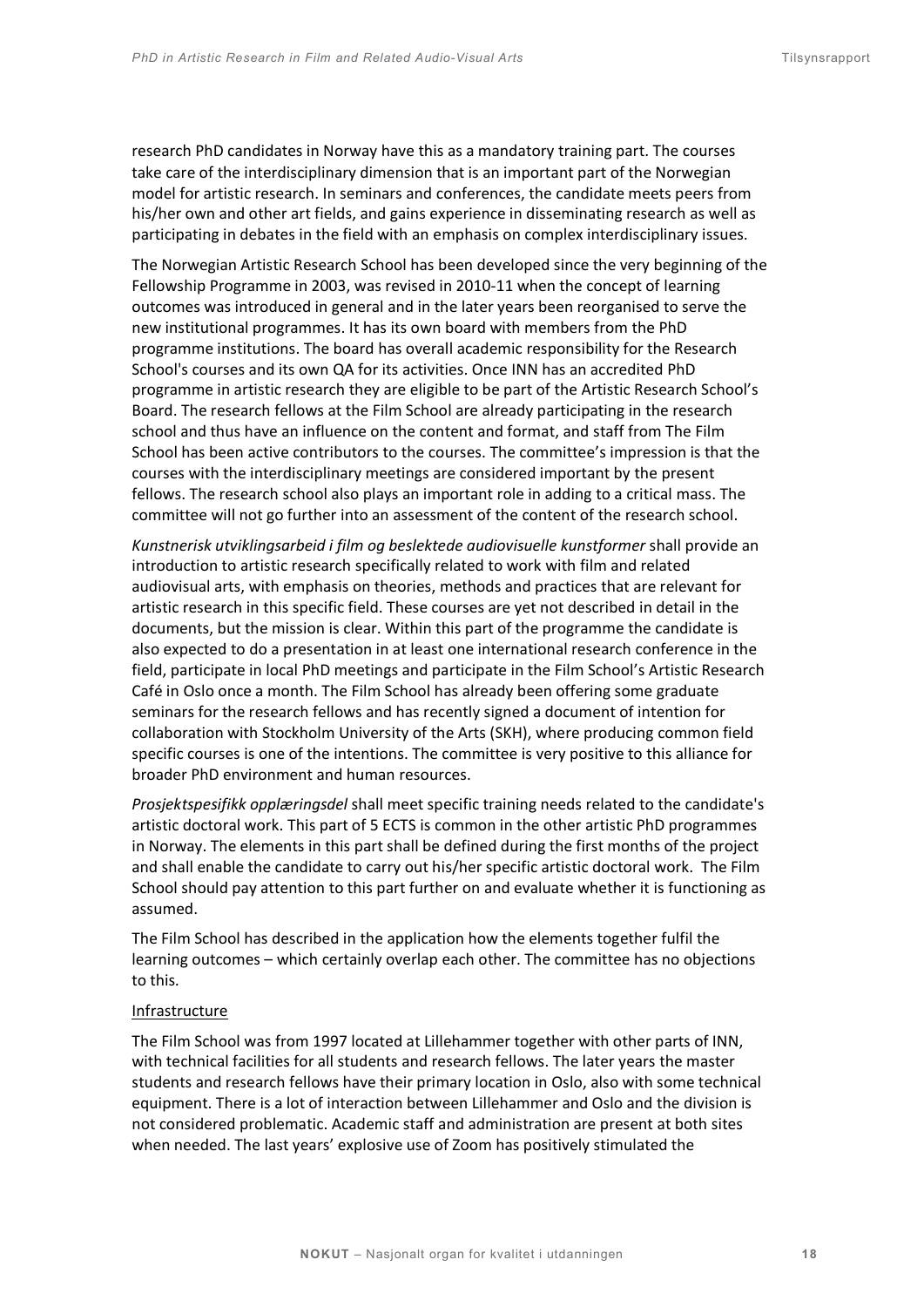communication across sites. The library is situated at Lillehammer but serving more and more on digital platforms. The committee's impression is that the infrastructure is well equipped to serve the PhD level.

# **Conclusion**

Yes, the requirements are fulfilled.

The institution is advised to:

- Actively take part in the further development of the Norwegian Artistic Research School.
- Follow up on content and function of their own two 5 ECTS mandatory parts.

# **3.4.5 Teaching, learning and assessment methods**

Academic Supervision Regulations

Section 2-2 (5) The teaching, learning and assessment methods must be adapted to the programme's learning outcomes. The programme must facilitate students taking an active role in the learning process.

# **Assessment**

The programme places high demands on the candidate's active participation in all parts and is obviously dependent on the candidate's own initiative and motivation.

The artistic doctoral work (150 ECTS) shall be carried out as an independent artistic research work at international level with national and international professional relevance. This is to be developed in dialogue with peers in the field of art. Guidance is central to the programme, for regular follow-up and as a link to the professional community. As a rule, the candidate must have two supervisors. One is appointed as the main supervisor and has the main responsibility for follow-up of the candidate's professional development and implementation in accordance with the progress plan. The mandatory part (30 ECTS) shall contain the professional and methodological basis that is necessary for the artistic research project and provide a deeper insight into the subject area. Furthermore, it provides the candidate's experience in communicating academic work to peers, students and the public in general. Forms of work and teaching in the courses include lectures, conferences, seminars, presentations, self-study, supervision and independent work, and is highly dependent on the candidate's own engagement and input. Assessment (passed or not) of the courses in the Artistic Research School is conveyed from the administration of the research school to the institution. There is a continuous follow-up of the candidate's participation in mandatory activities. Annual reporting, mid-term seminar and application for final assessment are important milestones along the way. These are stated in the PhD regulation such as in Sections 10-1 (the candidate and supervisors submit annually separate reports of the progress), 10-2 (mid-term evaluation) and 13-2 (the candidate has to apply for a final assessment before the public presentation of the artistic doctoral result).

The formal descriptions of learning and assessment methods are in line with the learning outcomes, and definitely emphasise the candidate's responsibility for progression.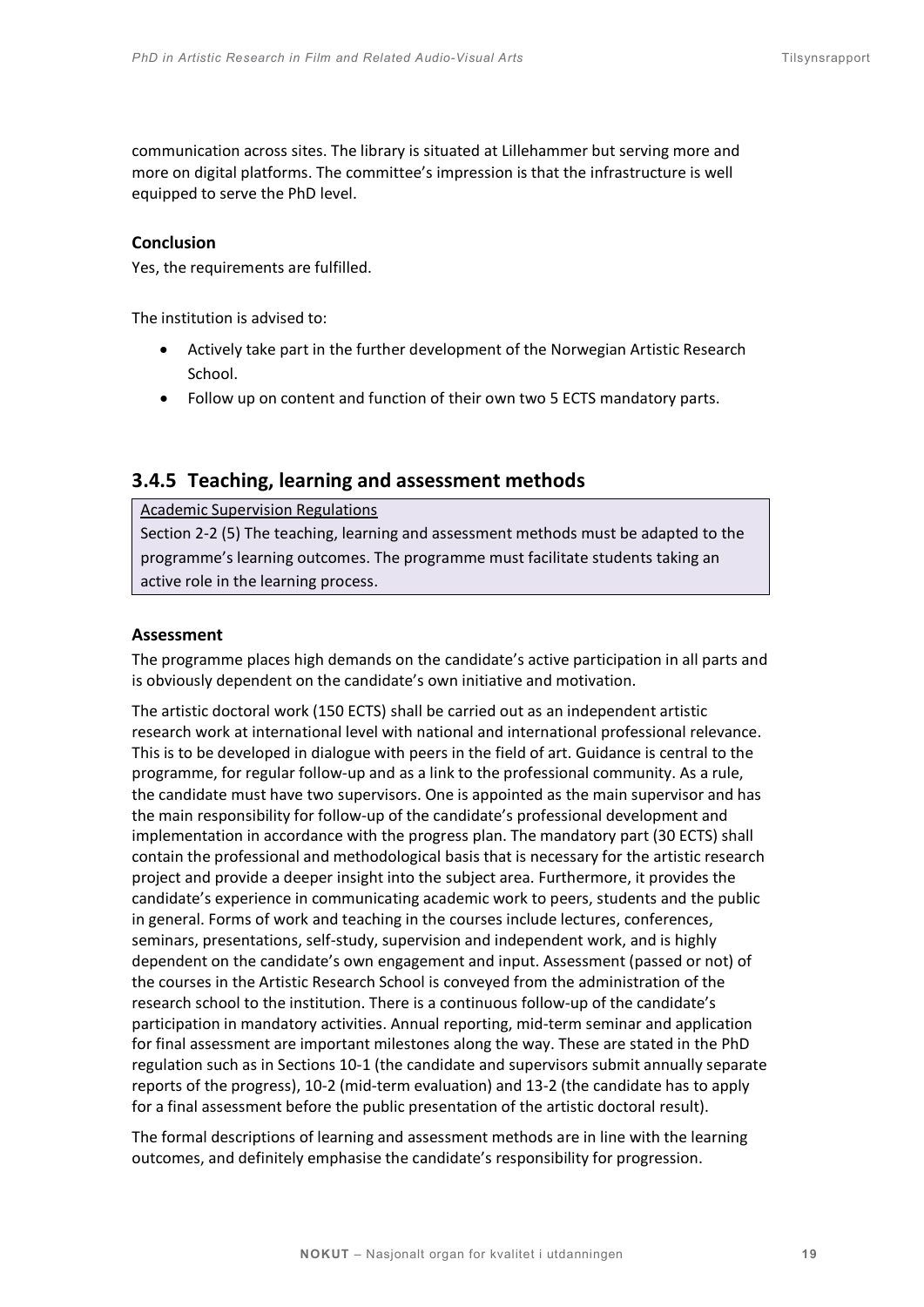However, to make it work in real life will depend on supervisors and candidates understanding and referring to the framework in the project development. As this is new to the environment, it will be important for the institution to follow up continuously.

# **Conclusion**

Yes, the requirements are fulfilled.

The institution is advised to:

- Follow up supervisors and candidates on their different roles and responsibilities within the programme.
- Ensure that the supervisors are familiar with the framework and the formulated learning outcomes.
- Follow up the field specific mandatory courses to be ready to offer when the PhD programme starts up (see 3.4.4).

# **3.4.6 Links to research and academic and academic development work and/or artistic research**

Academic Supervision Regulations

Section 2-2 (6) The programme must have relevant links to research and academic development work and/or artistic research.

# **Assessment**

See Assessment 3.5.1 about the artistic research at the Film School.

The PhD candidates are to be actively participating in relevant environments at the Film School, with supervisors and external guests. Residency is demanded in the regulations. The committee was convinced at the site visit that close contact within the research environment is already happening with the current research fellows and is recognised as a necessary quality. Sharing of reflection on artistic processes is a central part of artistic research and explicit artistic reflection as method is focussed upon among academic staff as well as candidates and students. There are Monday lectures and monthly seminars on research, as well as the Artistic Research Café, which are functional sharing arenas and meeting places for students, research fellows and the faculty. The external supervisors and guest teachers contribute to exchanges with external national and international research environments. The candidates are assumed to present their own work in relevant national and international professional contexts.

Three are two annual national conferences - Artistic Research Forum under the auspices of The Artistic Research School and Norwegian Agency for International Cooperation and Quality Enhancement in Higher Education (former Diku, became a part of the Norwegian Directorate for Higher Education and Skills from 1 July 2021) where artistic research from all fields of art is presented and discussed. The two conferences are mandatory for PhD candidates. There are dialogues between the Nordic film schools, both one to one, and through Nordic and European film school networks. These are key sharing arenas for both learning and development of teaching and learning methods. There is also a strengthened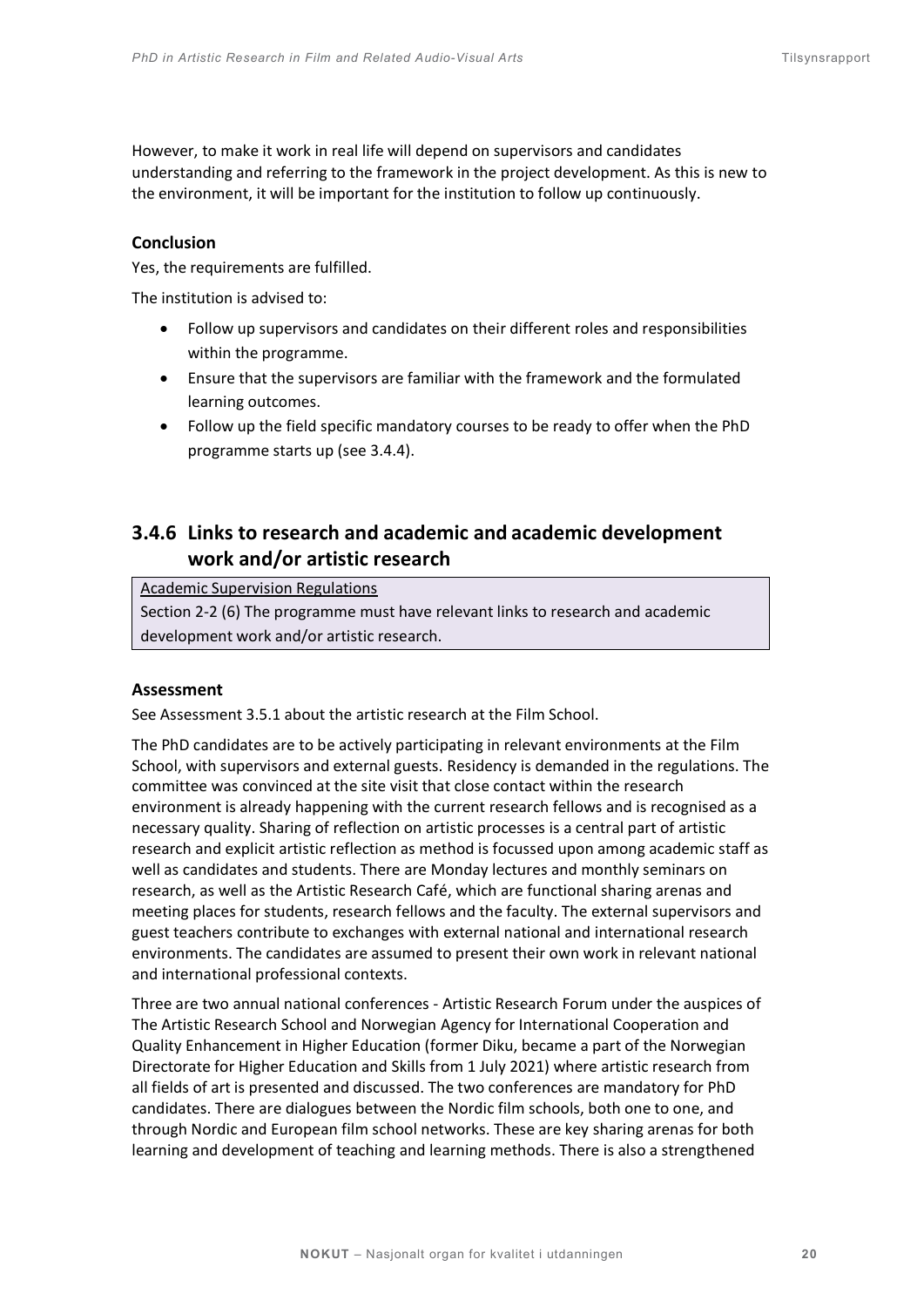international cooperation with other film educations offering meeting points, sharing and exchange opportunities for the Film School's research fellows more field specific than it is possible to achieve within the Artistic Research School.

Many of the academic staff were involved in the process of making the PhD application and are well informed, and the process itself has obviously been strengthening and motivating the Film School's research environment.

# **Conclusion**

Yes, the requirements are fulfilled.

The institution is advised to:

• Continue to expand the communication between PhD candidates and the relevant research environments, national and international.

# **3.4.7 The programme's internationalisation arrangements**

Academic Supervision Regulations

Section 2-2 (7) The programme must have internationalisation arrangements adapted to the programme's level, scope and other characteristics.

# **Assessment**

INN and the Film school has a broad international network, such as the International Association of Cinema, Audiovisual, and Media Schools (CILECT), The European Grouping of Film and Television Schools (GEECT) and especially important is The Nordic Network for Film Schools (NORDICIL).

The purpose of NORDICIL is to enable and facilitate co-operation between member schools by exchange of information, teaching and practice, and the professional and pedagogical development work. The network helps provide the Film School with external and international professional supervision competence in the doctoral program, external members of professional assessment committees for admission, opponents for mid-term evaluation and committee members for the final assessment. Through CEFIMA the Film School has built additional international networks, which has further helped promote the film school and brought in professional expertise. INN and the film school contributes and has an active participation in these important networks. They have just become portal partners in the international Research Catalogue<sup>[6](#page-20-0)</sup>, and for further development networks where artistic research is discussed internationally will be important, such as Society for Artistic Research, Screenwriting Research Network.

The rectorate at INN considers the school as its most international faculty, involved in Nordic, European and other international networks on film education and research, and through the academic staff in international productions. The film school recruits academic staff internationally and they invite and employ international capacities as guest teachers for a shorter or longer period of time. Profiled and current film artists and educators from

<span id="page-20-0"></span><sup>6</sup> https://www.researchcatalogue.net/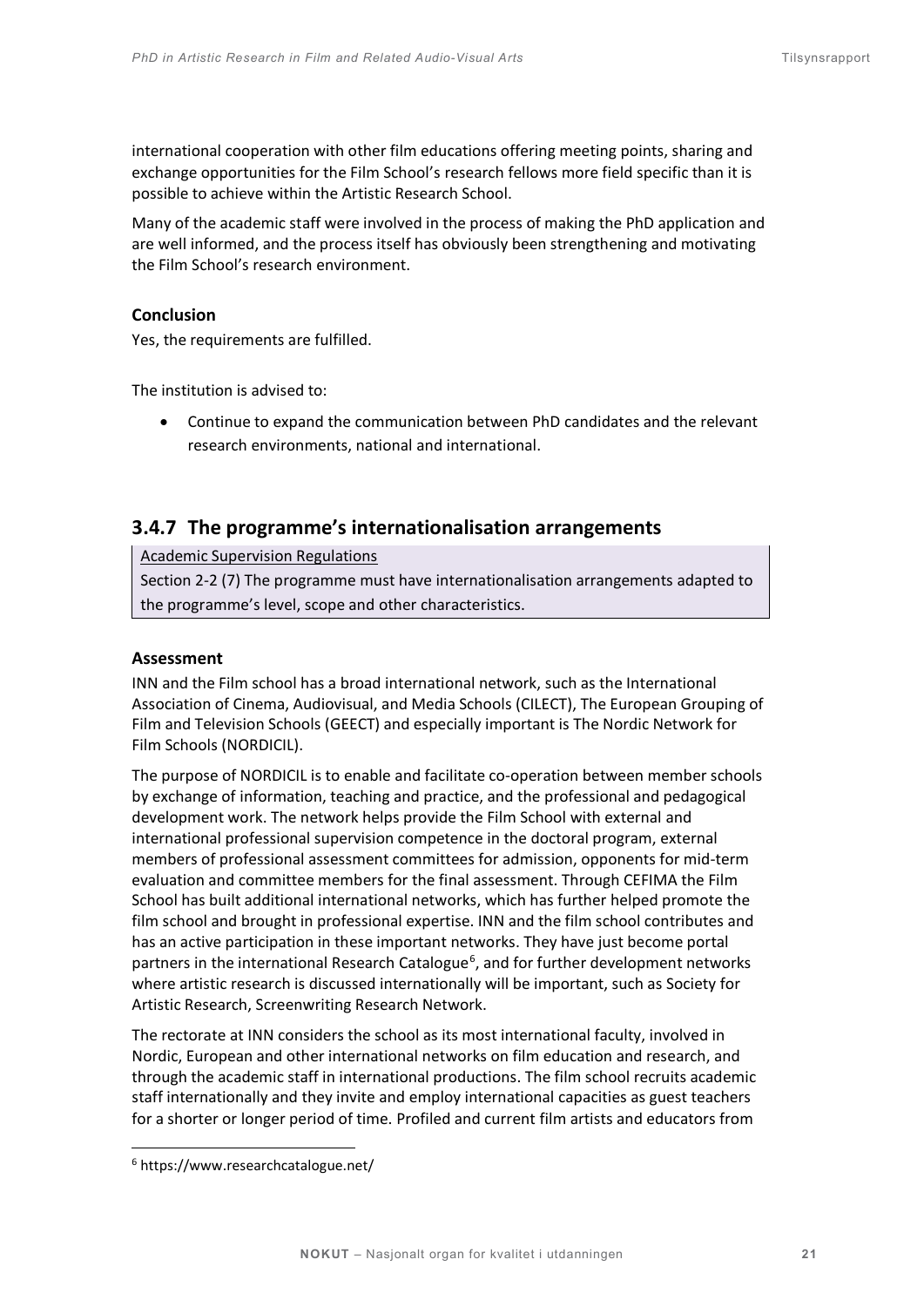abroad are regularly invited as guest teachers. See 3.5.8 in this report for the assessment of the academic staff's participation in national and international partnerships and networks.

Recent announcements for research fellow positions have had many international applicants, and the Film School currently has fellows who have been recruited nationally and internationally. The fellows are encouraged to participate in international professional fora, and arrangements are made for international exchange. In the subject/course *Kunstnerisk utviklingsarbeid i film og beslektede audiovisuelle kunstformer* it is expected that the candidate participates with a presentation at least at one international conference.

International connections are one of the main characteristics of film and the expanding media and education and research at the Film School are organised according to that. The committee considers the international arrangements both formally and in daily life well adapted to the programme's level and within the expectations of the field of artistic research.

#### **Conclusion**

Yes, the requirements are fulfilled.

The institution is advised to:

• Follow up and prioritise international networks for artistic research.

# **3.4.8 International student exchange**

Academic Supervision Regulations

Section 2-2 (8) Programmes that lead to a degree must have arrangements for international student exchanges. The content of the exchange programme must be academically relevant.

#### **Assessment**

INN and the Norwegian Film School has of 30 October 2021 signed an Erasmus+ programme agreement with Stockholm University of the Arts to cooperate for the exchange of students and staff. The specified subject area is Audio-visual techniques and media production in second and third cycle, i.e. master and PhD level. They are also in the process on establishing an agreement with Aalto University. For the PhD candidates, field specific exchanges with selected partner institutions may be important so support their projects to be on a high international level. Apart from exchanges with international research and higher education institutions, there is great potential for international exchange within the film and media industry. The doctoral programme educates to a research-driven creative industry, and research periods with the partners in the film industry can be of great value. This kind of institutional agreements are usually more difficult to formalise. This must be established for the individual project, often in collaboration with an international external supervisor for the project. Many fellows and PhD students have co-supervisors who have been recruited internationally. In the course *Prosjektspesifikk opplæringsdel,* fellows are encouraged to take part in international exchange programmes, international study trips and participation in international courses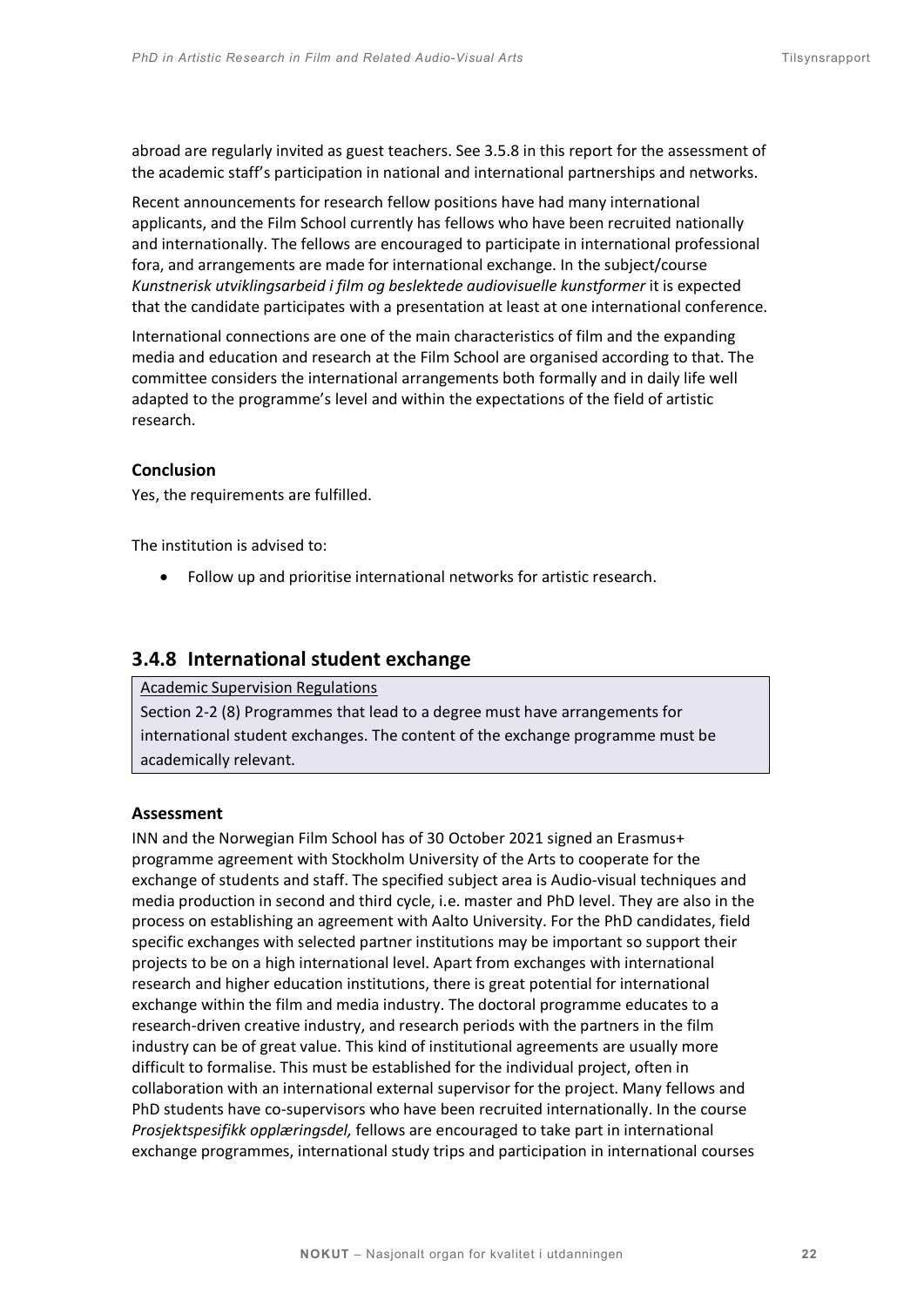and conferences. The fellows will through these make use of the film school's broad network and contacts. International recruitment of fellows will also contribute to strengthen the Film School's international orientation.

# **Conclusion**

Yes, the requirements are fulfilled.

The institution is advised to:

• Follow up on relevant exchange partnerships.

# **3.4.9 Supervised professional training**

Academic Supervision Regulations

Section 2-2 (9) Programmes that include supervised professional training must have formal agreements between the institution and the host for the supervised professional training.

# **Assessment**

Not applicable for this programme.

# <span id="page-22-0"></span>**3.5 The academic environment**

# **3.5.1 The academic environment's educational and research expertise**

Regulations on Quality Assurance in Higher Education

Section 3-3 (3) The doctoral degree programme shall be affiliated to an academic environment with a high level of expertise in education and research. The academic environment shall be able to document research results, including publication, at a high international level, and results from collaborations with other national and international academic environments. The doctoral degree programme in Artistic Research shall be affiliated to an academic environment with a high level of expertise in education and artistic research. Artistic qualifications in subject areas described in Regulations [concerning appointment and promotion to teaching and research posts,](https://lovdata.no/dokument/SF/forskrift/2006-02-09-129) section 1-1 second paragraph shall form the basis for the appointment to teaching and research posts. The academic environment shall document comprehensive artistic research, at a high international level, and results from collaborations with other national and international academic environments.

# Academic Supervision Regulations

Section 2-3 (5) The academic environment must be actively engaged in research and academic development work and/or artistic research and be able to demonstrate documented results with a satisfactory quality and scope in relation to the programme's content and level.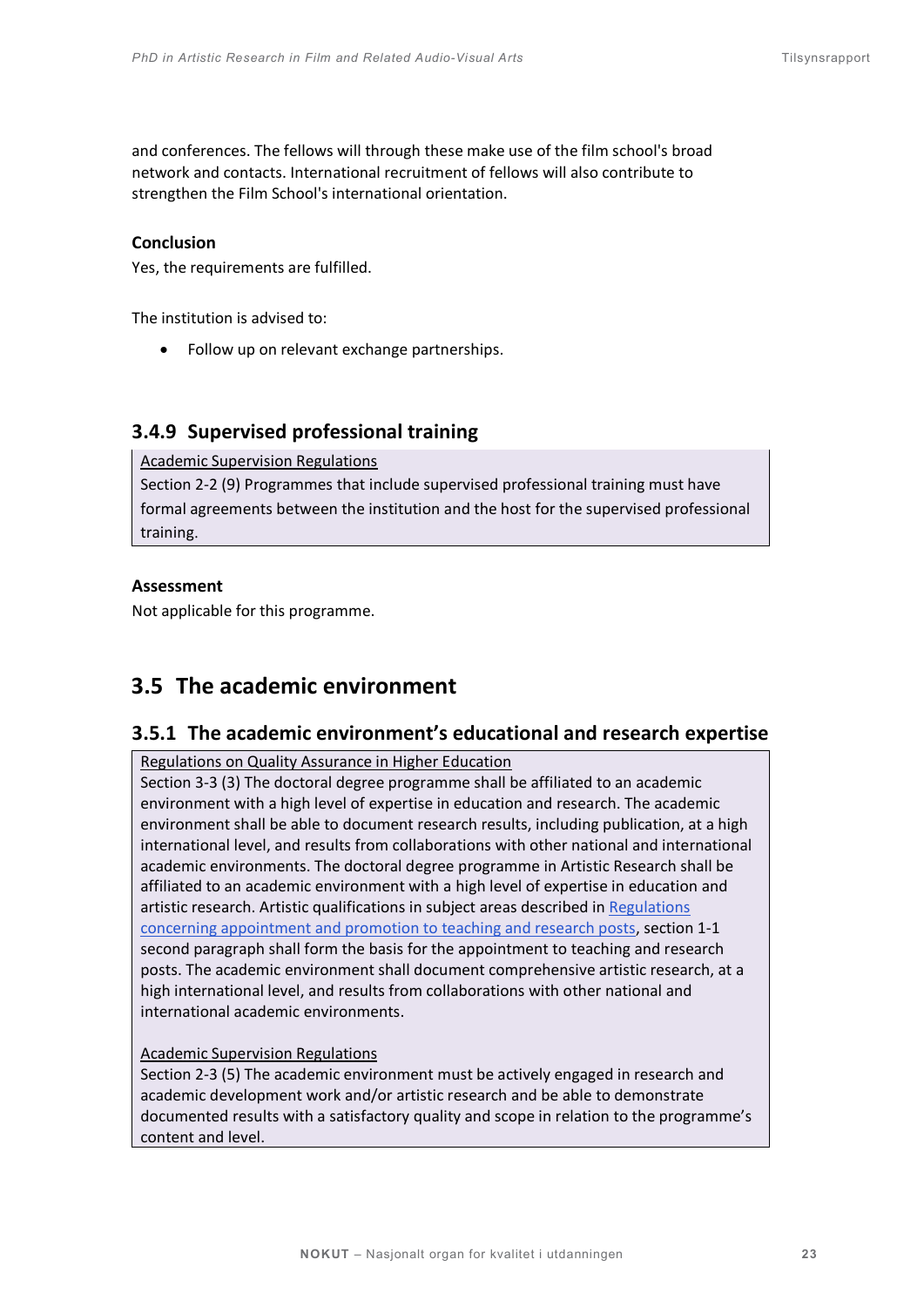#### **Assessment**

Academic staff at the Film School covers all fields for the PhD programme in a range from 100 % to 20 % positions, recruited on artistic competence as described in the regulations for appointment, most of them in tenured positions. The committee appreciates an exemplary gender balance in the list of staff. Academic staff, especially those in more than 50 % positions, are active within research and professional practice. Time in the position dedicated for research is individually allocated. See 3.5.4 about number of staff. There are quite many smaller positions which is good for the covering of the breadth of the field. However, 50-100 % positions may be more important for the production of research.

The committee is informed that the Norwegian CRIStin database is still not adapted to the needs for registration of artistic research where results appear in artistic formats such as exhibitions or film. The activities of the academic staff are well documented in the application by CVs and excerpts from International Movie Database. Most of the projects are collaborative and many international in a highly competitive field. To strengthen the documentation and dissemination of the research the Film School has recently become portal partner in the international Research Catalogue (RC) which is increasingly used by most of the Norwegian art education institutions to document artistic research.

The intention of the tenured positions is to secure employees that are involved and updated in the professional field. The documentation and the site visit show that the academic staff consciously make a strong connection between their professional practice and their role as educators and researchers. Students and research fellows are informed about and involved in external projects through their supervisors. There is an ongoing discussion – not only in the Film School but also in the other art educations in Norway about the overlap and differences between artistic research and professional practice. The borders are not at all obvious. The site visit proved that this is a highly relevant issue which is being addressed at all levels. The mutual interests or conflicts between research and the commercial industry are already mentioned in 3.4.2. The committee will encourage the Film School to elaborate on the various roles research may have when included in external projects and consider whether it may be useful to differ between the concepts of *basic research* and *contract research* in some cases.

The Film School has received funding from the Norwegian Artistic Research Programme (NARP) for four relatively large projects (2012-21), within various field such as directing, editing and interactive storytelling. The Film School's staff, research fellows and students were involved in these. Such applications for funding are peer reviewed and allocated in competition with all the other Norwegian art educations. The importance and impact of these projects is highly recognised within the Film School and results are visible in the field, such as a very recent publication combined with video interviews on film editing<sup>[7](#page-23-0)</sup>. New applications to NARP are on their way.

The academic staff at the Film School is obviously a rather small volume to make up a research community and this is recognised by the dispensation from the Ministry. However, the committee is convinced that artistic research at the Film School has the volume and quality needed to back up the PhD programme, and that the academic staff is prepared to take the responsibility. The relation to other faculties at INN having PhD programmes is already strengthened. The connection to the National Artistic Research School and to NARP,

<span id="page-23-0"></span> $<sup>7</sup>$  Niels Pagh Andersen: Order in Chaos – Storytelling and Editing in Documentary Film, 2021</sup>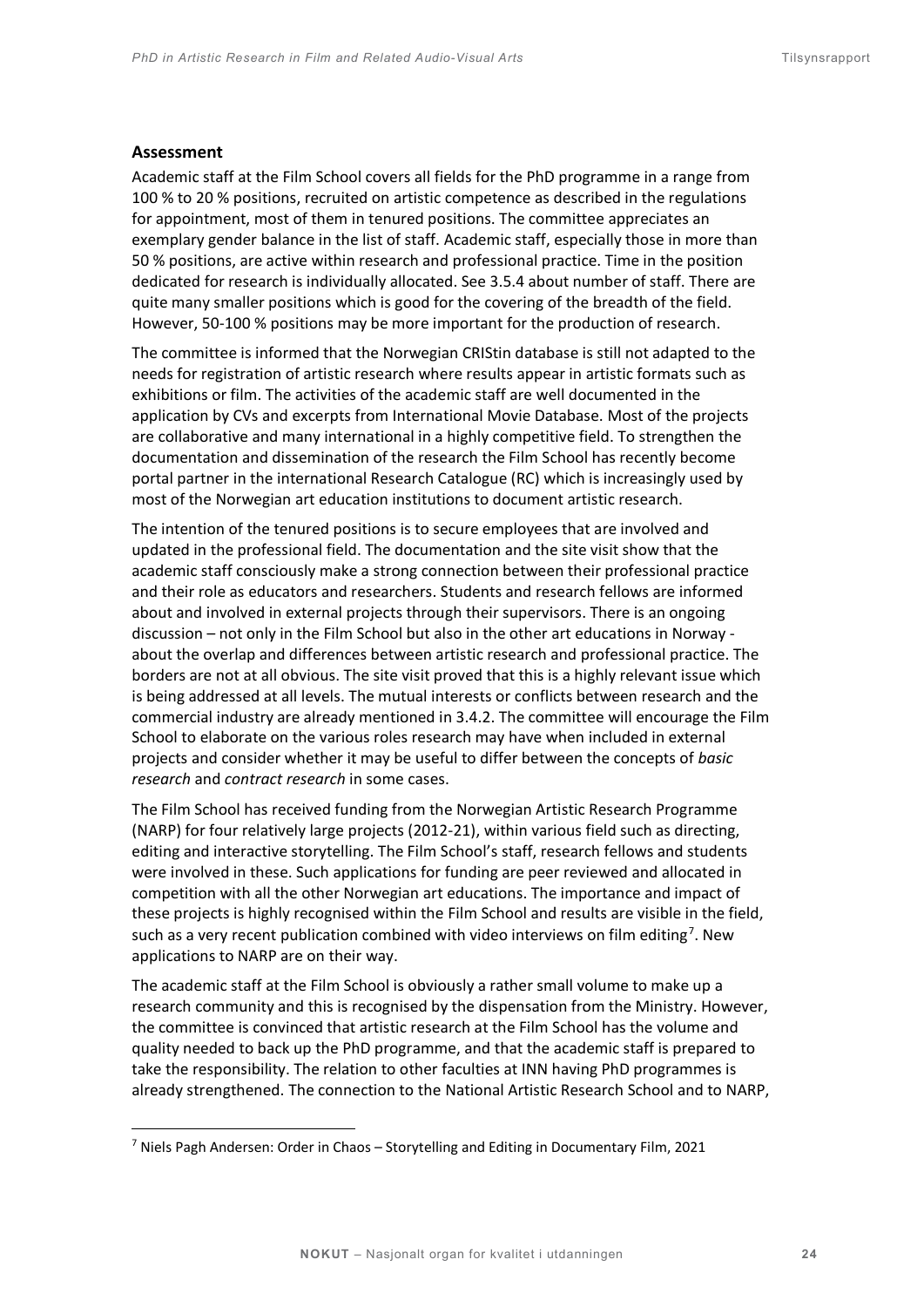the collaboration with SKH and later the joint degree will add to a critical and more sustainable mass.

# **Conclusion**

Yes, the requirements are fulfilled.

The institution is advised to:

- Clarify conditions for research time for the academic staff.
- Watch the structure of positions (%) and secure that there are enough 50 % or more to perform research.
- Continue to clarify criteria for and documentation of artistic research, the artistic and the reflective dimensions, locally as well as through the national networks for artistic research
- Consider whether it in some research cases, involving with external partners, may be useful to differ between the concepts of *grunnforskning (basic research)* and *oppdragsforskning (contract research)*.

# **3.5.2 The academic environment's depth and breadth**

Regulations on Quality Assurance in Higher Education

Section 3-3 (4) The academic environment shall have depth and breadth in all important parts of the doctoral degree programme, so that the doctoral candidates can participate actively in different academic relations and be introduced to different perspectives.

# **Assessment**

As documented in the presentation of the faculty, the academic environment at the Film School shows a sufficient depth and breadth for a PhD programme in Artistic Research in Film and Related Audio-visual Arts. This is evident by the size and diversity of the staff within the various specializations of the field, and the high quality of their artistic work and collaborative projects and research. It can be safely said that all aspects of film and related audio-visual arts are well covered. The past and ongoing NARP funded artistic research projects of the institution as well as the activities of CEFIMA further form a solid base for the development of the PhD programme. The depth and breadth of the academic environment is also built on the wide-ranging slate of specializations and focus areas of the bachelor and master programmes.

During the site visit it became clear to the committee that the Film School is planning to formalize how artistic research time is allocated to and used by the faculty, especially those who are employed part time and are active in the industry as well. The committee encourages the school to address this issue. The committee also encourages the school, as a relatively new research environment, to train the staff to be more conscious of the artistic research aspects of their (industry and artistic) practice and how the reflections and findings of this work could be documented and shared in a more systematic way.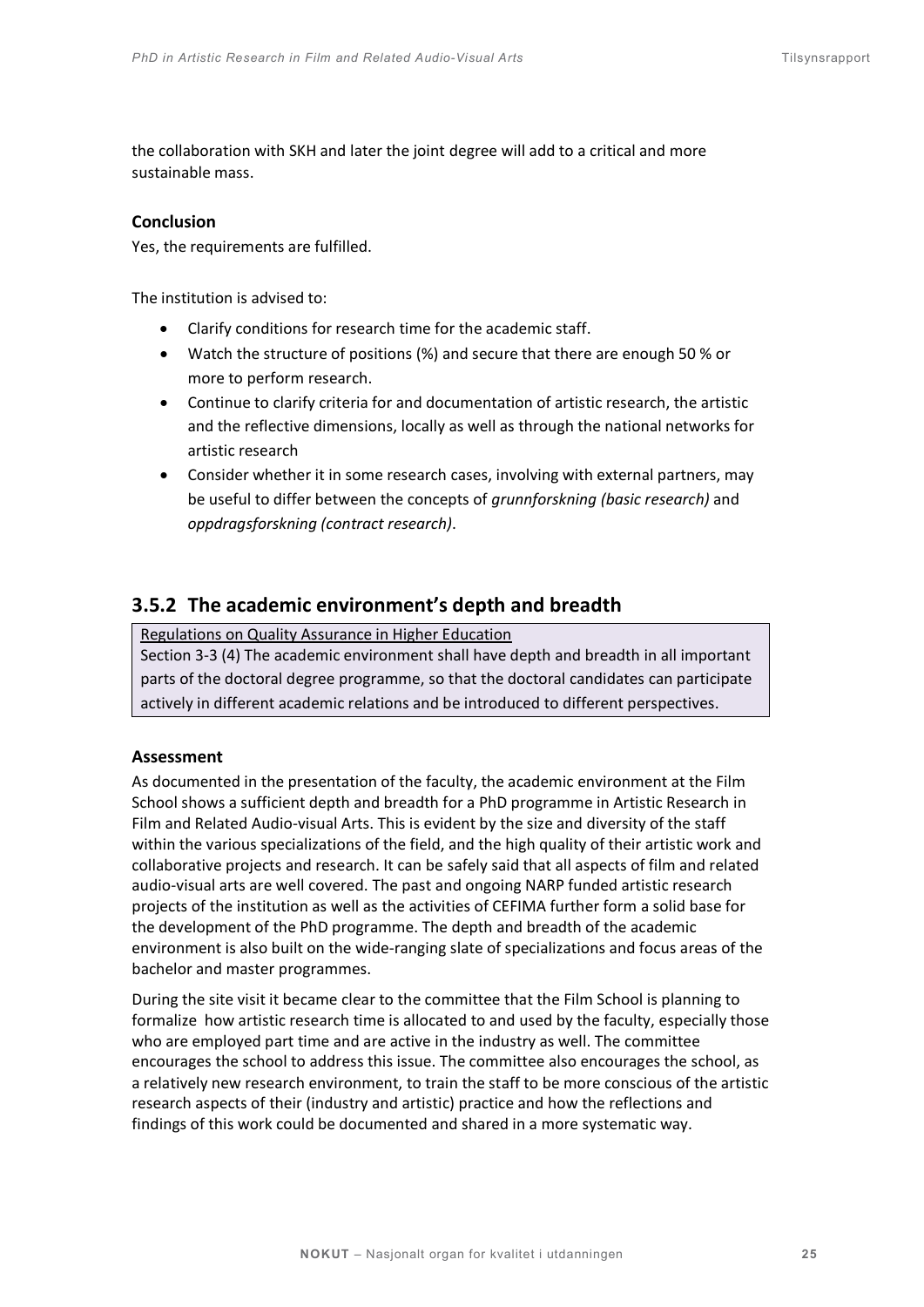The committee finds the demands for depth and breadth fulfilled despite the Film School's marginal volume.

#### **Conclusion**

Yes, the requirements are fulfilled.

# **3.5.3 Sufficient and stable academic environment**

#### Regulations on Quality Assurance in Higher Education

Section 3-3 (5) The doctoral degree programme shall be affiliated to a stable academic environment consisting of a sufficient number of staff with professor and associated professor qualifications within the breadth of the field of study. An overall assessment shall be carried out of whether the academic environment has a sufficient number of employees to cover subjects and courses and the supervision provided in the field of study. The academic environment shall consists of employees with the relevant expertise. The institution's assessments shall be documented so that NOKUT can use them in its work

#### Academic Supervision Regulations

Section 2-3 (1) The academic environment for each programme must be of a size proportionate to the number of students and the programme's characteristics, be stable over time in terms of competence and have a composition that covers the programme's topics and subjects.

#### **Assessment**

See 3.5.2 on the required depth and breadth within staff. The academic staff at the Film School makes a relatively small volume but covers all main areas within the mission of the school. From the application and the interviews, the committee understands that volume, breath and sustainability in the Film School's academic environment continuously are addressed at INN. Announcements of positions and distribution of research time are thoroughly discussed before decisions, and actions are taken, such as altering the normal tenure period from 4 to 6 years. Tenured positions are common in higher art education, supported by the law. The intention is to secure updated relations to the external art scenes. At the same time change of staff, and positions less than 50 %, are a challenge to long term research and to continuity in supervision. See 3.5.1 about the marginal volume of the research environment.

The committee finds the detailed documentation from the institution convincing but consider the environment as fragile. The institution must continuously work to support stability and relation to the PhD programme within the academic staff by arranging meeting points, seminars, relations to the national artistic research environment and other means to ensure that artistic research as concept and practice are embedded at all levels.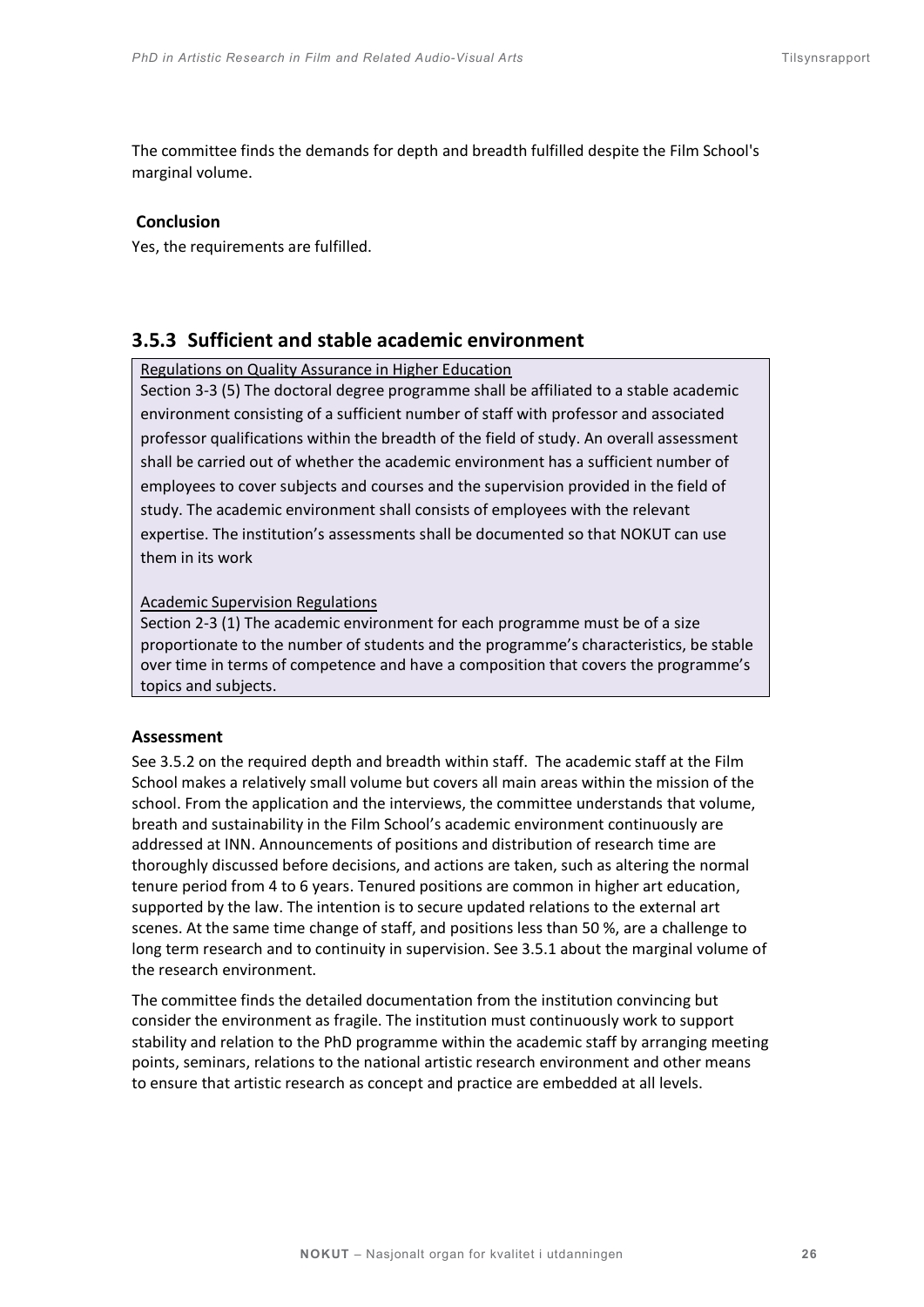# **Conclusion**

Yes, the requirements are fulfilled.

The institution is advised to:

- Ensure local support and meeting points for supervisors to secure their competence to handle the PhD programme and anchor the programme in the environment. Encourage participation in the national supervisors' seminars.
- Ensure that artistic research as concept and practice is embedded and supported at all levels within INN.

# **3.5.4 Capacity and recruitment potential**

#### Regulations on Quality Assurance in Higher Education

Section 3-3 (6) The institution shall document that it has the capacity and recruitment potential to admit at least 15 research fellows to the doctoral degree programme during the first five years after its inception. In addition, the institution shall substantiate that it has the capacity to maintain a doctoral degree environment comprising at least 15 research fellows over time. Persons appointed under the Industrial PhD and Public Sector PhD schemes can count towards the number of research fellows pursuant to this paragraph and Section 3-8 (5). At least eight of the research fellows must have their main place of work at the institution. The institution may also accept doctoral candidates with other financing.

# **Assessment**

Currently the Film School has nine research fellows and is so far planning for the same amount in the PhD programme. All the present research fellows are employed at the Film School, a few are funded through CEFIMA. The research fellows are recruited internationally. The fellows are included in the academic environment on a regular basis. So far, the number of applicants for research fellow positions has been good and will probably increase when there is a formal PhD programme.

The Ministry has given the Film School a dispensation from the demand of minimum 15 PhD candidates until 31 December 2024. The Film School is planning for a joint PhD degree in artistic research with University of Tromsø (fine art and music) and Østfold University College (Norwegian Theatre Academy) to fulfil the mass and make a larger academic environment. A Nordic alternative has been discussed, but a national joint degree based on a common national framework will be easier to handle for the partners. The joint degree will then cover the subject areas fine art, music, film and related audio-visual arts and theatre, a construction like the PhD programmes in artistic research at KHiO, UiB and NTNU. The Film School will have the largest number of candidates and supervisors in the collaboration and the potential for externally funded candidates in addition to internals is mentioned. There is also an ongoing dialogue about collaboration with the artistic environments of Faculty of Audio-visual Media and Creative Technologies at INN which may enlarge the volume of candidates and supervisors. The negotiations are ongoing and seem to be realistic.

The volume was discussed at the site visit and the committee is convinced that there is capacity among staff to handle this within the period of dispensation and also after this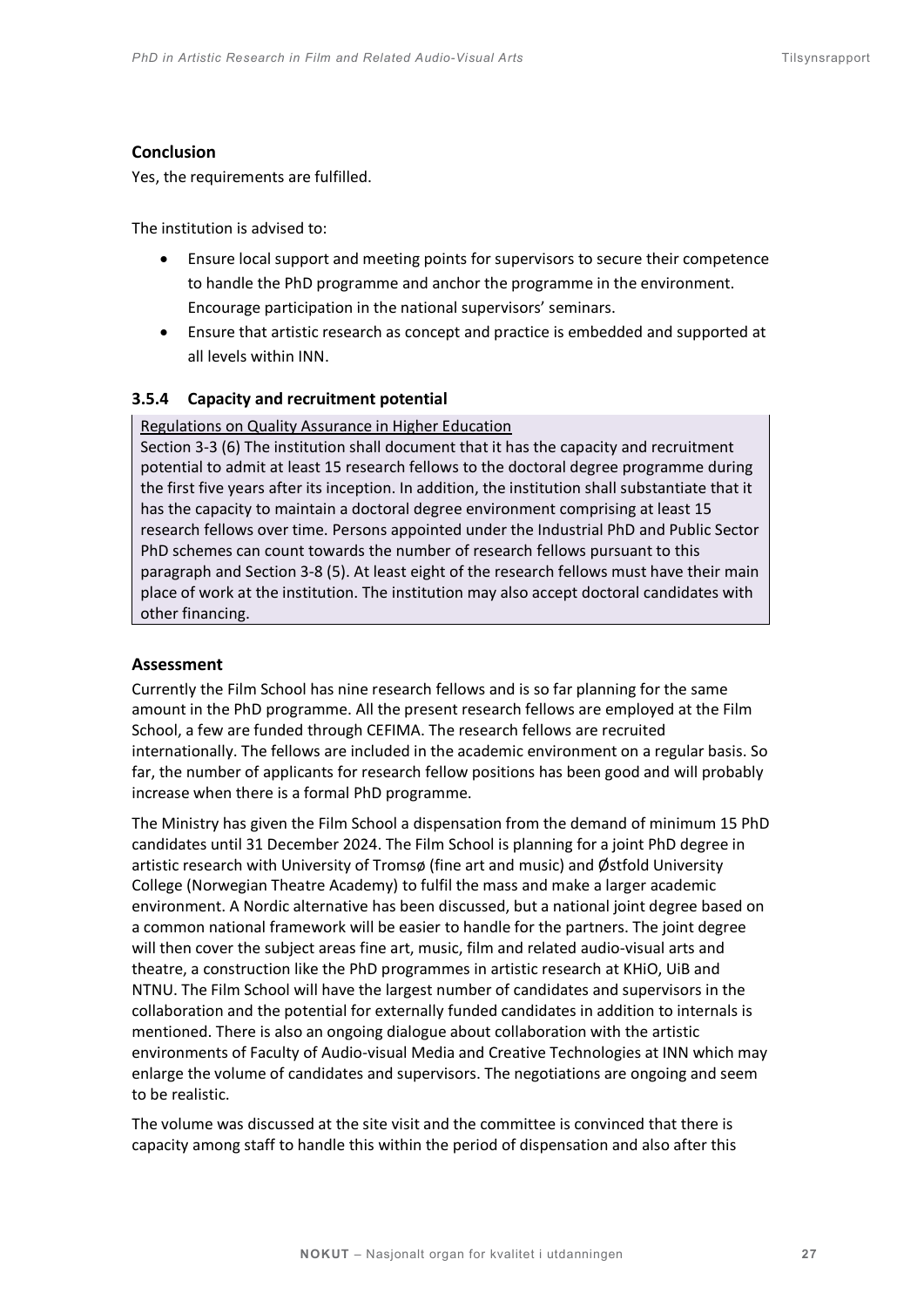period with the plan for the joint degree, where INN will actually be the largest environment of the three partners.

#### **Conclusion**

Yes, the requirements are fulfilled.

The institution is advised to:

• Make a strong plan for the transition to the joint degree and the management across the institutions.

# **3.5.5 The academic environment's educational competence**

Academic Supervision Regulations Section 2-3 (2) The academic environment must have relevant educational competence.

#### **Assessment**

Following the Regulations concerning appointment and promotion to teaching and research posts and INN's guidelines which was approved by the Board of INN in December 2017, all positions that entails doctoral competence and equivalent (*førstestilling*) are required to document practical-pedagogical competence in the basis of education or teaching and supervision. The applicant's teaching competence and suitability are tested before appointment. The test is adapted to the individual and his/her field and can for example be trial teaching or supervision.

Teaching is on the agenda in monthly meetings with the Film School's academic management. The Film School has developed and received an approved course in film school pedagogy in 2019 (then as one of the few Norwegian art educations). The course is of 15 ECTS and satisfies the regulations' requirements for educational competence. The focus of the course is quality of education, didactics, learning and motivation, student guidance and peer guidance. Six academic staff completed the Film School's course in film school pedagogy in 2019. The Film School will offer courses in film school pedagogy in Norwegian and English in 2020 and 2021 and the motivation seems to be good. The PhD students will also be offered this course and will be carried out as part of their duty work.

INN has established a scheme for awarding and giving merit to «qualified teacher». It requires a research approach to teaching, collegial and institution-building work, positive leadership and systematic pedagogy development over time.

Altogether, the committee finds that the Film School has established a strong environment for educational competence.

# **Conclusion**

Yes, the requirements are fulfilled.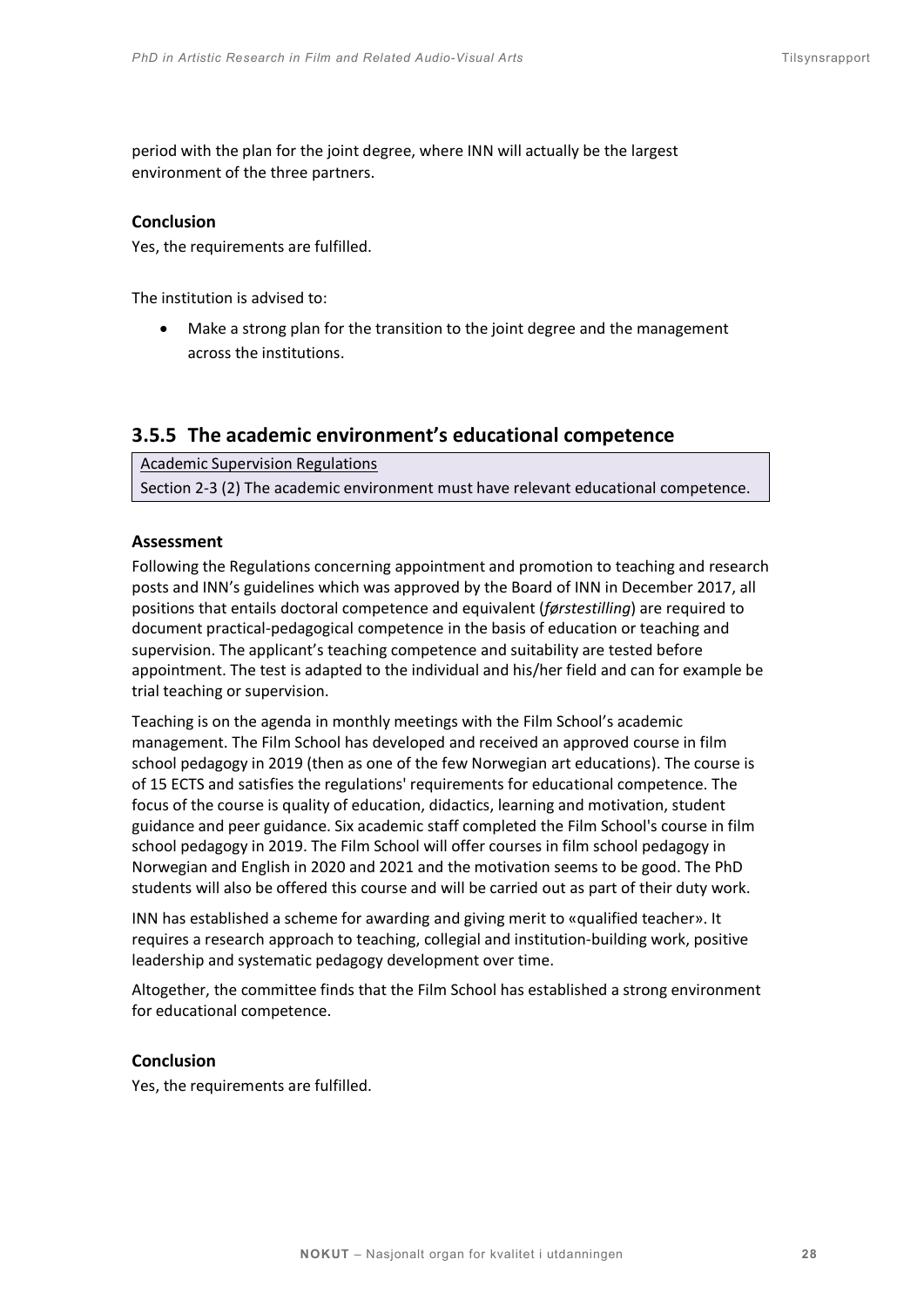# **3.5.6 Academic leadership**

#### Academic Supervision Regulations

Section 2-3 (3) The programme must have a clear academic leadership with defined responsibilities for quality assurance and the development of the study programme.

#### **Assessment**

The board of INN has the overall responsibility for all PhD programmes at the institution. The Boards's responsibility on this part is managed by the rector. The rector sets the mandate and composition for the PhD committees at the faculties. The Pro-rector for research has an overall strategic and administrative responsibility for the research, including the PhD programmes.

INNs R&D committee (FoU-utvalg) acts as an advisory body to the rector and is responsible to coordinate research and artistic research education across the faculties. The R&D committee is chaired by the pro-rector for research with members from the faculties, including a student and a PhD candidate representative.

At the faculty the Dean has overall responsibility for the PhD programme, its development, staffing, quality work and interaction with the environment. The dean writes a yearly quality report that includes an evaluation of the PhD programme and the quality assurance of the programme. The dean appoints the members of the PhD committee. The PhD committee is an advisory body to the dean in academic decisions in general and regarding the content of the PhD programmes. The committee is responsible for the quality of the compulsory and the training component of the programme, and the artistic work of the PhD constitutes a programme that is at a high artistic research level and follows international standards.

The head of the PhD programme is the chairperson of the PhD committee. The head of the PhD programme is the academic leader and programme manager and has the day-to-day responsibility for the quality of the programme and for the quality work. The head of the PhD programme ensures that the supervision function and implement improvement measures that the PhD committee has approved.

The plans for the academic leadership of the PhD programme are similar to those at the other faculties at INN and seem to be well worked through. The challenge - as for other small art educations - is probably not the framework itself, but to have persons enough to staff the various committees and positions.

It is obvious to the committee that the current research leader at the Film School has been crucial in steering the application process and stimulate the artistic research environment. To secure the programme in the long run, this competence must be strengthened and spread on more persons.

#### **Conclusion**

Yes, the requirements are fulfilled.

The institution is advised to:

• Secure continuity in the academic leadership for the PhD programme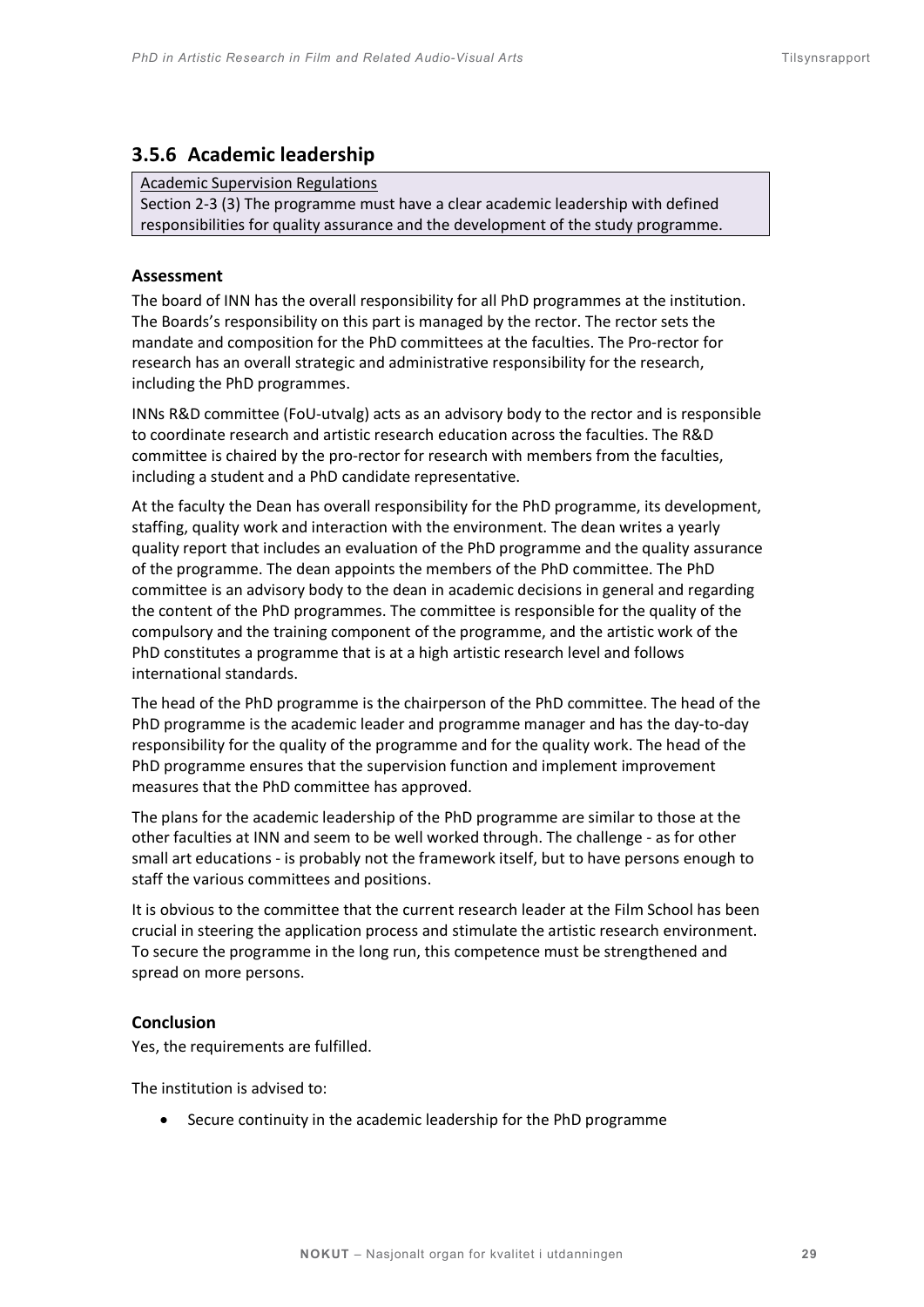• Secure that research leadership, competence and responsibility do not rely on just a few people

# **3.5.7 Staff with primary employment**

# Academic Supervision Regulations

Section 2-3 (4) At least 50 per cent of the academic full-time equivalents affiliated to the programme must be staff with their primary employment at the institution. Of these, academic staff with at least associate professor qualifications must be represented among those who teach the core elements of the programme. In addition, the following requirements apply to the academic environment's level of competence:

- a) For first-cycle programmes, at least 20 per cent of the members of the academic environment must have at least associate professor qualifications.
- b) For second-cycle programmes, at least 50 per cent of the members of the academic environment must have at least associate professor qualifications. Within this 50 per cent, at least 10 per cent must have professor or docent qualifications.
- c) For third-cycle programmes, the academic environment must consist of academic staff with at least associate professor qualifications. At least 50 per cent must have professor qualifications.

# **Assessment**

The Film School has a total of 30 people. These are mostly tenured positions. The academic staff affiliated to the PhD programme consists of 17 people and contributes with a total of 5,05 full-time equivalent (*årsverk*) to the programme. They contribute with teaching and supervision (2 full-time equivalent) and artistic research (2,6 full-time equivalent). The table (attachment no. 16 to the application) show that the academic staff covers the core elements of the programme. These core elements are production, screenwriting, directing, documentary directing, production design, cinematography, editing, sound design, VFX, dramaturgy and production of new media and artistic research. This is also documented in table 3 page 44 in the application.

11 out of 17 academic staff affiliated to the programme have their primary employment (50 per cent or more) at INN. At least 50 per cent are professors, and the rest have associate professor qualification (*førstestillingskompetanse*).

# **Conclusion**

Yes, the requirements are fulfilled.

# **3.5.8 The academic environment's external participation**

Academic Supervision Regulations

Section 2-3 (6) The academic environment for programmes that lead to a degree must actively participate in national and international partnerships and networks that are relevant for the programme.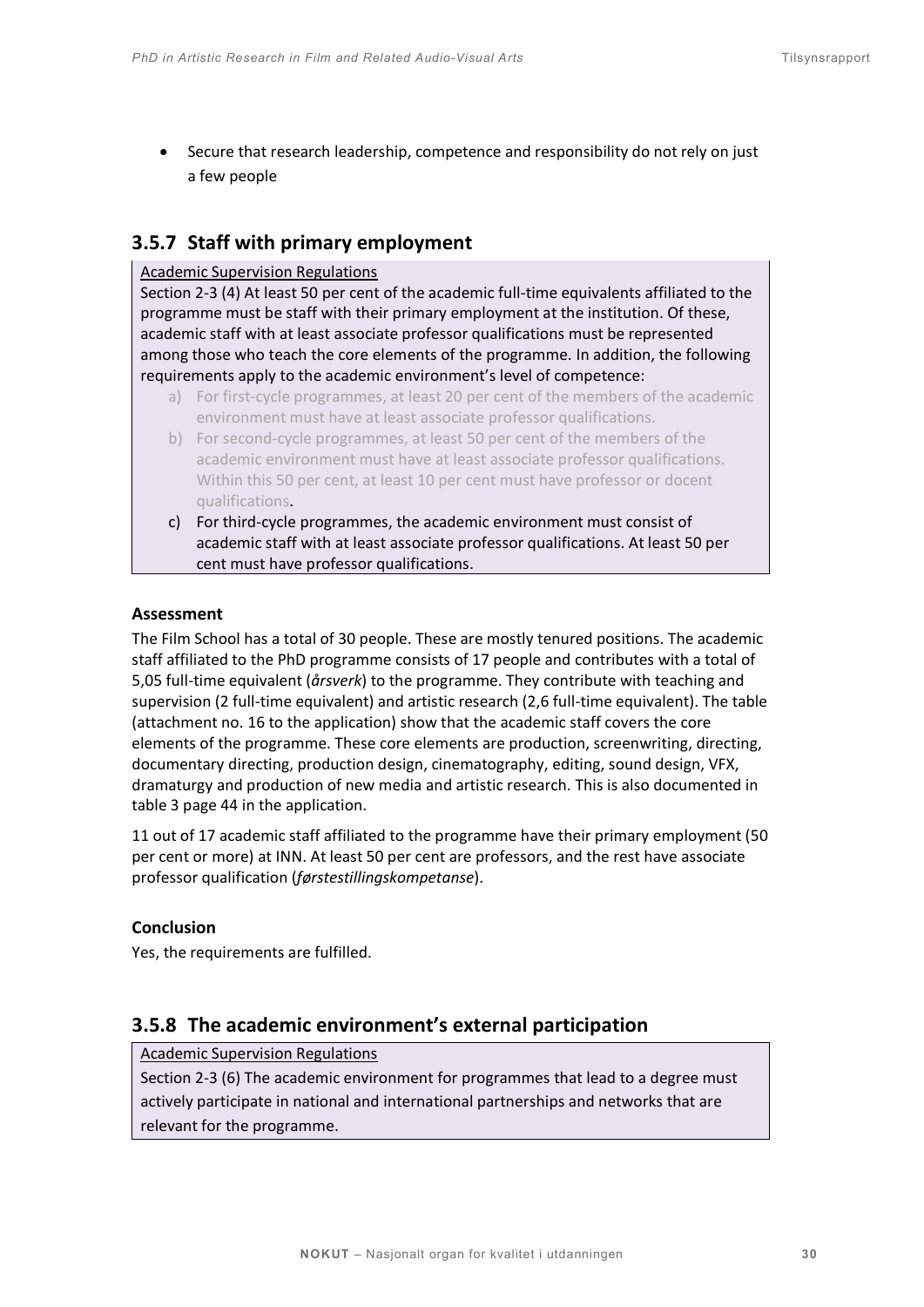#### **Assessment**

INN and the film school has formalized partnership with relevant institutions and organizations in Norway and abroad. Attachment no. 21 to the application from INN gives an overview of their collaborations and networks that is relevant for the PhD programme. Through CEFIMA, they can show a list of networks that CEFIMA fellows had participated in. In addition, there is a list of individual academic collaboration and collaboration and partnerships with creative industry partners. See also further description and assessment in 3.4.2 about the programme's update and professional relevance and 3.4.6 about the programme's relevant links to artistic research and academic development work

To conclude INN and INN's staff and faculty participate and has formalized partnership in relevant national and international networks in the field.

#### **Conclusion**

Yes, the requirements are fulfilled.

# **3.5.9 Supervision of professional training**

#### Academic Supervision Regulations

Section 2-3 (7) For programmes involving mandatory supervised professional training, the members of the academic environment must have relevant and updated knowledge from the field of the professional training. The institution must ensure that professional training supervisors have relevant competence and experience in the field of the professional training.

#### **Assessment**

<span id="page-30-0"></span>Not applicable for this programme.

# **4 Conclusion**

Based on the written application with attached documentation and supplementary information in the site visit, the expert committee concludes the following:

**The committee does recommend accreditation of** *ph.d. i kunstnerisk utviklingsarbeid i film og beslektede audiovisuelle kunstformer,* **PhD in Artistic Research in Film and Related Audio-visual Arts, at Inland Norway University of Applied Sciences.** 

The committee has provided advice for the further development of this PhD programme.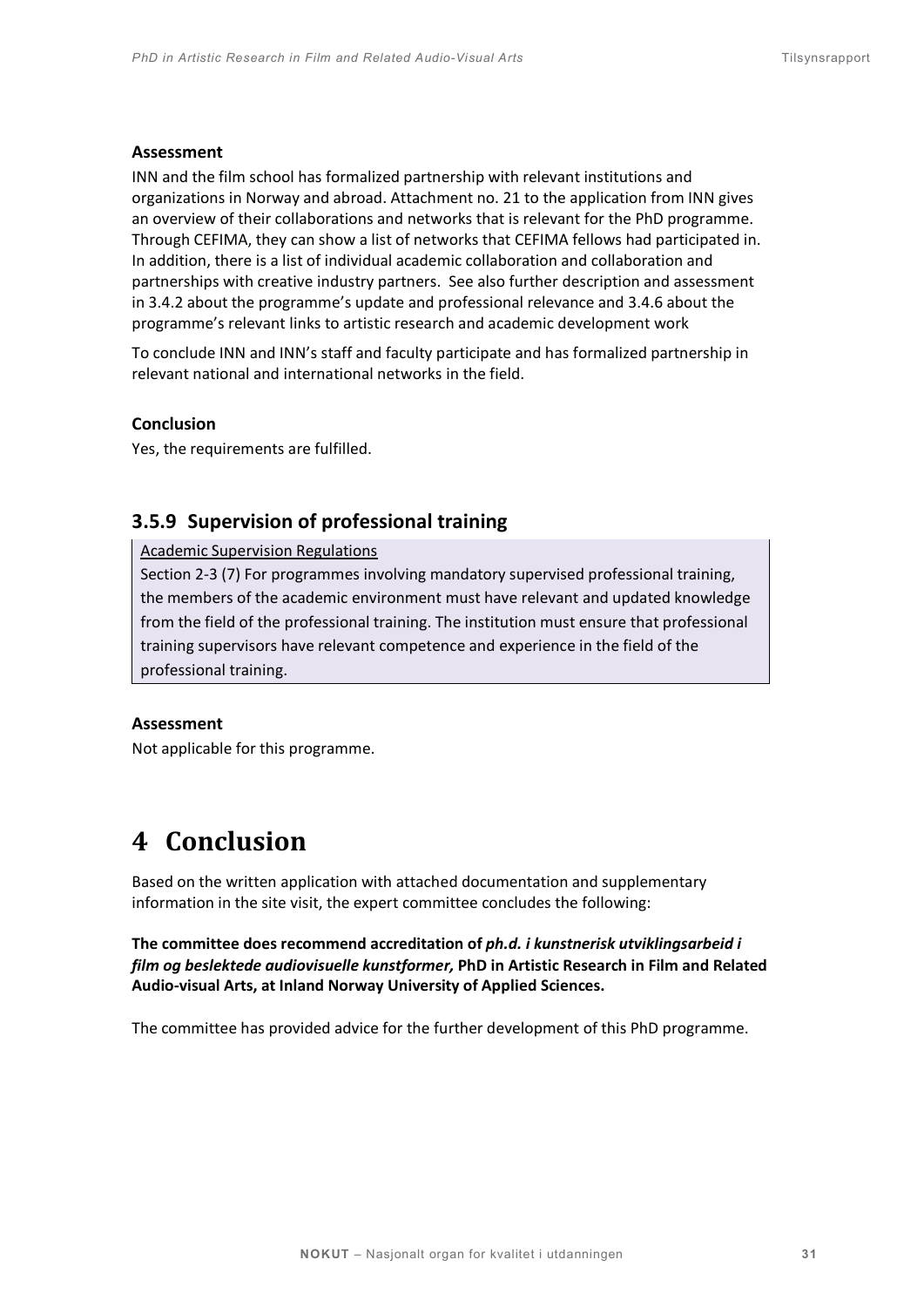# <span id="page-31-0"></span>**5 Documentation**

21/00531-12 Program for besøk og etterspurt dokumentasjon

21/00531-2 Høgskolen i Innlandet - Søknad om akkreditering av ph.d. i kunstnerisk utviklingsarbeid i film og beslektede audiovisuelle kunstformer

21/00531-1 Høgskolen i Innlandet - Søknad om akkreditering av ph.d. i kunstnerisk utviklingsarbeid i film og beslektede audiovisuelle kunstformer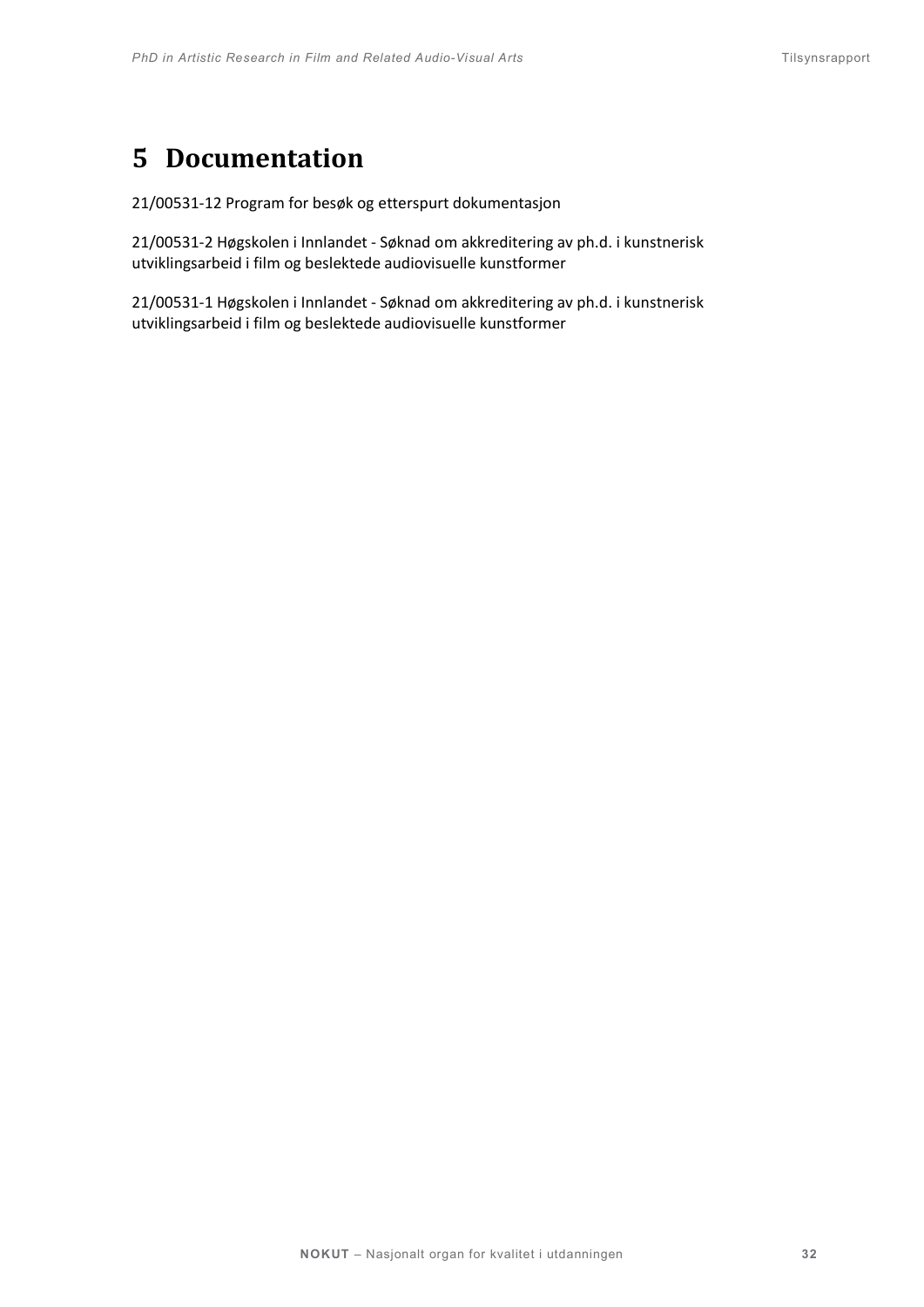# <span id="page-32-0"></span>**Appendix**

# <span id="page-32-1"></span>*The learning outcomes of the programme*

# **Kunnskap**

Kandidaten

- er i kunnskapsfronten innen sentrale praksiser, retninger og diskusjoner i sitt fagområde innen film og beslektede audiovisuelle kunstformer og behersker fagområdets kunstneriske problemstillinger og metoder
- kan vurdere hensiktsmessigheten og anvendelsen av ulike metoder og prosesser som inngår i metodemangfoldet som preger kunstneriske utviklingsprosjekt
- kan bidra til utvikling av ny kunnskap, nye teorier, metoder, fortolkninger og dokumentasjonsformer for kunstnerisk utviklingsarbeid innen film og beslektede audiovisuelle kunstformer

# **Ferdigheter**

Kandidaten

- kan formulere problemstillinger for, planlegge og gjennomføre kunstnerisk utviklingsarbeid innen film og beslektede audiovisuelle kunstformer
- kan drive kunstnerisk utviklingsarbeid på høyt internasjonalt nivå innen film og beslektede audiovisuelle kunstformer
- kan håndtere komplekse faglige spørsmål og utfordre etablert kunnskap og praksis innen film og beslektede audiovisuelle kunstformer

# **Generell kompetanse**

Kandidaten

- kan identifisere nye relevante etiske problemstillinger og utøve kunstnerisk utviklingsarbeid med faglig integritet
- kan styre komplekse tverrfaglige arbeidsoppgaver og prosjekter relatert til film og beslektede audiovisuelle kunstformer
- kan formidle kunstnerisk utviklingsarbeid gjennom anerkjente nasjonale og internasjonale kanaler som relaterer til kunstnerisk utviklingsarbeid generelt og film og beslektede audiovisuelle kunstformer spesielt
- kan delta i debatter innen fagområdet i internasjonale fora som relaterer til kunstnerisk utviklingsarbeid generelt og film og beslektede audiovisuelle kunstformer spesielt
- kan vurdere behovet for, ta initiativet til og drive innovasjon relatert til film og beslektede audiovisuelle kunstformer, også i møte med andre fagfelt og andre praksiser

*English (from the Diploma Supplement):* 

Knowledge – the candidate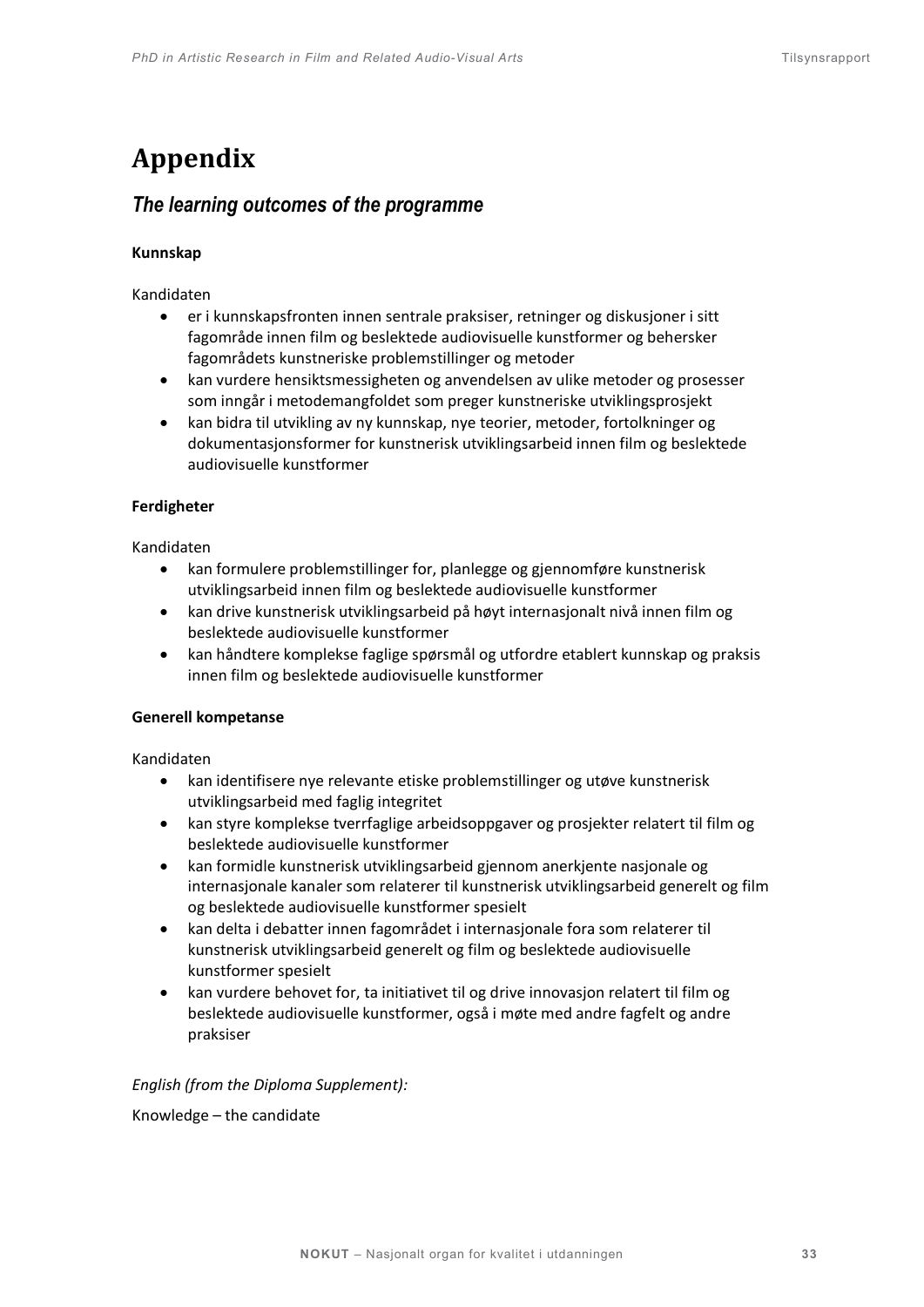- Is at the forefront of knowledge within central practices, streams, and discourses with their field in film and related audio-visual media arts, and masters relevant artistic issues and methods.
- Can develop, choose, and make use of a variety of approaches, techniques, and processes that characterise artistic practise within the field.
- Can contribute to the development of new knowledge, methods, interpretations, practices, and methods of documentation and dissemination within the subject area of film and related audio-visual media arts.

Skills – the candidate

- Can develop, articulate, and realise investigations in artistic research in the field of film and related audio-visual media arts.
- Can lead and complete artistic research at a high international level in the field of film and related audio-visual media arts.
- Can manage complex questions in a professional context and challenge the established practices and knowledge within film and related audio-visual media arts.

Artistic competence – the candidate

- Can identify relevant ethical concerns and carry out the artistic practice with professional integrity.
- Can manage complex and transdisciplinary projects related to film and related audio-visual media arts.
- Can disseminate and share the artistic research with others, using established arenas and channels both nationally and internationally that are relevant both for artistic research generally and film and related audiovisual media arts specifically.
- Can participate in debates and discourses within the field in international fora relevant both for artistic research generally and film and related audio-visual media arts specifically.
- Can assess the need for, initiate, and practice innovation in the fields of film and related audio-visual media arts as well as in transdisciplinary contexts and practices.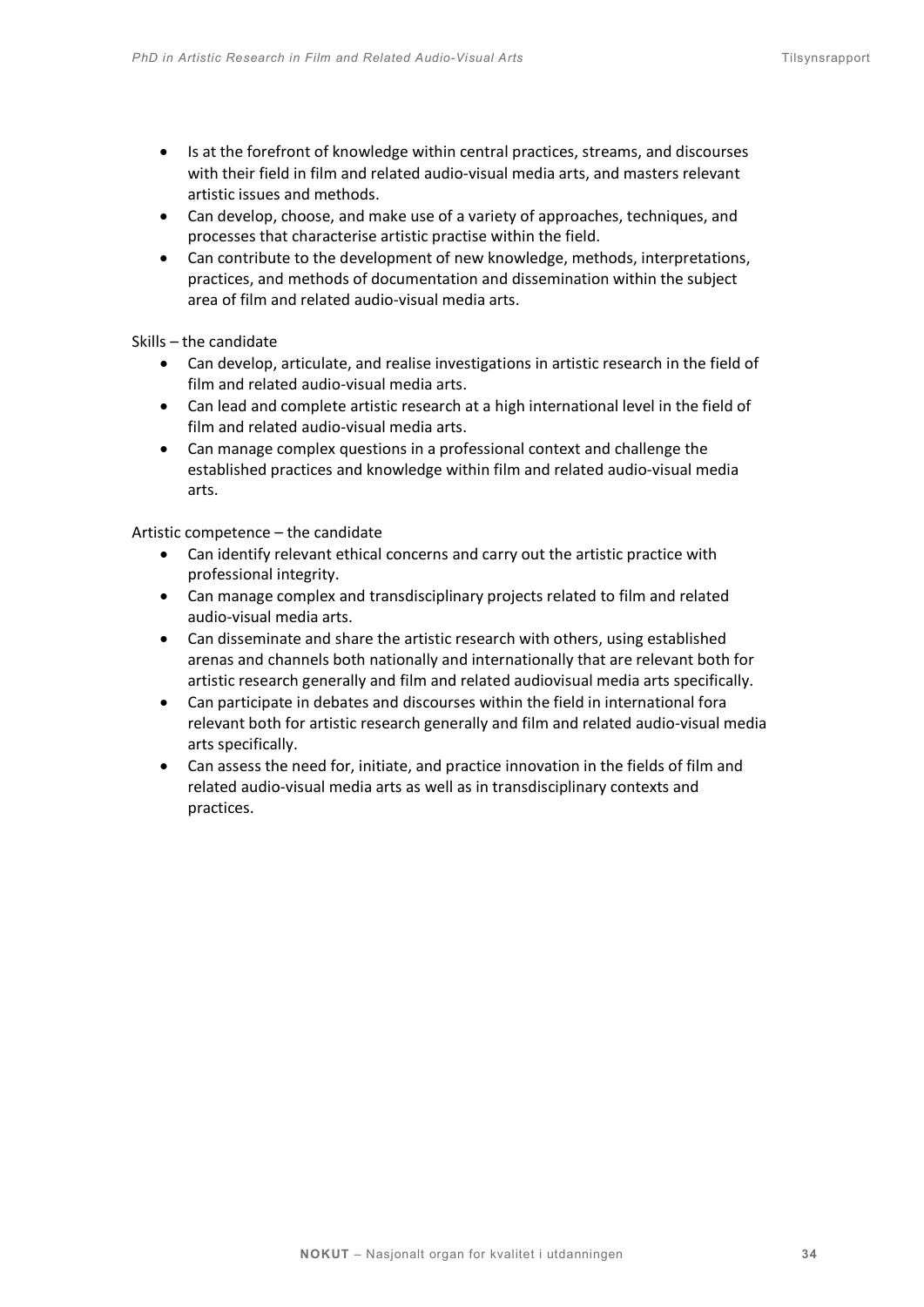# <span id="page-34-0"></span>*The accreditation processes*

NOKUT makes an administrative assessment to ensure that the application and documentation is suitable for external expert review. For applications that have been approved administratively, NOKUT appoints external experts for the evaluation of the application. The external experts have declared that they are legally competent to perform an independent evaluation and carry out their assignment in accordance with the mandate for expert assessment passed by NOKUT's board, and in accordance with the requirements for educational quality as determined by the Academic Supervision Regulations and Regulations on Quality Assurance in Higher Education. The institution is given the opportunity to comment on the committee's composition.

NOKUT is responsible for the training and guidance of the experts during the entire process. The expert assessment includes a visit, online or at the institution, where the following groups are interviewed: the management of the university college, master students, PhD candidates, academic management, the discipline community, administrative management and possibly employers. In addition, the committee inspects the university college's infrastructure. Based on both the written documentation and information from the interviews, the expert committee writes their assessment. The expert committee conclude either with a yes or no, as to whether the quality of the educational provision complies with the requirements the Academic Supervision Regulations and Regulations on Quality Assurance in Higher Education. NOKUT also requests that the expert committee advise on further improvements of the programme. All criteria must be satisfactorily met before NOKUT accredits a programme.

If the expert committee recommends accreditation of the programme, the report is sent to the applicant institution, which is then given one week to comment on factual errors. If the committee do not recommend accreditation of the programme, the applicant institution is given three weeks to comment and make smaller adjustments to the programme. The committee receives the institutions comments and submits a revised assessment. The Board of NOKUT then reaches a final decision about accreditation.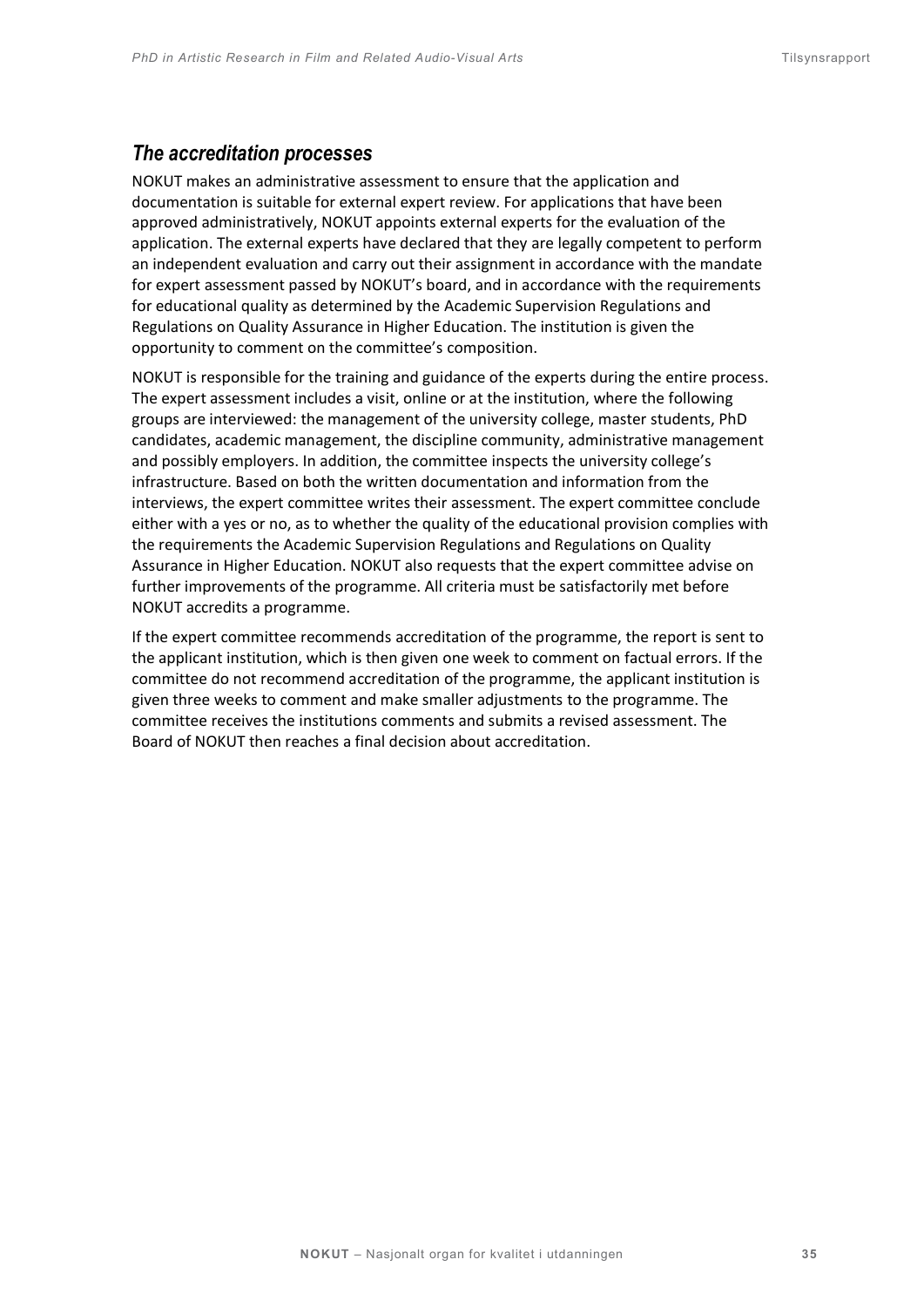# <span id="page-35-0"></span>*The programme for the site visit*

Date: 21 and 22 October 2021

| DAG 1: Lillehammer, Den norske filmskolen, Vormstuguvegen 2 |                |                                       |                             |
|-------------------------------------------------------------|----------------|---------------------------------------|-----------------------------|
| Tid                                                         | <b>Forslag</b> | Tema                                  | <b>Deltakere</b>            |
|                                                             |                |                                       | navn og tittel              |
| 30                                                          | 09.30          | Formøte komiteen                      |                             |
| min                                                         |                |                                       |                             |
| 45                                                          | $10.00 -$      | Møte med ledelsen (direktør,          |                             |
| min                                                         | 10.45          | rektor, ev. studiesjef, dekan, FOU-   |                             |
|                                                             |                | ansvarlig, studenttillitsvalgt)       |                             |
|                                                             |                | Pause                                 |                             |
| 45                                                          | $11.00 -$      | Møte med mastergradsstudenter         |                             |
| min                                                         | 11.45          | (relevant for rekruttering til Ph.d.- |                             |
|                                                             |                | studiet, oppgi program)               |                             |
|                                                             |                | Pause                                 |                             |
| 45                                                          | 12.00-         | Møte med ph.d-                        | Se søknadens vedlegg 22     |
| min                                                         | 12.45          | studenter/stipendiater                | for presentasjon av         |
|                                                             |                | (ved egen institusjon og hvis det er  | stipendiatenes prosjekter.  |
|                                                             |                | aktuelt, noen som er tatt opp på      |                             |
|                                                             |                | eksterne programmer - relevant        |                             |
|                                                             |                | fagområde).                           |                             |
| 60                                                          | 12.45          | Lunsj                                 |                             |
| min                                                         |                |                                       |                             |
| 45                                                          | $13.45 -$      | Møte med faglig ledelse på            |                             |
| min                                                         | 14.30          | avdeling/institutt/fakultetsnivå      |                             |
|                                                             |                |                                       |                             |
|                                                             |                | Pause                                 |                             |
| 45                                                          | $14.45 -$      | Møte med faglig/vitenskapelig         |                             |
| min                                                         | 15.30          | personale (kan deles opp i flere      |                             |
|                                                             |                | $grupper - og ev. separate$           |                             |
|                                                             |                | avdelinger)                           |                             |
|                                                             |                | Pause                                 |                             |
| 30                                                          | 15.45          | Besiktigelse infrastruktur            | Omvisning på Biblioteket    |
| min                                                         |                |                                       | (filmsamling), lydstudioer, |
|                                                             |                |                                       | studioer, spesialkinosal    |
|                                                             |                |                                       | med dekan og prodekan       |
|                                                             |                | Kort pause                            |                             |
|                                                             | 16.15          | Komiteen oppsummerer dagen            |                             |
|                                                             |                | (internt møte)                        |                             |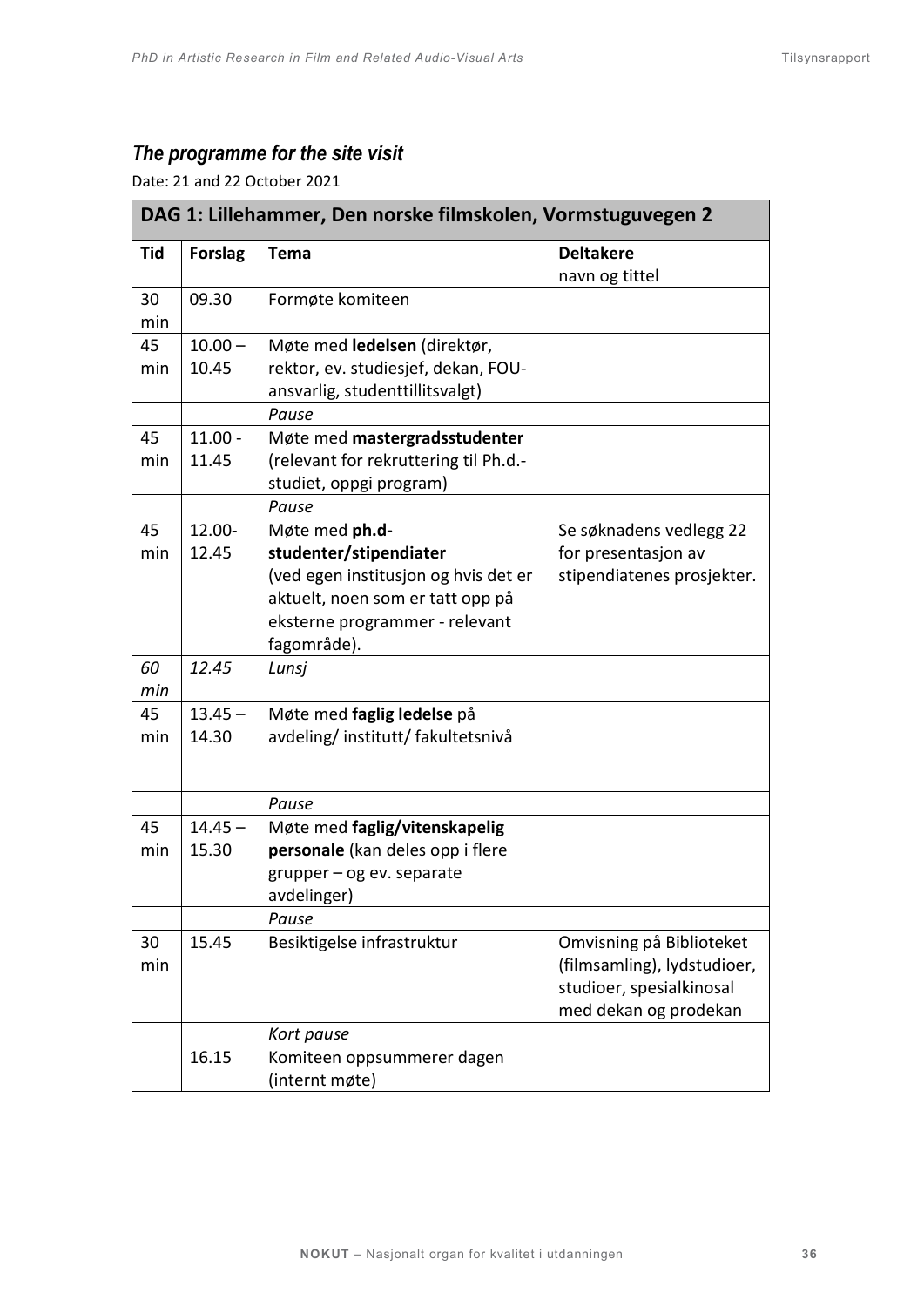| DAG 2: Oslo, Den norske filmskolens lokaler i Myrens verksted, |                    |                                                                                  |                                                                                                                                    |  |
|----------------------------------------------------------------|--------------------|----------------------------------------------------------------------------------|------------------------------------------------------------------------------------------------------------------------------------|--|
| Sandakerveien 24 C                                             |                    |                                                                                  |                                                                                                                                    |  |
| 45<br>min                                                      | 09.00-<br>09.45    | Møte med faglig/vitenskapelig<br>personale (kan deles opp i flere                |                                                                                                                                    |  |
|                                                                |                    | grupper - og ev. separate avdelinger)<br>Pause                                   |                                                                                                                                    |  |
| 45<br>min                                                      | 10.00              | Møte med<br>avtakere/arbeidsgivere/annet                                         |                                                                                                                                    |  |
|                                                                | 10.45              | (samarbeidspartnere, relevante<br>kandidater som har fullført)                   |                                                                                                                                    |  |
|                                                                |                    | Pause                                                                            |                                                                                                                                    |  |
| 30<br>min                                                      | 11.00-<br>11.30    | Besiktigelse av infrastruktur                                                    | Omvisning i<br>undervisnings- og<br>arbeidslokaler på Myrens<br>Verksted, prosjektrom,<br>VR/AR-lab ved dekan og<br>teknisk leder. |  |
|                                                                |                    | Pause                                                                            |                                                                                                                                    |  |
| 45<br>min                                                      | $11.45 -$<br>12.30 | Møte med administrativt personale                                                |                                                                                                                                    |  |
| 45<br>min                                                      | 12.30              | Lunsj                                                                            |                                                                                                                                    |  |
| 45<br>min                                                      | $13.15 -$<br>14.00 | Pause - komitemøte: oppsummering<br>og forberedelse til avsluttende møte         |                                                                                                                                    |  |
| 60                                                             | 14.00              | Avsluttende møte med ledelsen                                                    |                                                                                                                                    |  |
| min                                                            | 15.00              | (direktør, rektor, ev. studiesjef, dekan,<br>FOU-ansvarlig, studenttillitsvalgt) |                                                                                                                                    |  |
|                                                                |                    | Pause                                                                            |                                                                                                                                    |  |
|                                                                | $15.15 -$<br>      | Oppsummering for komiteen etter<br>begge dager                                   |                                                                                                                                    |  |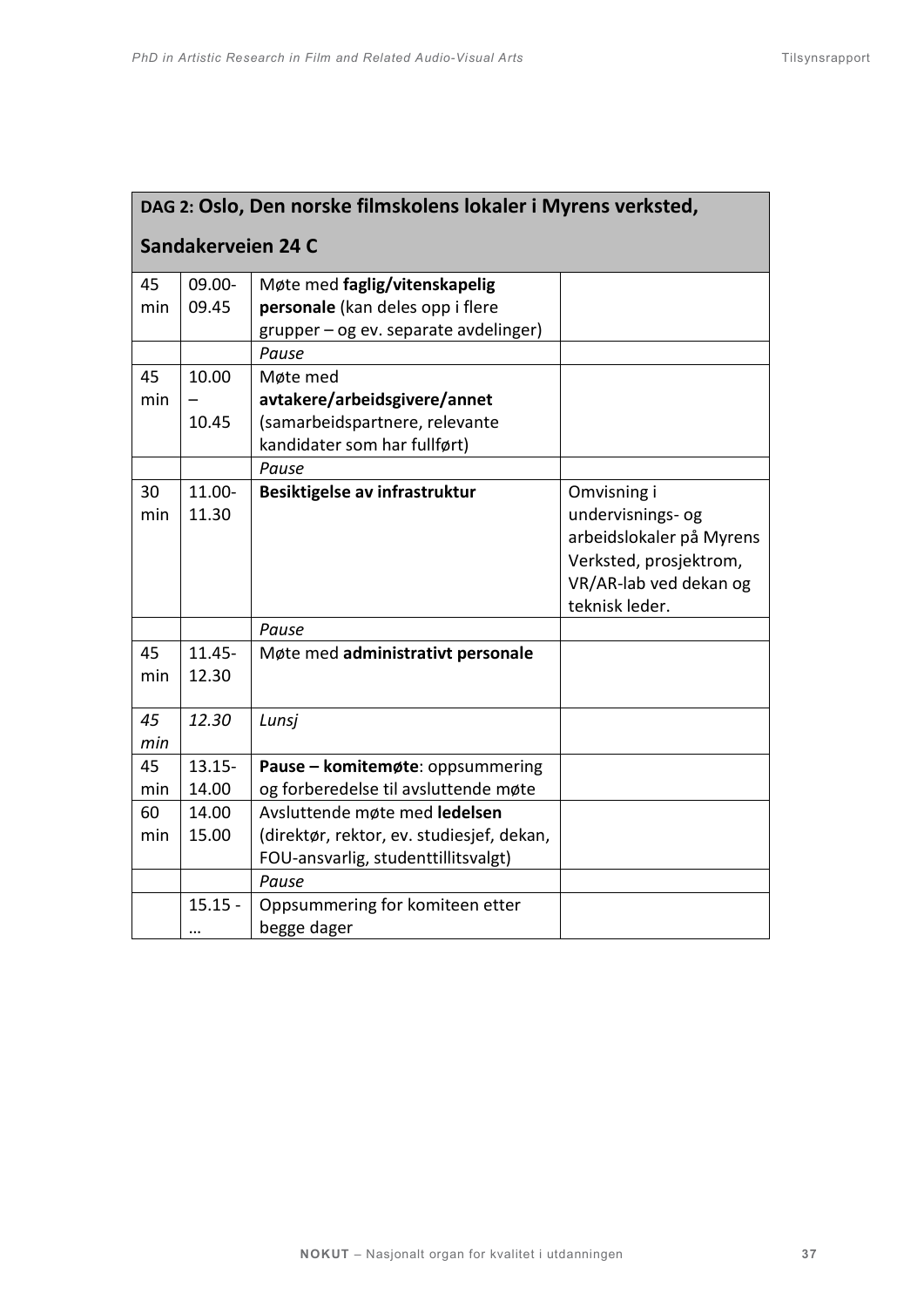# <span id="page-37-0"></span>*Presentation of the expert committee*

*The competencies of the expert committee assessing the PhD programme is amended in the Academic Supervision Regulations Section 5-6* 

# **Nina Malterud, tidligere professor og rektor ved Kunsthøgskolen i Bergen (leder for komiteen)**

Malterud er kunstner med keramikk som uttrykksform og arbeider for tiden mot en omfattende separatutstilling på KODE Kunstmuseer og komponisthjem i 2022. Malterud har utdanning fra Statens håndverks- og kunstindustriskole i Oslo 1974. Siden 1975 har hun arbeidet med utstillinger og oppdrag i offentlig rom og er innkjøpt av de relevante offentlige samlingene i Norge. Fra 1994 var hun professor i keramikk ved Kunsthøgskolen i Bergen og 2002-10 var hun rektor samme sted. Her hadde hun ansvar for den internasjonale konferanseserien Sensuous Knowledge 2004-09 med fokus på kunstnerisk utviklingsarbeid. Hun ledet utredningen som førte til opprettelse av Program for kunstnerisk utviklingsarbeid med Stipendiatprogrammet i 2003 og satt i programstyret fram til 2014. Ny kunstnerisk ph.d.-grad ble vedtatt i 2018 og Malterud ledet arbeidsgruppen for veiledende retningslinjer i Universitets- og høgskolerådet samme år. Hun har vært engasjert i samarbeid mellom kunstutdanningene omkring kunstnerisk utviklingsarbeid og ledet bl.a. arbeidet med rapporten Forskning og utviklingsarbeid innen fagområdet kunst (UHR 2015). I 2014-15 hadde hun ansvar for søknader til NOKUT både fra KHiB og fra KHiO om akkreditering som vitenskapelige høgskoler – begge godkjent. Fra 2015 arbeidet hun for KHiB med etableringen av Fakultet for kunst, musikk og design ved Universitetet i Bergen, gjennomført i 2017.

Hun har undervist og vært sensor på bachelor- og masternivå, og vært veileder og leder av bedømmelseskomite for flere norske ph.d.-prosjekt i kunstnerisk utviklingsarbeid. Hun har også vært underveis-opponent for flere doktorander i Sverige. Malterud ledet forskningsevalueringen RED10 ved Göteborgs universitet – HDK, Valand og Fotohögskolan i 2010. I regi av det svenske Universitetskanslerämbetet og tidligere Högskoleverket har hun deltatt i flere institusjonsevalueringer, samt søknader om akkreditering av kunstnerisk doktorseksamensrett ved universitetene i Göteborg, Lund og Luleå, Textilhögskolan Borås og Konsthögskolan i Umeå.

#### **Viserektor og professor Magnus Bärtås, Konstfack**

Magnus Bärtås er kunstner og forfatter. Han er viserektor og leder for forskningen på Konstfack. Han arbeider med film, tekst og kollage. Hans avhandling i kunstnerisk forskning You Told Me – verkberättelser och videoessäer ble lagt fram vid Göteborgs universitet i 2010. Ett verk i avhandlingen, Madame & Little Boy, vant den største prisen på Oberhausens internasjonale kortfilmfestival samme år. Hans seneste film, The Strangest Stranger, ble nominert i kategorien beste nordisk dokumentarfilm på CPH:DOX 2017. Hans verk har blitt vist blant annet på Modernautställningen, Moderna Museet, Stockholm 2006 og 2010 og Gwangjubiennalen 2012. En større retrospektiv utstilling ble vist på Göteborgs Konsthall 2016. Sammen med Fredrik Ekman har han publisert fem essaybøker, den siste, Bebådaren, utkom på Albert Bonnies forlag i 2017.

Mellom 2013 og 2015 ledet han forskningsprojektet Mikrohistorier (med midler fra Vetenskapsrådet). Han har vært sakkyndig for NKU, Aalto Universitet, SKH (Uniarts), Stockholm, HDK/Valand, Göteborg og for Nordisk Ministerråd. Bärtås har vært sakkyndig for NOKUT tidligere og vurdert master i kunst og offentlig rom ved KHIO. Han har også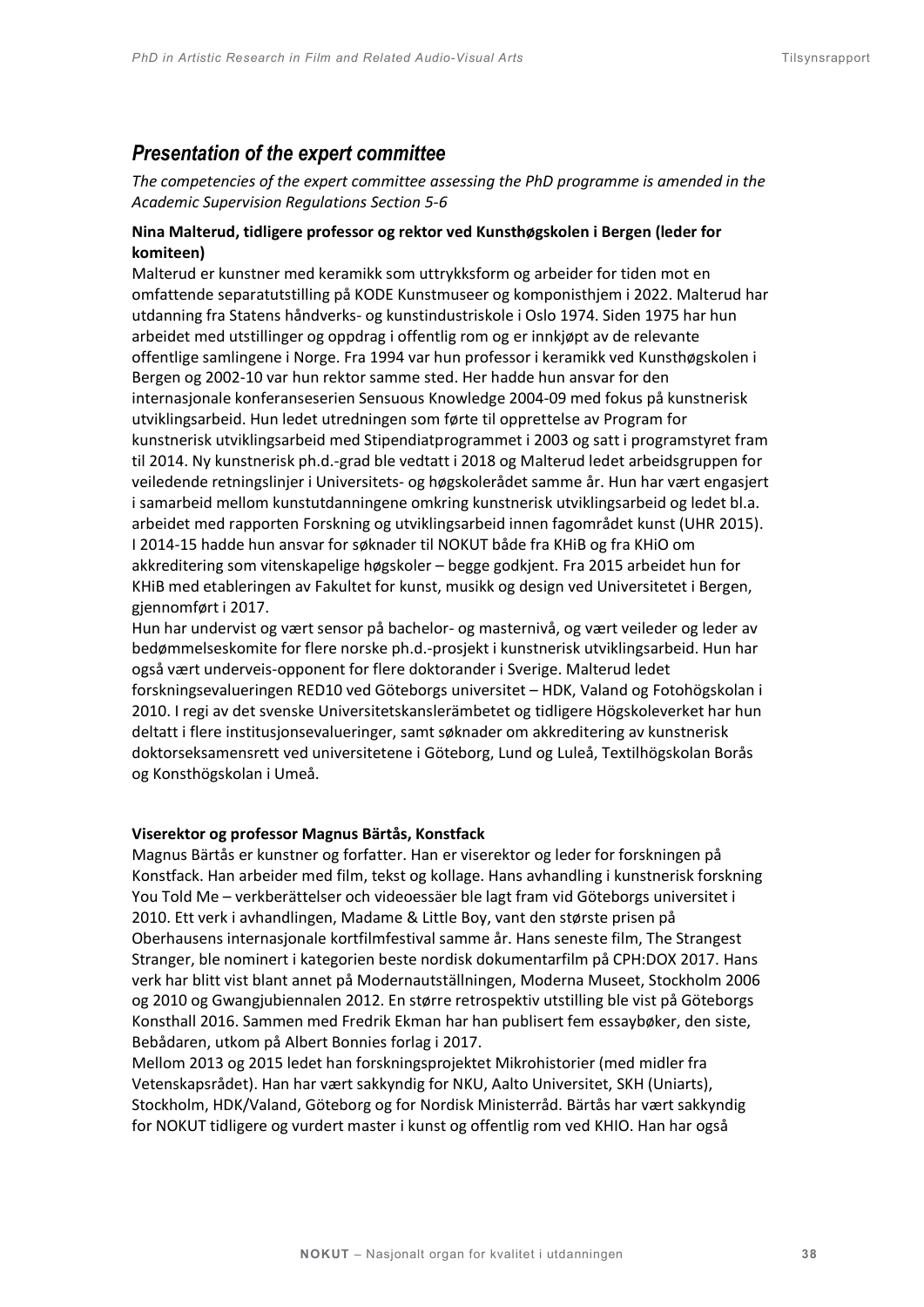evaluert KORO, Norge på oppdrag av den norske regjeringen i regi av Ramböll Management Consulting.

#### **Professor Raija Talvio, Aalto Universitet**

Raija Talvio, doctor of arts, er nåværende professor i manusskriving ved Aalto University ELO Film School i Finland. Talvio er en prisbelønt manusforfatter som bl.a. inkluderer spillefilmene Little Sister (1999) og August Fools (2013), flere TV-drama og et teaterstykke for det finske nasjonalteateret Last Train to the West (2006). Hun var en del av forskningsgruppen Aristoteles in Change – variations in screenwriting funded Academy of Finland 2009-2012. Temaet for doktorgradsavhandlingen (Aalto Universitet 2015) var fremveksten av manusskriving som profesjon i Finland på 1930-tallet. Talvio har publisert artikler i Journal of Screenwriting og i andre publikasjoner. Hun har undervist i høyere utdanning i tre tiår. Talvio ble opprinnelig uteksaminert fra UIAH Helsinki med mastergrad i filmredigering og startet sin karriere som redaktør for flere tidlige Aki Kaurismäki-filmer. Hun er tidligere president for Screenwriter's Guild of Finland, og er nåværende visepresident for Women in Film and Television Finland (WIFT Finland). Hun har vært involvert i ulike forsknings- og opplæringsprosjekter i WIFT som Action! og IN FOCUS Incubator der hun var medutvikler og medleder. Hun har blitt tildelt den prestisjetunge Suomi-prisen til kulturministeren i 2000, to Jussi (finske Oscar) æresdiplomer og er nominert til Jussi og Sylvi (Guild award) priser.

#### **Stipendiat Sara Eliassen, Kunsthøgskolen i Oslo**

Eliassen er kunstner og filmskaper, og for tiden PhD-kandidat i kunstnerisk forskning ved Kunsthøgskolen i Oslo - Kunstakademiet. Eliassen har en MFA i film fra San Francisco Art Institute, og var deltager ved Whitney Museum of American Art Independent Study Program, 2010/2011. Eliassen har undervist ved bl.a. Kunstakademiet i Oslo, Kabelvåg kunst- og filmfagskole og San Francisco Art Institute, samt holdt en rekke foredrag og presentasjoner ved både internasjonale og nasjonale kunstinstitusjoner. Eliassen har også erfaring fra komité- og fagutviklingsarbeid både fra KHiO og San Francisco Art Institute. Eliassens kunstneriske praksis er en konseptuell filmpraksis som undersøker hvordan estetikk og narrativ presentert i levende bilder skaper kollektive minner, og hvordan disse påvirker vår forståelse av oss selv som subjekter. Filmene hennes har vært vist på flere internasjonale filmfestivaler, blant disse Filmfestivalen i Venezia, Rotterdam Internasjonale Filmfestival og Sundance, og praksisen hennes involverer også prosjekter i offentlig rom. I 2018 gjennomførte Eliassen The Feedback Loop, et årelangt prosjekt med Munchmuseet - Munchmuseet i bevegelse, bestående av en offentlig skjermintervensjon, en kuratert visning- og foredragsserie på Munchmuseet, samt en soloutstilling med inviterte gjester på Kunsthall Oslo. Eliassen programmerer også film og samtaler, og er for tiden medlem av det kunstneriske programrådet ved Kunstnernes Hus Kino.